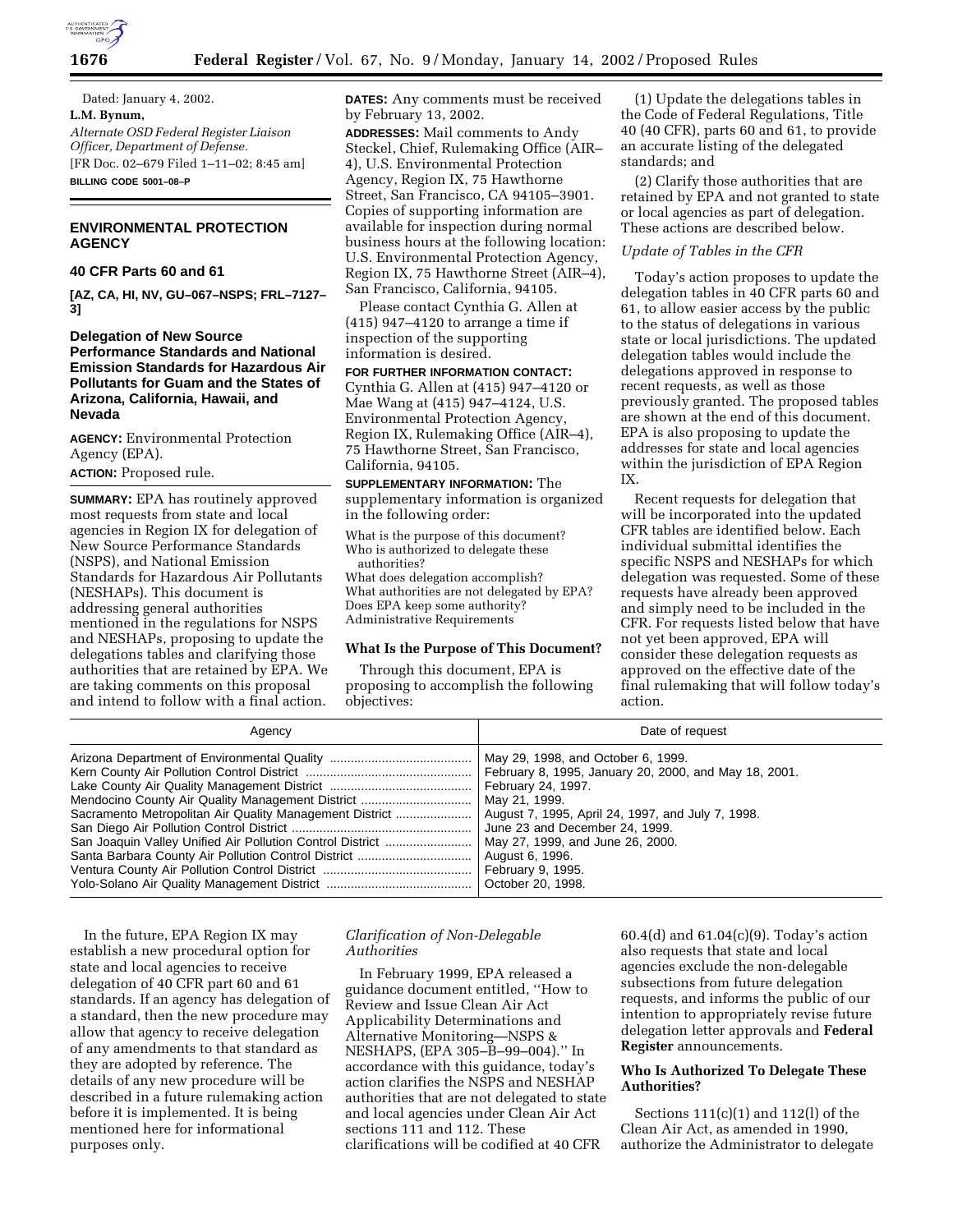his or her authority for implementing and enforcing standards in 40 CFR Parts 60 and 61.

#### **What Does Delegation Accomplish?**

Delegation grants a state or local agency the primary authority to implement and enforce federal standards. All required notifications and reports should be sent to the delegated state or local agency, as appropriate, with a copy to EPA Region IX. Acceptance of delegation constitutes agreement by the state or local agency to follow 40 CFR parts 60 and 61, and EPA's test methods and continuous monitoring procedures.

### **What Authorities Are Not Delegated by EPA?**

In general, EPA does not delegate to state or local agencies the authority to make decisions that are likely to be nationally significant, or alter the stringency of the underlying standards. The following describes in more detail the authorities in 40 CFR Parts 60 and 61 that are retained by EPA.

1. Provisions that address EPA's authority to delegate to states are not being delegated because it is inappropriate to imply that states have authority to delegate to themselves. These provisions include 40 CFR 60.4(b), 61.04(b), and 61.04(c); part 60, subpart B; and part 60, subpart C.

2. Provisions that require federal oversight to ensure national consistency and EPA's ability to enforce the standards are not being delegated. These provisions include 40 CFR 61.05(c) and 61.11.

3. Provisions that grant EPA discretion to approve modifications to test methods or protocols are not being delegated in order to ensure uniformity and technical quality in enforcement of national standards. These provisions include 40 CFR 60.8(b); 60.11(b); 60.13(a),(d)(2), and (g); 60.13(i); 61.13(h)(1)(ii); and 61.14(d) and  $(g)(1)(ii)$ .

4. Provisions that require rulemaking cannot be delegated because states cannot perform federal rulemaking. These provisions include 40 CFR 60.11(e) and 61.12(d).

5. Provisions that address EPA's obligation to make certain information available to the public does not apply to states under federal law and is not appropriate for delegation. These provisions include 40 CFR 60.9 and 61.16.

6. Appendices to 40 CFR parts 60 and 61 are not performance standards and are not delegable under Clean Air Act Section 111(c)(1) or 112(l)(1). However, all applicable test methods and other

requirements in the Appendices must be followed for the delegated subparts.

As additional assurance of national consistency, state and local agencies must send to EPA Region IX Air Division's Enforcement Office Chief a copy of any written decisions made pursuant to the following delegated authorities:

• Applicability determinations that state a source is not subject to a rule or requirement;

• Approvals or determination of construction, reconstruction or modification;

• Minor or intermediate site-specific changes to test methods or monitoring requirements; or

• Site-specific changes or waivers of performance testing requirements.

For decisions that require EPA review and approval (for example, major changes to monitoring requirements), EPA intends to make determinations in a timely manner.

In some cases, the standards themselves specify that specific provisions cannot be delegated. State and local agencies should review each individual standard for this information.

#### **Does EPA Keep Some Authority?**

EPA retains independent authority to enforce the standards and regulations of 40 CFR parts 60 and 61.

#### **Administrative Requirements**

Under Executive Order 12866 (58 FR 51735, October 4, 1993), this proposed action is not a ''significant regulatory action'' and therefore is not subject to review by the Office of Management and Budget. This proposed action merely proposes to approve state law as meeting Federal requirements and imposes no additional requirements beyond those imposed by state law. Accordingly, the Administrator certifies that this proposed rule will not have a significant economic impact on a substantial number of small entities under the Regulatory Flexibility Act (U.S.C. 601 *et seq.*). Because this rule proposes to approve pre-existing requirements under state law and does not impose any additional enforceable duty beyond that required by state law, it does not contain any unfunded mandate or significantly or uniquely affect small governments, as described in the Unfunded Mandates Reform Act of 1995 (Pub. L. 104–4). This proposed rule also does not have a substantial direct effect on one or more Indian tribes, on the relationship between the Federal government and Indian tribes, or on the distribution of power and responsibilities between the Federal government and Indian tribes, as

specified by Executive Order 13175 (65 FR 67249, November 9, 2000), nor will it have substantial direct effects on the States, on the relationship between the national government and the States, or on the distribution of power and responsibilities among the various levels of government, as specified in Executive Order 13132 (64 FR 43255, August 10, 1999), because it would merely approve a state rule implementing a Federal standard, and does not alter the relationship or the distribution of power and responsibilities established in the Clean Air Act. This proposed rule also is not subject to Executive Order 13045 (62 FR 19885, April 23, 1997), because it is not economically significant.

In reviewing delegation requests, EPA's role is to approve state choices, provided that they meet the criteria of the Clean Air Act. In this context, in the absence of a prior existing requirement for the State to use voluntary consensus standards (VCS), EPA has no authority to disapprove a delegation request for failure to use VCS. It would thus be inconsistent with applicable law for EPA, when it reviews a request for delegation, to use VCS in place of a submission that otherwise satisfies the provisions of the Clean Air Act. Thus, the requirements of section 12(d) of the National Technology Transfer and Advancement Act of 1995 (15 U.S.C. 272 note) do not apply. As required by section 3 of Executive Order 12988 (61 FR 4729, February 7, 1996), in issuing this proposed rule, EPA has taken the necessary steps to eliminate drafting errors and ambiguity, minimize potential litigation, and provide a clear legal standard for affected conduct. EPA has complied with Executive Order 12630 (53 FR 8859, March 15, 1988) by examining the takings implications of this action in accordance with the ''Attorney General's Supplemental Guidelines for the Evaluation of Risk and Avoidance of Unanticipated Takings'' issued under the executive order. This proposed rule does not impose an information collection burden under the provisions of the Paperwork Reduction Act of 1995 (44 U.S.C. 3501 *et seq.*).

### **List of Subjects in 40 CFR Parts 60 and 61**

Environmental protection, Administrative practice and procedure, Air pollution control, Hazardous substances, Intergovernmental relations, Reporting and recordkeeping requirements.

**Authority:** This action is issued under the authority of sections 101, 110, 112, and 301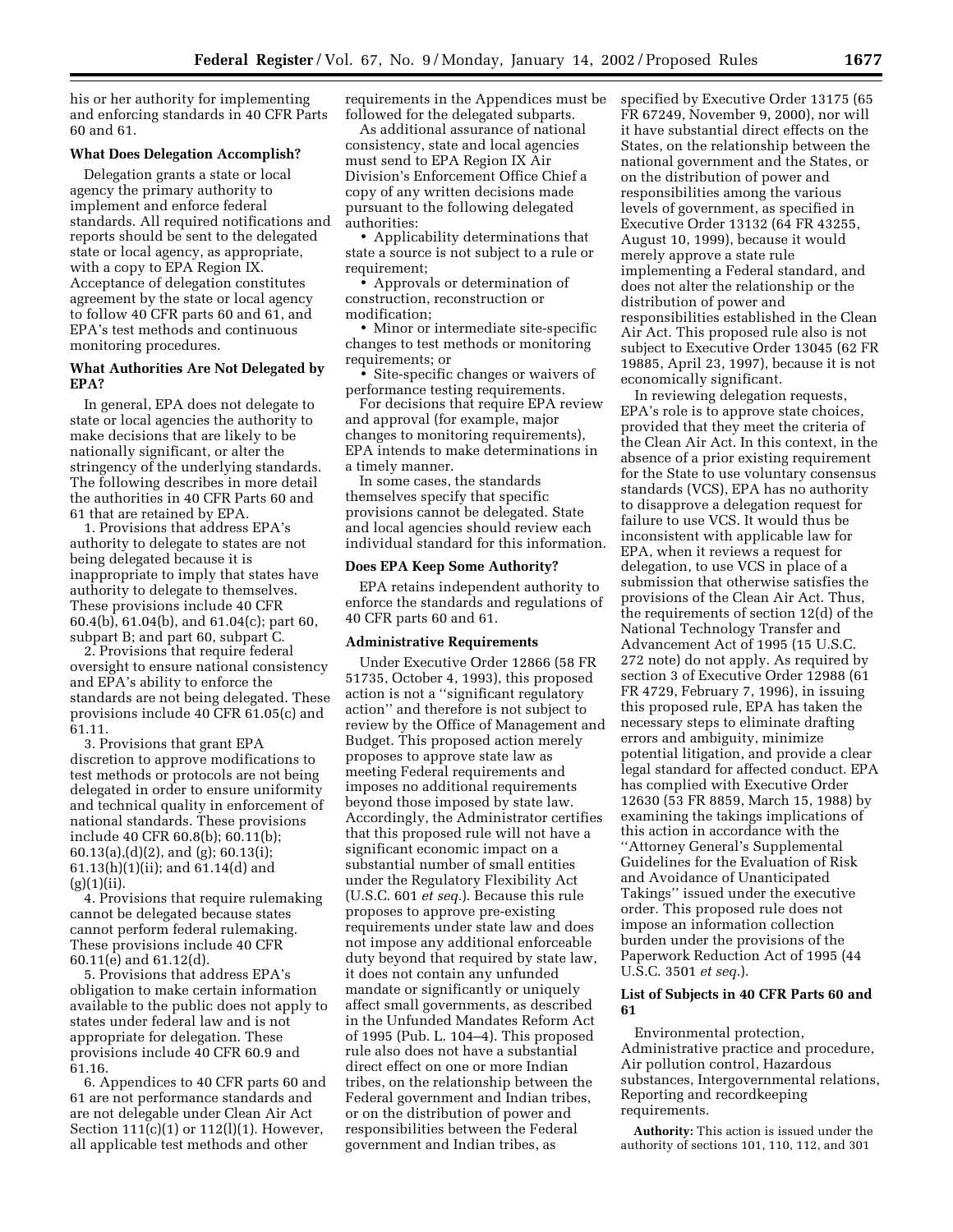of the CAA, as amended (42 U.S.C. 7401, 7410, 7412, and 7601).

Dated: December 18, 2001.

#### **Jack P. Broadbent,**

*Director, Air Division, Region IX.* For the reasons set out in the preamble, title 40, chapter I, of the Code of Federal Regulations is proposed to be amended as follows:

### **PART 60—[AMENDED]**

1. The authority citation for part 60 continues to read as follows:

**Authority:** 42 U.S.C. 7401 *et seq.*

### **Subpart A—General Provisions**

2. Section 60.4 is amended:

a. In paragraph (a) by revising the address for ''Region IX''.

- b. By revising paragraph (b)(D).
- c. By revising paragraph (b)(F).
- d. By revising paragraph (b)(M).
- e. By revising paragraph (b)(DD).
- f. By revising paragraph (b)(AAA).
- g. By adding paragraph (b)(DDD).
- h. By adding paragraph (b)(EEE).
- i. By adding paragraph (d).

The revisions and additions read as follows:

#### **§ 60.4 Address.**

 $(a) * * * *$ 

Region IX (American Samoa, Arizona, California, Guam, Hawaii, Nevada, Northern Mariana Islands), Director, Air Division, U.S. Environmental Protection Agency, 75 Hawthorne Street, San Francisco, CA 94105.

- \* \* \* \* \*
	- (b) \* \* \*
	- (D) Arizona:
- Arizona Department of Environmental Quality, Office of Air Quality, P.O. Box 600, Phoenix, AZ 85001–0600
- Maricopa County Air Pollution Control, 2406 S. 24th Street, Suite E–214, Phoenix, AZ 85034
- Pima County Department of Environmental Quality, 130 West Congress Street, 3rd Floor, Tucson, AZ 85701–1317
- Pinal County Air Quality Control District, Building F, 31 North Pinal Street, Florence, AZ 85232

**Note:** For tables listing the delegation status of agencies in Region IX, see paragraph (d) of this section.

\* \* \* \* \*

- (F) California:
- Amador County Air Pollution Control District, 500 Argonaut Lane, Jackson, CA 95642
- Antelope Valley Air Pollution Control District, 43301 Division Street, Suite 206, P.O. Box 4409, Lancaster, CA 93539–4409
- Bay Area Air Quality Management District, 939 Ellis Street, San Francisco, CA 94109 Butte County Air Pollution Control District,
- 2525 Dominic Drive, Suite J, Chico, CA 95928–7184
- Calaveras County Air Pollution Control District, 891 Mountain Ranch Rd., San Andreas, CA 95249
- Colusa County Air Pollution Control District, 100 Sunrise Blvd., Suite F, Colusa, CA 95932–3246
- El Dorado County Air Pollution Control District, 2850 Fairlane Court, Bldg. C, Placerville, CA 95667–4100
- Feather River Air Quality Management District, 938 14th Street, Marysville, CA 95901–4149
- Glenn County Air Pollution Control District, 720 N. Colusa Street, P.O. Box 351, Willows, CA 95988–0351
- Great Basin Unified Air Pollution Control District, 157 Short Street, Suite 6, Bishop, CA 93514–3537
- Imperial County Air Pollution Control District, 150 South Ninth Street, El Centro, CA 92243–2801
- Kern County Air Pollution Control District (Southeast Desert), 2700 M Street, Suite 302, Bakersfield, CA 93301–2370
- Lake County Air Quality Management District, 885 Lakeport Blvd., Lakeport, CA 95453–5405
- Lassen County Air Pollution Control District, 175 Russell Avenue, Susanville, CA 96130–4215
- Mariposa County Air Pollution Control District, P.O. Box 5, Mariposa, CA 95338
- Mendocino County Air Pollution Control District, 306 E. Gobbi Street, Ukiah, CA 95482–5511
- Modoc County Air Pollution Control District, 202 W. 4th Street, Alturas, CA 96101–3915
- Mojave Desert Air Quality Management District, 14306 Part Avenue, Victorville, CA 92392–2310
- Monterey Bay Unified Air Pollution Control District, 24580 Silver Cloud Ct., Monterey, CA 93940–6536
- North Coast Unified Air Pollution Control District, 2300 Myrtle Avenue, Eureka, CA 95501–3327
- Northern Sierra Air Quality Management District, 200 Litton Drive, P.O. Box 2509, Grass Valley, CA 95945–2509
- Northern Sonoma County Air Pollution Control District, 150 Matheson Street, Healdsburg, CA 95448–4908
- Placer County Air Pollution Control District, DeWitt Center, 11464 ''B'' Avenue, Auburn, CA 95603–2603
- Sacramento Metropolitan Air Quality Management District, 777 12th Street, Third Floor, Sacramento, CA 95814–1908
- San Diego County Air Pollution Control District, 9150 Chesapeake Drive, San Diego, CA 92123–1096
- San Joaquin Valley Unified Air Pollution Control District, 1999 Tuolumne Street, 1990 E. Gettysburg, Fresno, CA 93726
- San Luis Obispo County Air Pollution Control District, 3433 Roberto Court, San Luis Obispo, CA 93401–7126
- Santa Barbara County Air Pollution Control District, 26 Castilian Drive, B–23, Goleta, CA 93117–3027
- Shasta County Air Quality Management District, 1855 Placer Street, Suite 101, Redding, CA 96001–1759
- Siskiyou County Air Pollution Control District, 525 So. Foothill Drive, Yreka, CA 96097–3036
- South Coast Air Quality Management District, 21865 E. Copley Drive, Diamond Bar, CA 91765–4182
- Tehama County Air Pollution Control District, P.O. Box 38 (1750 Walnut Street), Red Bluff, CA 96080–0038
- Tuolumne County Air Pollution Control District, 2 South Green Street, Sonora, CA 95370–4618
- Ventura County Air Pollution Control District, 669 County Square Drive, Ventura, CA 93003–5417
- Yolo-Solano Air Quality Management District, 1947 Galileo Ct., Suite 103, Davis, CA 95616–4882

**Note:** For tables listing the delegation status of agencies in Region IX, see paragraph (d) of this section.

- \* \* \* \* \*
- (M) Hawaii:
- Hawaii State Agency, Clean Air Branch, 919 Ala Moana Blvd., 3rd Floor, Post Office Box 3378, Honolulu HI 96814 **Note:** For tables listing the delegation

status of agencies in Region IX, see paragraph (d) of this section.

- \* \* \* \* \* (DD) Nevada:
- Nevada State Agency, Air Pollution Control, Bureau of Air Quality/Division of Environmental Protection, 333 West Nye Lane, Carson City, NV 89710
- Clark County Department of Air Quality Management, 500 S. Grand Central Parkway, First floor, Las Vegas, NV 89155– 1776
- Washoe County Air Pollution Control, Washoe County District Air Quality Management, P.O. Box 11130, 1001 E. Ninth Street, Reno, NV 89520
- **Note:** For tables listing the delegation status of agencies in Region IX, see paragraph (d) of this section.
- \* \* \* \* \* (AAA) Territory of Guam: Guam Environmental Protection Agency, Post Office Box 2999, Agana, Guam 96910.

**Note:** For tables listing the delegation status of agencies in Region IX, see paragraph (d) of this section.

\* \* \* \* \* (DDD) American Samoa Environmental Protection Agency, Pago Pago, American Samoa 96799.

**Note:** Tables listing the delegation status of agencies in Region IX, see paragraph (d) of this section.

(EEE) Commonwealth of the Northern Mariana Islands, Division of Environmental Quality, P.O. Box 1304, Saipan, MP 96950.

**Note:** For tables listing the delegation status of agencies in Region IX, see paragraph (d) of this section.

\* \* \* \* \*

(d) The following tables list the specific Part 60 standards that have been delegated unchanged to the air pollution control agencies in Region IX. The (X) symbol is used to indicate each standard that has been delegated. The following provisions of this subpart are not delegated: §§ 60.4(b), 60.8(b), 60.9, 60.11(b), 60.11(e), 60.13(a), 60.13(d)(2), 60.13(g), 60.13(i).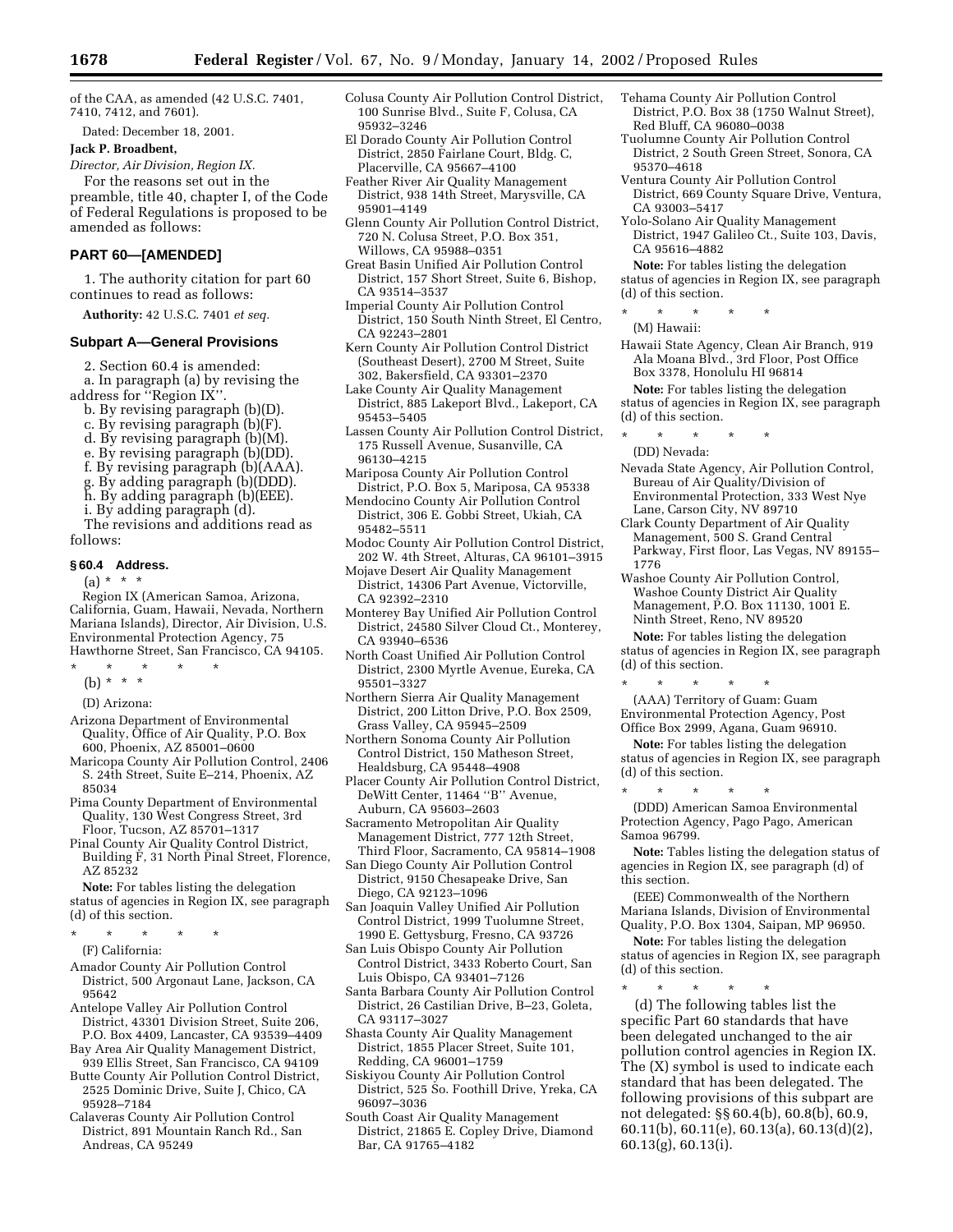▀

(1) Arizona. The following table identifies delegations as of June 15, 2001:

# DELEGATION STATUS FOR NEW SOURCE PERFORMANCE STANDARDS FOR ARIZONA

|               |                                                                                                                                                                                   | Air pollution control agency |                    |             |                     |  |
|---------------|-----------------------------------------------------------------------------------------------------------------------------------------------------------------------------------|------------------------------|--------------------|-------------|---------------------|--|
|               | Subpart                                                                                                                                                                           | Arizona DEQ                  | Maricopa<br>County | Pima County | <b>Pinal County</b> |  |
| A             |                                                                                                                                                                                   | Х                            | Χ                  | Х           | X.                  |  |
| D             | Fossil-Fuel Fired Steam Generators Constructed After August 17,                                                                                                                   | X                            | X                  | X           | X                   |  |
| Da            | 1971.<br>Electric Utility Steam Generating Units Constructed After September<br>18, 1978.                                                                                         | Х                            | X                  |             | X.                  |  |
| Db            | Industrial-Commercial-Institutional Steam Generating Units                                                                                                                        | Х                            | х                  | Χ           | X                   |  |
| Dc            |                                                                                                                                                                                   | X                            | X                  | X           | X                   |  |
| $\mathsf{E}$  |                                                                                                                                                                                   | X                            | Х                  | X           | X                   |  |
| Ea            |                                                                                                                                                                                   | X                            | X                  |             | X                   |  |
| Eb<br>Ec      | Hospital/Medical/Infectious Waste Incinerators for Which Construc-<br>tion is Commenced After June 20, 1996                                                                       | X                            |                    |             |                     |  |
| F             |                                                                                                                                                                                   | х                            | х                  | X           | X                   |  |
| ${\mathsf G}$ |                                                                                                                                                                                   | Х                            | Х                  | Х           | X                   |  |
| $\mathsf H$   |                                                                                                                                                                                   | X                            | X                  | X           | X                   |  |
| 1             |                                                                                                                                                                                   | X                            | Х                  | Х           | X                   |  |
| J             |                                                                                                                                                                                   | X<br>X                       | Х<br>X             | Х<br>X      | X<br>х              |  |
| K             | Storage Vessels for Petroleum Liquids for Which Construction, Re-<br>construction, or Modification Commenced After June 11, 1973,<br>and Prior to May 19, 1978.                   |                              |                    |             |                     |  |
| Ka            | Storage Vessels for Petroleum Liquids for Which Construction, Re-<br>construction, or Modification Commenced After May 18, 1978, and<br>Prior to July 23, 1984.                   | Х                            | X                  | Χ           | X                   |  |
| Kb            | Volatile Organic Liquid Storage Vessels (Including Petroleum Liquid<br>Storage Vessels) for Which Construction, Reconstruction, or<br>Modification Commenced After July 23, 1984. | X                            | X                  | Χ           | X                   |  |
| L             |                                                                                                                                                                                   | Х                            | X                  | Х           | X                   |  |
| M             | Secondary Brass and Bronze Production Plants                                                                                                                                      | X                            | X                  | X           | X                   |  |
| $\mathsf{N}$  | Primary Emissions from Basic Oxygen Process Furnaces for Which<br>Construction is Commenced After June 11, 1973.                                                                  | X                            | X                  | X           | X                   |  |
| Na            | Secondary Emissions from Basic Oxygen Process Steelmaking Fa-<br>cilities for Which Construction is Commenced After January 20,<br>1983.                                          | X                            | X                  |             | X                   |  |
| 0             |                                                                                                                                                                                   | Х                            | х                  | X           | X                   |  |
| P             |                                                                                                                                                                                   | Х                            | X                  | X           | X                   |  |
| Q             |                                                                                                                                                                                   | X                            | X                  | х           | х                   |  |
| R             |                                                                                                                                                                                   | X                            | X                  | X           | х                   |  |
| $S$           |                                                                                                                                                                                   | Χ                            | х                  | х           | х                   |  |
| $\mathsf T$   | Phosphate Fertilizer Industry: Wet Process Phosphoric Acid Plants                                                                                                                 | X                            | X                  | X           | х                   |  |
| U             | Phosphate Fertilizer Industry: Superphosphoric Acid Plants                                                                                                                        | X                            | X                  | X           | X                   |  |
| V             | Phosphate Fertilizer Industry: Diammonium Phosphate Plants                                                                                                                        | X                            | X                  | Х           | X                   |  |
| W             | Phosphate Fertilizer Industry: Triple Superphosphate Plants                                                                                                                       | X                            | X                  | Х           | х                   |  |
| X             | Phosphate Fertilizer Industry: Granular Triple Superphosphate Stor-<br>age Facilities.                                                                                            | X                            | X                  | X           | X.                  |  |
| Y             |                                                                                                                                                                                   | X                            | X                  | X           | X                   |  |
| Z             |                                                                                                                                                                                   | X                            | х                  | х           | х                   |  |
| AA            | Steel Plants: Electric Arc Furnaces Constructed After October 21,<br>1974 and On or Before August 17, 1983.                                                                       | X                            | X                  | X           | X                   |  |
| AAa           | Steel<br>Plants:<br>Electric Arc Furnaces<br>and Argon-Oxygen<br>Decarburization Vessels Constructed After August 7, 1983.                                                        | X                            | X                  | X           | X.                  |  |
| BB            |                                                                                                                                                                                   | х                            | X                  | X           | X.                  |  |
| CC            |                                                                                                                                                                                   | X                            | X                  | X           | X                   |  |
| DD            |                                                                                                                                                                                   | Х                            | х                  | х           | X.                  |  |
| EE            |                                                                                                                                                                                   | X                            | X                  | X           | X.                  |  |
| FF            | (Reserved)                                                                                                                                                                        |                              |                    |             |                     |  |
| GG            |                                                                                                                                                                                   | х                            | х                  | x           | х                   |  |
| <b>HH</b>     |                                                                                                                                                                                   | х                            | х                  | X           | х                   |  |
| KK            |                                                                                                                                                                                   | Х                            | х                  | х           | х                   |  |
| LL            |                                                                                                                                                                                   | Х                            | х                  | X           | х                   |  |
| MM            | Automobile and Light Duty Trucks Surface Coating Operations                                                                                                                       | Х                            | х                  | х           | х                   |  |
| NN            |                                                                                                                                                                                   | X<br>X                       | х                  | X           | х                   |  |
| PP            |                                                                                                                                                                                   | Х                            | х<br>X             | Х<br>X      | х<br>х              |  |
| QQ<br>RR …….  | Graphic Arts Industry: Publication Rotogravure Printing<br>Pressure Sensitive Tape and Label Surface Coating Operations                                                           | х                            | Х                  | х           | X.                  |  |
| SS            |                                                                                                                                                                                   | X                            | X                  | X           | X                   |  |
|               |                                                                                                                                                                                   |                              |                    |             |                     |  |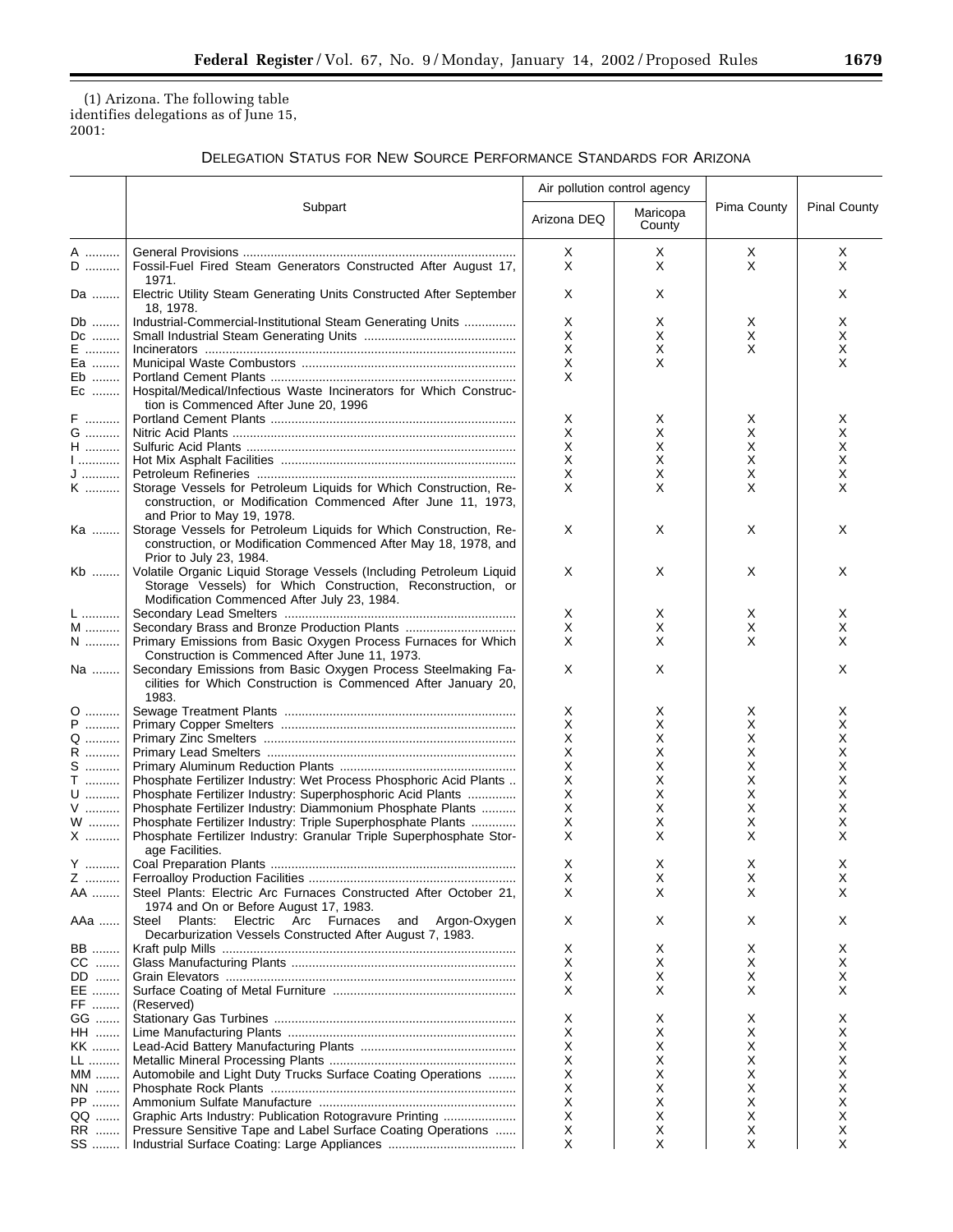|                       |                                                                                                                                                  | Air pollution control agency |                    |             |                     |
|-----------------------|--------------------------------------------------------------------------------------------------------------------------------------------------|------------------------------|--------------------|-------------|---------------------|
|                       | Subpart                                                                                                                                          | Arizona DEQ                  | Maricopa<br>County | Pima County | <b>Pinal County</b> |
| TT                    |                                                                                                                                                  | $\times$                     | X                  | X           | Χ                   |
| UU                    |                                                                                                                                                  | X                            | X                  | X           | X                   |
| VV                    | Equipment Leaks of VOC in the Synthetic Organic Chemicals Manu-<br>facturing Industry.                                                           | $\times$                     | X                  | X           | X                   |
| <b>WW</b>             |                                                                                                                                                  | X                            | X                  | X           | Χ                   |
| XX                    |                                                                                                                                                  | X                            | X                  | X           | X                   |
| AAA                   |                                                                                                                                                  | X                            | X                  | X           | X                   |
| <b>BBB</b>            |                                                                                                                                                  | X                            | X                  | X           | X                   |
| $CCC$                 | (Reserved)                                                                                                                                       |                              |                    |             |                     |
| DDD                   | Volatile Organic Compounds (VOC) Emissions from the Polymer<br>Manufacturing Industry.                                                           | X                            | X                  | $\times$    | X                   |
| EEE                   | (Reserved)                                                                                                                                       |                              |                    |             |                     |
| <b>FFF</b>            | Flexible Vinyl and Urethane Coating and Printing                                                                                                 | X                            | X                  | X           | Χ                   |
| GGG                   |                                                                                                                                                  | X                            | X                  | X           | X                   |
| <b>HHH</b>            |                                                                                                                                                  | $\times$                     | X                  | X           | X                   |
| $\scriptstyle\rm III$ | Volatile Organic Compound (VOC) Emissions From the Synthetic<br>Organic Chemical Manufacturing Industry (SOCMI) Air Oxidation<br>Unit Processes. | $\times$                     | X                  | X           | X                   |
| JJJ                   |                                                                                                                                                  | X                            | X                  | Х           | Χ                   |
| <b>KKK </b>           | Equipment Leaks of VOC From Onshore Natural Gas Processing<br>Plants.                                                                            | $\times$                     | X                  | X           | X                   |
| <b>LLL</b>            |                                                                                                                                                  | X                            | X                  |             | X                   |
| $MMM$                 |                                                                                                                                                  | X                            | X                  | X           | X                   |
| <b>NNN</b>            | Volatile Organic Compound (VOC) Emissions From Synthetic Or-<br>ganic Chemical Manufacturing Industry (SOCMI) Distillation Oper-<br>ations.      | $\times$                     | X                  | X           | X                   |
| 000                   |                                                                                                                                                  | X                            | X                  | Х           | Χ                   |
| PPP                   | Wool Fiberglass Insulation Manufacturing Plants                                                                                                  | $\times$                     | X                  | X           | X                   |
| QQQ                   | VOC Emissions From Petroleum Refinery Wastewater Systems                                                                                         | $\times$                     | X                  | X           | X                   |
| <b>RRR</b>            | Volatile Organic Compound Emissions from Synthetic Organic<br>Chemical Manufacturing Industry (SOCMI) Reactor Processes                          |                              |                    |             |                     |
| SSS                   |                                                                                                                                                  | X                            | X                  | Х           | X                   |
| $TTT$                 | Industrial Surface Coating: Surface Coating of Plastic Parts for Busi-<br>ness Machines.                                                         | $\times$                     | X                  | X           | X                   |
| <b>UUU </b>           |                                                                                                                                                  | X                            |                    |             |                     |
| VVV                   | Polymeric Coating of Supporting Substrates Facilities                                                                                            | $\times$                     | X                  | X           | X                   |
| WWW                   |                                                                                                                                                  | $\times$                     |                    |             |                     |

# DELEGATION STATUS FOR NEW SOURCE PERFORMANCE STANDARDS FOR ARIZONA—Continued

(2) California. The following tables identify delegations for each of the local air pollution control agencies of California. (i) Delegations for Amador County Air Pollution Control District, Antelope Valley Air Pollution Control District, Bay Area Air Quality Management District, and Butte County Air Pollution Control District are shown in the following table:

DELEGATION STATUS FOR NEW SOURCE PERFORMANCE STANDARDS FOR AMADOR COUNTY APCD, ANTELOPE VALLEY APCD, BAY AREA AQMD, AND BUTTE COUNTY AQMD

|    |                                                                                                                   | Air pollution control agency |                           |                   |                             |  |  |
|----|-------------------------------------------------------------------------------------------------------------------|------------------------------|---------------------------|-------------------|-----------------------------|--|--|
|    | Subpart                                                                                                           | Amador<br>County APCD        | Antelope Val-<br>ley APCD | Bay Area<br>AOMD. | <b>Butte County</b><br>APCD |  |  |
|    |                                                                                                                   |                              |                           | Х                 |                             |  |  |
|    | D    Fossil-Fuel Fired Steam Generators Constructed After August 17,<br>1971.                                     |                              |                           |                   |                             |  |  |
| Da | Electric Utility Steam Generating Units Constructed After September<br>18.1978.                                   |                              |                           | х                 |                             |  |  |
| Db | Industrial-Commercial-Institutional Steam Generating Units                                                        |                              |                           |                   |                             |  |  |
| Dc |                                                                                                                   |                              |                           |                   |                             |  |  |
| E  |                                                                                                                   |                              |                           |                   |                             |  |  |
| Ea |                                                                                                                   |                              |                           |                   |                             |  |  |
| Eb | <b>Portland Cement Plants</b>                                                                                     |                              |                           |                   |                             |  |  |
|    | Ec    Hospital/Medical/Infectious Waste Incinerators for Which Construc-<br>tion is Commenced After June 20, 1996 |                              |                           |                   |                             |  |  |
|    |                                                                                                                   |                              |                           |                   |                             |  |  |
| G  |                                                                                                                   |                              |                           |                   |                             |  |  |
| H  |                                                                                                                   |                              |                           |                   |                             |  |  |
|    |                                                                                                                   |                              |                           |                   |                             |  |  |
|    |                                                                                                                   |                              |                           |                   |                             |  |  |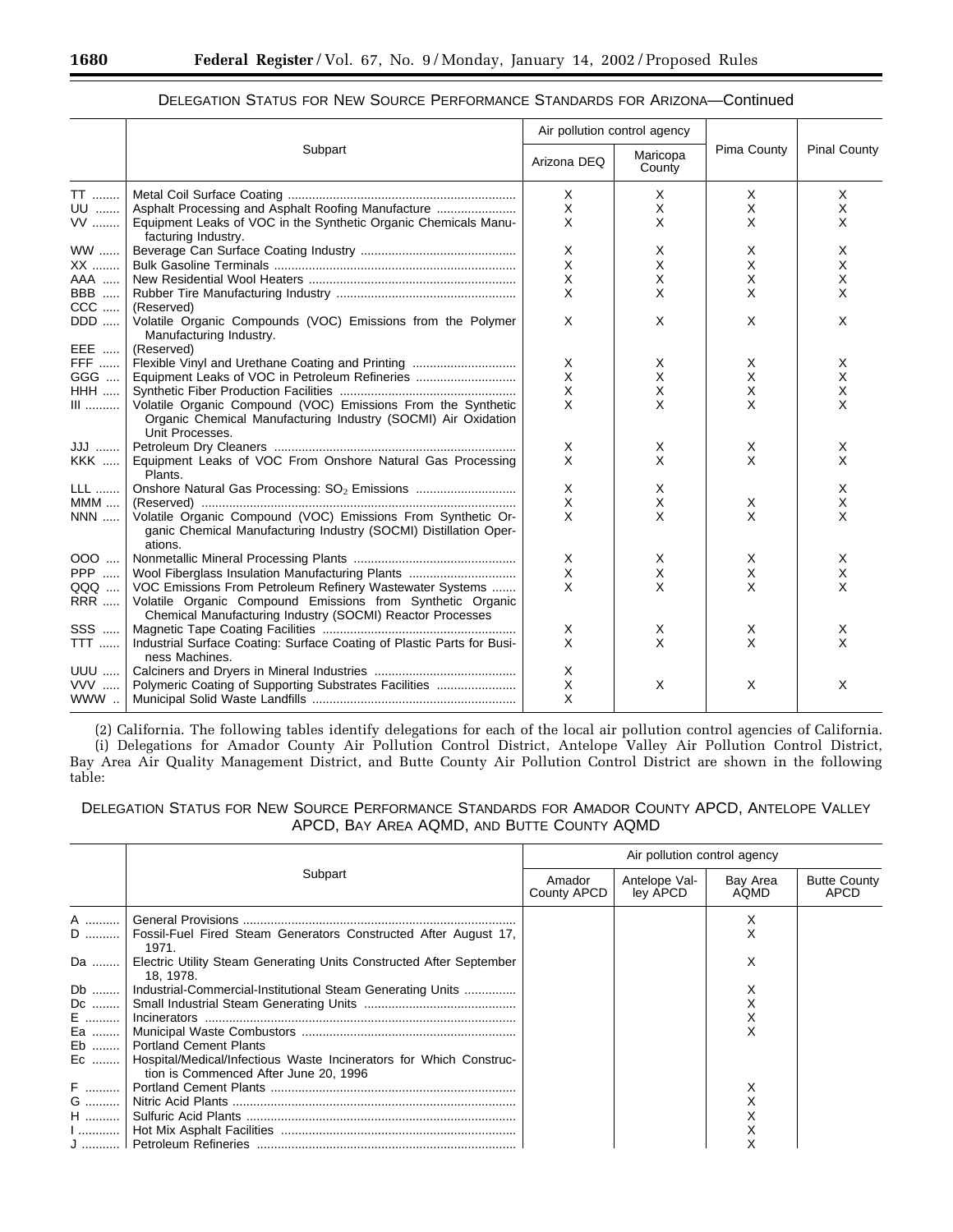▀

# DELEGATION STATUS FOR NEW SOURCE PERFORMANCE STANDARDS FOR AMADOR COUNTY APCD, ANTELOPE VALLEY APCD, BAY AREA AQMD, AND BUTTE COUNTY AQMD—Continued

|              |                                                                                                                                                                                                              | Air pollution control agency |                           |                  |                                    |  |  |
|--------------|--------------------------------------------------------------------------------------------------------------------------------------------------------------------------------------------------------------|------------------------------|---------------------------|------------------|------------------------------------|--|--|
|              | Subpart                                                                                                                                                                                                      | Amador<br>County APCD        | Antelope Val-<br>ley APCD | Bay Area<br>AQMD | <b>Butte County</b><br><b>APCD</b> |  |  |
| K            | Storage Vessels for Petroleum Liquids for Which Construction, Re-<br>construction, or Modification Commenced After June 11, 1973,                                                                            |                              |                           | X                |                                    |  |  |
| Ka           | and Prior to May 19, 1978.<br>Storage Vessels for Petroleum Liquids for Which Construction, Re-<br>construction, or Modification Commenced After May 18, 1978, and                                           |                              |                           | Χ                |                                    |  |  |
| Kb           | Prior to July 23, 1984.<br>Volatile Organic Liquid Storage Vessels (Including Petroleum Liquid<br>Storage Vessels) for Which Construction, Reconstruction, or<br>Modification Commenced After July 23, 1984. |                              |                           | Χ                |                                    |  |  |
| L<br>M       |                                                                                                                                                                                                              |                              |                           | Х<br>Х           |                                    |  |  |
| $N$          | Primary Emissions from Basic Oxygen Process Furnaces for Which<br>Construction is Commenced After June 11, 1973.                                                                                             |                              |                           | Х                |                                    |  |  |
| Na           | Secondary Emissions from Basic Oxygen Process Steelmaking Fa-<br>cilities for Which Construction is Commenced After January 20,<br>1983.                                                                     |                              |                           | Χ                |                                    |  |  |
| 0            |                                                                                                                                                                                                              |                              |                           | Х                |                                    |  |  |
| $\mathsf{P}$ |                                                                                                                                                                                                              |                              |                           | х                |                                    |  |  |
| Q ……….<br>R  |                                                                                                                                                                                                              |                              |                           | х<br>х           |                                    |  |  |
| S            |                                                                                                                                                                                                              |                              |                           | х                |                                    |  |  |
| $\mathsf T$  | Phosphate Fertilizer Industry: Wet Process Phosphoric Acid Plants                                                                                                                                            |                              |                           | Х                |                                    |  |  |
| U            | Phosphate Fertilizer Industry: Superphosphoric Acid Plants                                                                                                                                                   |                              |                           | Х                |                                    |  |  |
| V<br>W       | Phosphate Fertilizer Industry: Diammonium Phosphate Plants<br>Phosphate Fertilizer Industry: Triple Superphosphate Plants                                                                                    |                              |                           | Х<br>Х           |                                    |  |  |
| X            | Phosphate Fertilizer Industry: Granular Triple Superphosphate Stor-<br>age Facilities.                                                                                                                       |                              |                           | X                |                                    |  |  |
| Y            |                                                                                                                                                                                                              |                              |                           | Х                |                                    |  |  |
| Z<br>AA      | Steel Plants: Electric Arc Furnaces Constructed After October 21,                                                                                                                                            |                              |                           | Х<br>Х           |                                    |  |  |
| AAa          | 1974 and On or Before August 17, 1983.<br>Steel<br>Plants: Electric Arc Furnaces and Argon-Oxygen<br>Decarburization Vessels Constructed After August 7, 1983.                                               |                              |                           | X                |                                    |  |  |
| BB           |                                                                                                                                                                                                              |                              |                           | Х                |                                    |  |  |
| CC           |                                                                                                                                                                                                              |                              |                           | Х                |                                    |  |  |
| DD<br>EE     |                                                                                                                                                                                                              |                              |                           | х<br>X           |                                    |  |  |
| FF ………       | (Reserved)                                                                                                                                                                                                   |                              |                           |                  |                                    |  |  |
| GG           |                                                                                                                                                                                                              |                              |                           | X                |                                    |  |  |
| HH …….       |                                                                                                                                                                                                              |                              |                           | х                |                                    |  |  |
| KK           |                                                                                                                                                                                                              |                              |                           | х                |                                    |  |  |
| LL<br>$MM$   | Automobile and Light Duty Trucks Surface Coating Operations                                                                                                                                                  |                              |                           | х<br>х           |                                    |  |  |
| NN ……        |                                                                                                                                                                                                              |                              |                           | X                |                                    |  |  |
| PP           |                                                                                                                                                                                                              |                              |                           | Х                |                                    |  |  |
| QQ           | Graphic Arts Industry: Publication Rotogravure Printing                                                                                                                                                      |                              |                           | Х                |                                    |  |  |
| RR<br>SS     | Pressure Sensitive Tape and Label Surface Coating Operations                                                                                                                                                 |                              |                           | х<br>X           |                                    |  |  |
| TT           |                                                                                                                                                                                                              |                              |                           | х                |                                    |  |  |
| UU<br>VV     | Asphalt Processing and Asphalt Roofing Manufacture<br>Equipment Leaks of VOC in the Synthetic Organic Chemicals Manu-                                                                                        |                              |                           | Х<br>Х           |                                    |  |  |
| WW<br>XX     | facturing Industry.<br><b>Bulk Gasoline Terminals</b>                                                                                                                                                        |                              |                           | Χ                |                                    |  |  |
| AAA          |                                                                                                                                                                                                              |                              |                           | Х                |                                    |  |  |
| BBB          |                                                                                                                                                                                                              |                              |                           | X                |                                    |  |  |
| $CCC$        | (Reserved)                                                                                                                                                                                                   |                              |                           |                  |                                    |  |  |
| DDD<br>EEE   | Volatile Organic Compounds (VOC) Emissions from the Polymer<br>Manufacturing Industry.<br>(Reserved)                                                                                                         |                              |                           | Χ                |                                    |  |  |
| <b>FFF</b>   |                                                                                                                                                                                                              |                              |                           | Х                |                                    |  |  |
| GGG          |                                                                                                                                                                                                              |                              |                           | Х                |                                    |  |  |
| HHH          |                                                                                                                                                                                                              |                              |                           | X                |                                    |  |  |
| $III$        | Volatile Organic Compound (VOC) Emissions From the Synthetic<br>Organic Chemical Manufacturing Industry (SOCMI) Air Oxidation<br>Unit Processes.                                                             |                              |                           | X                |                                    |  |  |
|              |                                                                                                                                                                                                              |                              |                           | X                |                                    |  |  |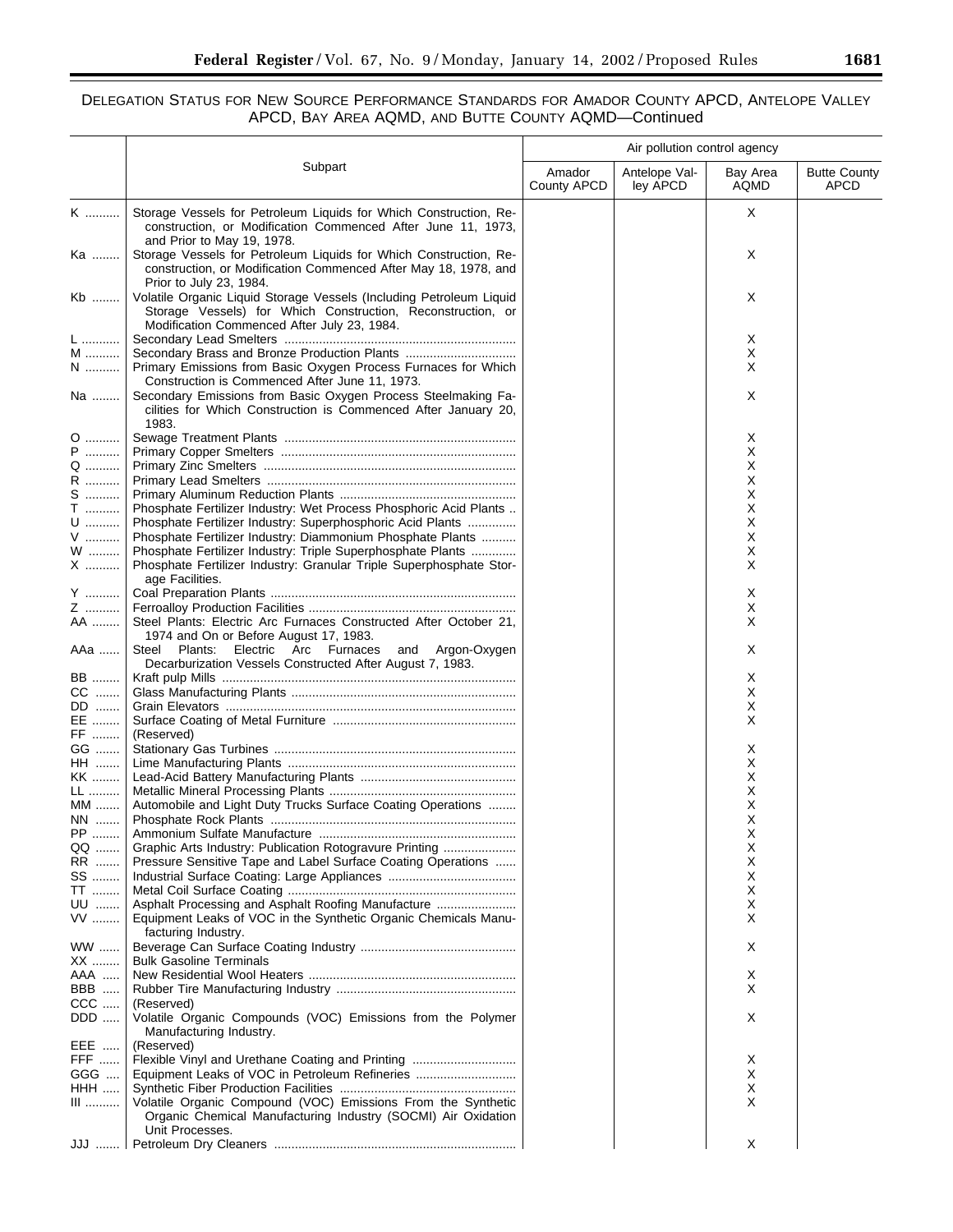## DELEGATION STATUS FOR NEW SOURCE PERFORMANCE STANDARDS FOR AMADOR COUNTY APCD, ANTELOPE VALLEY APCD, BAY AREA AQMD, AND BUTTE COUNTY AQMD—Continued

|            |                                                                                                                                             | Air pollution control agency |                           |                  |                                    |  |
|------------|---------------------------------------------------------------------------------------------------------------------------------------------|------------------------------|---------------------------|------------------|------------------------------------|--|
|            | Subpart                                                                                                                                     | Amador<br>County APCD        | Antelope Val-<br>ley APCD | Bay Area<br>AQMD | <b>Butte County</b><br><b>APCD</b> |  |
| <b>KKK</b> | Equipment Leaks of VOC From Onshore Natural Gas Processing<br>Plants.                                                                       |                              |                           | X                |                                    |  |
| <b>LLL</b> | Onshore Natural Gas Processing: SO <sub>2</sub> Emissions                                                                                   |                              |                           |                  |                                    |  |
| MMM        | (Reserved)                                                                                                                                  |                              |                           |                  |                                    |  |
| NNN        | Volatile Organic Compound (VOC) Emissions From Synthetic Or-<br>ganic Chemical Manufacturing Industry (SOCMI) Distillation Oper-<br>ations. |                              |                           | X                |                                    |  |
|            |                                                                                                                                             |                              |                           | Х                |                                    |  |
|            |                                                                                                                                             |                              |                           | $\sf X$          |                                    |  |
| QQQ        | VOC Emissions From Petroleum Refinery Wastewater Systems                                                                                    |                              |                           | X                |                                    |  |
| <b>RRR</b> | Volatile Organic Compound Emissions from Synthetic Organic<br>Chemical Manufacturing Industry (SOCMI) Reactor Processes                     |                              |                           |                  |                                    |  |
| SSS        |                                                                                                                                             |                              |                           | Х                |                                    |  |
| TTT        | Industrial Surface Coating: Surface Coating of Plastic Parts for Busi-<br>ness Machines.                                                    |                              |                           | X                |                                    |  |
| UUU        |                                                                                                                                             |                              |                           | х                |                                    |  |
| VVV        | Polymeric Coating of Supporting Substrates Facilities                                                                                       |                              |                           | X                |                                    |  |
| WWW        | Municipal Solid Waste Landfills.                                                                                                            |                              |                           |                  |                                    |  |

## (ii) [Reserved]

(iii) Delegations for Glenn County Air Pollution Control District, Great Basin Unified Air Pollution Control District, Imperial County Air Pollution Control District, and Kern County Air Pollution Control District are shown in the following table:

# DELEGATION STATUS FOR NEW SOURCE PERFORMANCE STANDARDS FOR GLENN COUNTY APCD, GREAT BASIN UNIFIED APCD, IMPERIAL COUNTY APCD, AND KERN COUNTY APCD

|                  |                                                                                                                                                                                   | Air pollution control agency       |                             |                         |                            |  |
|------------------|-----------------------------------------------------------------------------------------------------------------------------------------------------------------------------------|------------------------------------|-----------------------------|-------------------------|----------------------------|--|
|                  | Subpart                                                                                                                                                                           | <b>Glenn County</b><br><b>APCD</b> | Great Basin<br>Unified APCD | Imperial<br>County APCD | Kern County<br><b>APCD</b> |  |
| A<br>$\mathsf D$ | Fossil-Fuel Fired Steam Generators Constructed After August 17,<br>1971.                                                                                                          |                                    | X<br>X                      |                         | X<br>X                     |  |
| Da               | Electric Utility Steam Generating Units Constructed After September<br>18. 1978.                                                                                                  |                                    | X                           |                         | X                          |  |
| Db               | Industrial-Commercial-Institutional Steam Generating Units                                                                                                                        |                                    | X                           |                         | X                          |  |
| Dc               |                                                                                                                                                                                   |                                    | X                           |                         | х                          |  |
| E                |                                                                                                                                                                                   |                                    | X                           |                         | X                          |  |
| Ea               |                                                                                                                                                                                   |                                    | X                           |                         |                            |  |
| Eb               | <b>Portland Cement Plants</b>                                                                                                                                                     |                                    |                             |                         |                            |  |
| Ec               | Hospital/Medical/Infectious Waste Incinerators for Which Construc-<br>tion is Commenced After June 20, 1996.                                                                      |                                    |                             |                         |                            |  |
| F                |                                                                                                                                                                                   |                                    | X                           |                         | X                          |  |
| G                |                                                                                                                                                                                   |                                    | Χ                           |                         | X                          |  |
| ${\sf H}$        |                                                                                                                                                                                   |                                    | X                           |                         |                            |  |
| $1$              |                                                                                                                                                                                   |                                    | Χ                           |                         | X                          |  |
| ${\sf J}$        |                                                                                                                                                                                   |                                    | Χ                           |                         | X                          |  |
| K                | Storage Vessels for Petroleum Liquids for Which Construction, Re-<br>construction, or Modification Commenced After June 11, 1973,<br>and Prior to May 19, 1978.                   |                                    | X                           |                         | X                          |  |
| Ka               | Storage Vessels for Petroleum Liquids for Which Construction, Re-<br>construction, or Modification Commenced After May 18, 1978, and<br>Prior to July 23, 1984.                   |                                    | X                           |                         | X                          |  |
| Kb               | Volatile Organic Liquid Storage Vessels (Including Petroleum Liquid<br>Storage Vessels) for Which Construction, Reconstruction, or<br>Modification Commenced After July 23, 1984. |                                    | X                           |                         | X                          |  |
| L                |                                                                                                                                                                                   |                                    | X                           |                         | X                          |  |
| M                |                                                                                                                                                                                   |                                    | X                           |                         | X                          |  |
| $N$              | Primary Emissions from Basic Oxygen Process Furnaces for Which<br>Construction is Commenced After June 11, 1973.                                                                  |                                    | X                           |                         | X                          |  |
| Na               | Secondary Emissions from Basic Oxygen Process Steelmaking Fa-<br>cilities for Which Construction is Commenced After January 20,<br>1983.                                          |                                    | X                           |                         | X                          |  |
|                  |                                                                                                                                                                                   |                                    | х                           |                         | х                          |  |
|                  |                                                                                                                                                                                   |                                    | X                           |                         | X                          |  |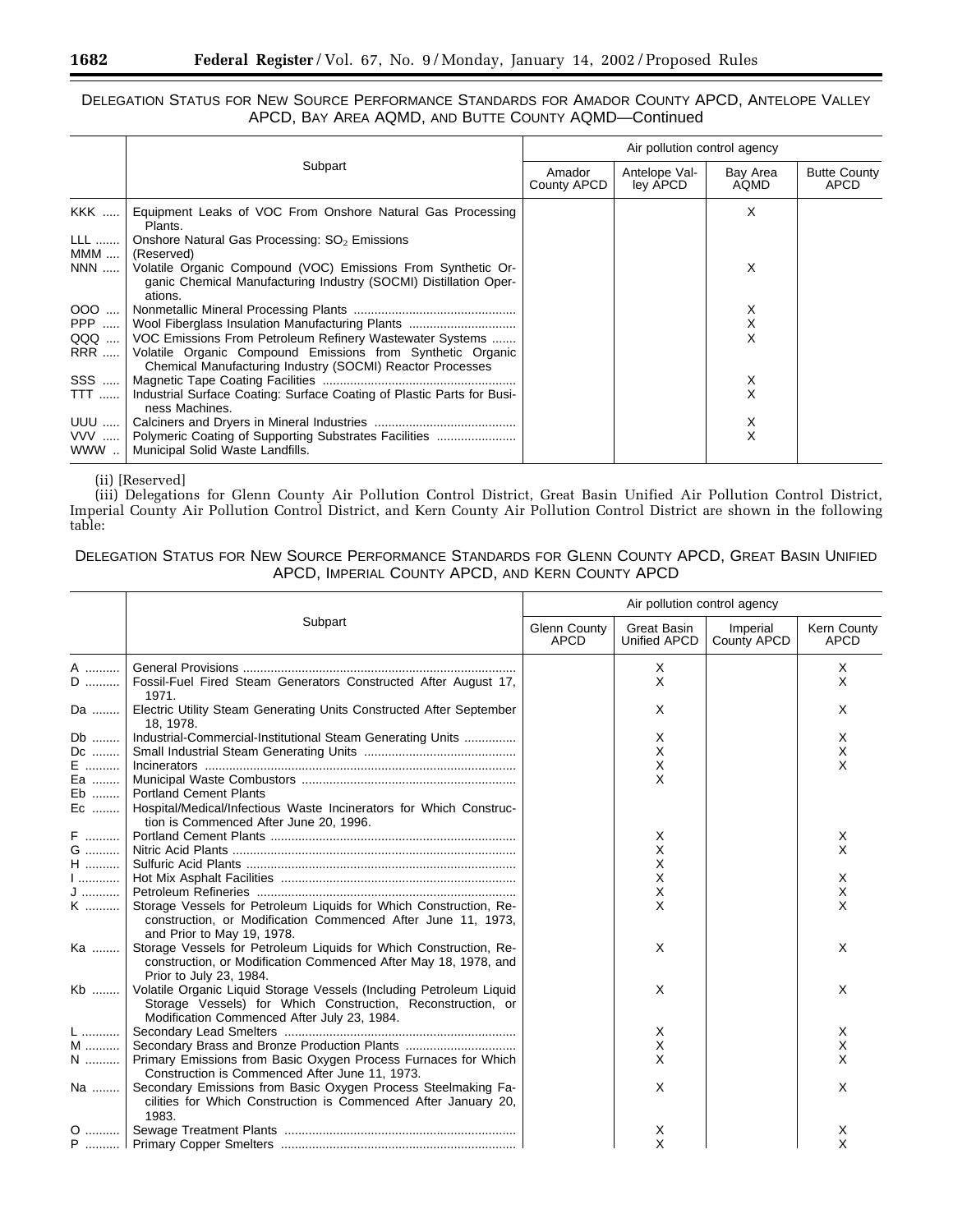# DELEGATION STATUS FOR NEW SOURCE PERFORMANCE STANDARDS FOR GLENN COUNTY APCD, GREAT BASIN UNIFIED APCD, IMPERIAL COUNTY APCD, AND KERN COUNTY APCD—Continued

|                             |                                                                                                                                  | Air pollution control agency |                             |                         |                            |  |
|-----------------------------|----------------------------------------------------------------------------------------------------------------------------------|------------------------------|-----------------------------|-------------------------|----------------------------|--|
|                             | Subpart                                                                                                                          | Glenn County<br>APCD         | Great Basin<br>Unified APCD | Imperial<br>County APCD | Kern County<br><b>APCD</b> |  |
| Q                           |                                                                                                                                  |                              | X                           |                         | Χ                          |  |
| R                           |                                                                                                                                  |                              | X                           |                         | X                          |  |
| $S$                         |                                                                                                                                  |                              | X                           |                         | X                          |  |
| $\mathsf T$                 | Phosphate Fertilizer Industry: Wet Process Phosphoric Acid Plants                                                                |                              | Х<br>Х                      |                         | X                          |  |
| $\mathsf{U}$<br>${\sf V}$   | Phosphate Fertilizer Industry: Superphosphoric Acid Plants<br>Phosphate Fertilizer Industry: Diammonium Phosphate Plants         |                              | Х                           |                         | х<br>х                     |  |
| $\mathsf{W}$                | Phosphate Fertilizer Industry: Triple Superphosphate Plants                                                                      |                              | Х                           |                         | X                          |  |
| ${\sf X}$                   | Phosphate Fertilizer Industry: Granular Triple Superphosphate Stor-                                                              |                              | Х                           |                         | X                          |  |
|                             | age Facilities.                                                                                                                  |                              |                             |                         |                            |  |
| Y                           |                                                                                                                                  |                              | Х                           |                         | X                          |  |
| Z                           |                                                                                                                                  |                              | X                           |                         | X                          |  |
| AA                          | Steel Plants: Electric Arc Furnaces Constructed After October 21,                                                                |                              | X                           |                         | X                          |  |
| AAa                         | 1974 and On or Before August 17, 1983.<br>Steel Plants:<br>Electric Arc Furnaces and Argon-Oxygen                                |                              | Х                           |                         | X                          |  |
|                             | Decarburization Vessels Constructed After August 7, 1983.                                                                        |                              |                             |                         |                            |  |
| BB                          |                                                                                                                                  |                              | X                           |                         | X                          |  |
| $CC$                        |                                                                                                                                  |                              | Х                           |                         | X                          |  |
| DD                          |                                                                                                                                  |                              | X                           |                         | X                          |  |
| EE                          |                                                                                                                                  |                              | Х                           |                         | X                          |  |
| FF                          | (Reserved)                                                                                                                       |                              |                             |                         |                            |  |
| GG                          |                                                                                                                                  |                              | х                           |                         | X                          |  |
| HH                          |                                                                                                                                  |                              | Х                           |                         | х                          |  |
| KK<br>LL                    |                                                                                                                                  |                              | Х<br>х                      |                         | х<br>X                     |  |
| $MM$                        | Automobile and Light Duty Trucks Surface Coating Operations                                                                      |                              | Х                           |                         | х                          |  |
| NN                          |                                                                                                                                  |                              | Х                           |                         | X                          |  |
| PP                          |                                                                                                                                  |                              | х                           |                         | X                          |  |
| QQ                          | Graphic Arts Industry: Publication Rotogravure Printing                                                                          |                              | Х                           |                         | х                          |  |
| RR                          | Pressure Sensitive Tape and Label Surface Coating Operations                                                                     |                              | х                           |                         | х                          |  |
| SS                          |                                                                                                                                  |                              | Х                           |                         | х                          |  |
| TT                          |                                                                                                                                  |                              | Х                           |                         | X                          |  |
| UU                          | Asphalt Processing and Asphalt Roofing Manufacture                                                                               |                              | X                           |                         | X                          |  |
| $VV$                        | Equipment Leaks of VOC in the Synthetic Organic Chemicals Manu-<br>facturing Industry.                                           |                              | Х                           |                         | X                          |  |
| <b>WW</b><br>XX             | <b>Bulk Gasoline Terminals</b>                                                                                                   |                              | Х                           |                         | X                          |  |
| AAA                         |                                                                                                                                  |                              | Х                           |                         | X                          |  |
| <b>BBB</b>                  |                                                                                                                                  |                              | X                           |                         | X                          |  |
| $CCC$                       | (Reserved)                                                                                                                       |                              |                             |                         |                            |  |
| DDD                         | Volatile Organic Compounds (VOC) Emissions from the Polymer<br>Manufacturing Industry.                                           |                              | Х                           |                         | X                          |  |
| EEE                         | (Reserved)                                                                                                                       |                              |                             |                         |                            |  |
| FFF                         |                                                                                                                                  |                              | X                           |                         | X                          |  |
| GGG                         | Equipment Leaks of VOC in Petroleum Refineries                                                                                   |                              | X                           |                         | X                          |  |
| HHH<br>$\hfill\blacksquare$ | Volatile Organic Compound (VOC) Emissions From the Synthetic                                                                     |                              | Χ<br>Х                      |                         | Χ<br>X                     |  |
|                             | Organic Chemical Manufacturing Industry (SOCMI) Air Oxidation<br>Unit Processes.                                                 |                              |                             |                         |                            |  |
| JJJ                         |                                                                                                                                  |                              | Х                           |                         | Χ                          |  |
| KKK                         | Equipment Leaks of VOC From Onshore Natural Gas Processing<br>Plants.                                                            |                              | Х                           |                         | X                          |  |
| LLL                         | Onshore Natural Gas Processing: SO2 Emissions                                                                                    |                              |                             |                         | Χ                          |  |
| <b>MMM</b>                  | (Reserved)                                                                                                                       |                              |                             |                         |                            |  |
| NNN                         | Volatile Organic Compound (VOC) Emissions From Synthetic Or-<br>ganic Chemical Manufacturing Industry (SOCMI) Distillation Oper- |                              | X                           |                         | X                          |  |
| 000                         | ations.                                                                                                                          |                              |                             |                         | Χ                          |  |
| PPP                         | Wool Fiberglass Insulation Manufacturing Plants                                                                                  |                              | Х<br>х                      |                         | X                          |  |
| QQQ                         | VOC Emissions From Petroleum Refinery Wastewater Systems                                                                         |                              | X                           |                         | X                          |  |
| <b>RRR</b>                  | Volatile Organic Compound Emissions from Synthetic Organic<br>Chemical Manufacturing Industry (SOCMI) Reactor Processes.         |                              |                             |                         | X.                         |  |
| SSS                         |                                                                                                                                  |                              | X                           |                         | X                          |  |
| TTT                         | Industrial Surface Coating: Surface Coating of Plastic Parts for Busi-<br>ness Machines.                                         |                              | Х                           |                         | X.                         |  |
| <b>UUU</b>                  |                                                                                                                                  |                              | Х                           |                         | Χ                          |  |
| VVV                         | Polymeric Coating of Supporting Substrates Facilities                                                                            |                              | X                           |                         | X                          |  |
| www                         |                                                                                                                                  |                              |                             |                         | X                          |  |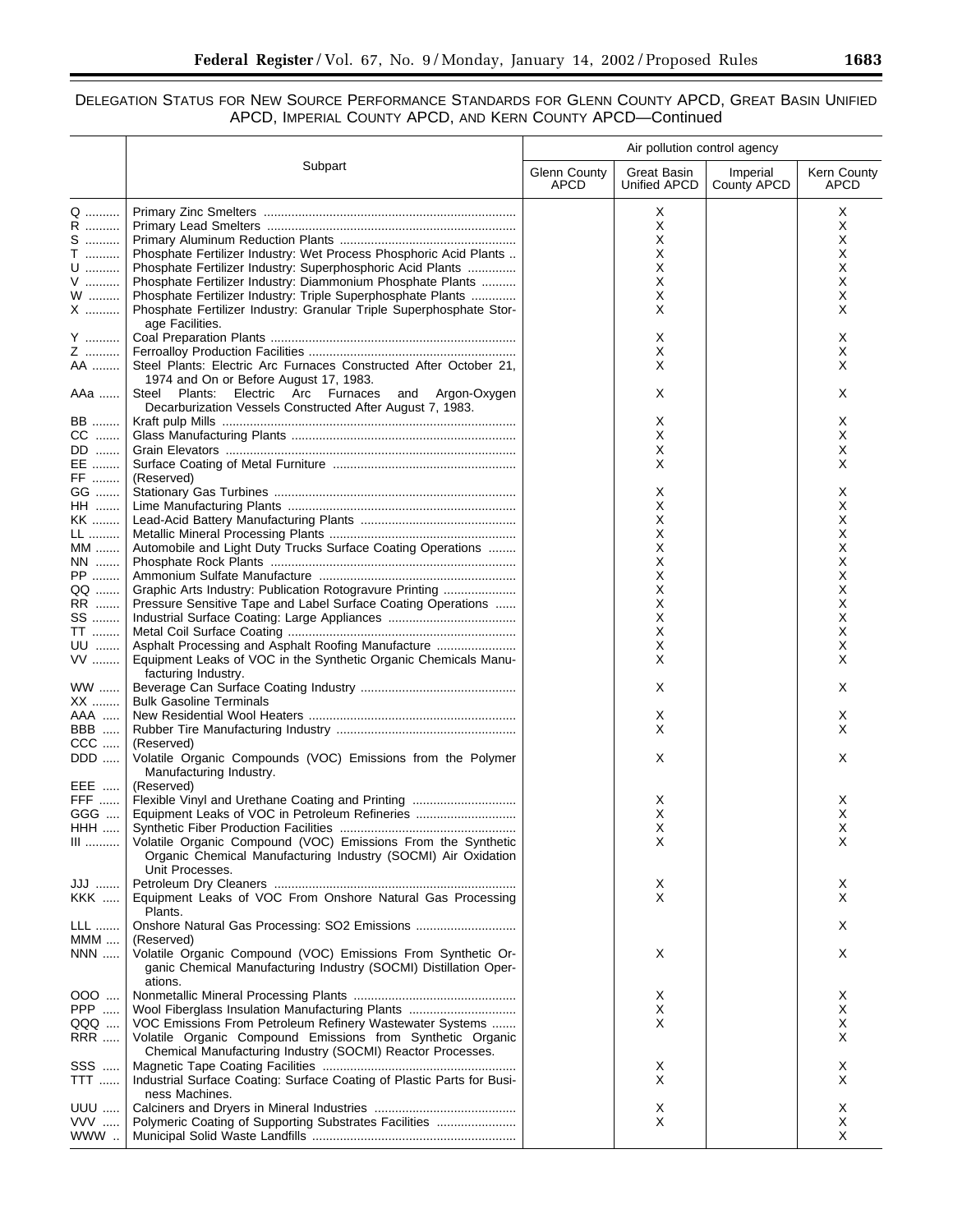(iv) Delegations for Lake County Air Quality Management District, Lassen County Air Pollution Control District, Mariposa County Air Pollution Control District, and Mendocino County Air Pollution Control District are shown in the following table:

DELEGATION STATUS FOR NEW SOURCE PERFORMANCE STANDARDS FOR LAKE COUNTY AIR QUALITY MANAGEMENT DIS-TRICT, LASSEN COUNTY AIR POLLUTION CONTROL DISTRICT, MARIPOSA COUNTY AIR POLLUTION CONTROL DISTRICT, AND MENDOCINO COUNTY AIR POLLUTION CONTROL DISTRICT

|                   |                                                                                                                                                                                   | Air pollution control agency |                         |                            |                             |  |
|-------------------|-----------------------------------------------------------------------------------------------------------------------------------------------------------------------------------|------------------------------|-------------------------|----------------------------|-----------------------------|--|
|                   | Subpart                                                                                                                                                                           | Lake County<br>AQMD          | Lassen Coun-<br>ty APCD | Mariposa<br>County<br>AQMD | Mendocino<br>County<br>AQMD |  |
| A<br>D            | Fossil-Fuel Fired Steam Generators Constructed After August 17,<br>1971.                                                                                                          | X<br>Χ                       |                         |                            | X<br>X                      |  |
| Da                | Electric Utility Steam Generating Units Constructed After September<br>18, 1978.                                                                                                  | Χ                            |                         |                            | X                           |  |
| Db                | Industrial-Commercial-Institutional Steam Generating Units                                                                                                                        | Х                            |                         |                            |                             |  |
| Dc<br>E           |                                                                                                                                                                                   | Х<br>Х                       |                         |                            | Х<br>X                      |  |
| Ea                |                                                                                                                                                                                   | X                            |                         |                            | X                           |  |
| Eb                | <b>Portland Cement Plants</b>                                                                                                                                                     |                              |                         |                            |                             |  |
| Ec                | Hospital/Medical/Infectious Waste Incinerators for Which Construc-<br>tion is Commenced After June 20, 1996                                                                       |                              |                         |                            |                             |  |
| F                 |                                                                                                                                                                                   | Х                            |                         |                            | Х                           |  |
| G<br>H            |                                                                                                                                                                                   | Х<br>Х                       |                         |                            | Х<br>Х                      |  |
| 1                 |                                                                                                                                                                                   | Х                            |                         |                            | X                           |  |
| J                 |                                                                                                                                                                                   | х                            |                         |                            | Х                           |  |
| K                 | Storage Vessels for Petroleum Liquids for Which Construction, Re-<br>construction, or Modification Commenced After June 11, 1973,<br>and Prior to May 19, 1978.                   | X                            |                         |                            | X                           |  |
| Ka                | Storage Vessels for Petroleum Liquids for Which Construction, Re-<br>construction, or Modification Commenced After May 18, 1978, and<br>Prior to July 23, 1984.                   | Χ                            |                         |                            | X                           |  |
| Kb                | Volatile Organic Liquid Storage Vessels (Including Petroleum Liquid<br>Storage Vessels) for Which Construction, Reconstruction, or<br>Modification Commenced After July 23, 1984. | Χ                            |                         |                            | Χ                           |  |
| L                 |                                                                                                                                                                                   | X                            |                         |                            | X                           |  |
| M                 |                                                                                                                                                                                   | Х                            |                         |                            | Х                           |  |
| $N$               | Primary Emissions from Basic Oxygen Process Furnaces for Which<br>Construction is Commenced After June 11, 1973.                                                                  | X                            |                         |                            | X                           |  |
| Na                | Secondary Emissions from Basic Oxygen Process Steelmaking Fa-<br>cilities for Which Construction is Commenced After January 20,<br>1983.                                          | Χ                            |                         |                            | X                           |  |
| 0                 |                                                                                                                                                                                   | х                            |                         |                            | X                           |  |
| ${\sf P}$         |                                                                                                                                                                                   | Х                            |                         |                            | X                           |  |
| Q                 |                                                                                                                                                                                   | X                            |                         |                            | X                           |  |
| R                 |                                                                                                                                                                                   | Х                            |                         |                            | х                           |  |
| $S$               |                                                                                                                                                                                   | Χ                            |                         |                            | X                           |  |
| T                 | Phosphate Fertilizer Industry: Wet Process Phosphoric Acid Plants                                                                                                                 | х                            |                         |                            | X                           |  |
| U                 | Phosphate Fertilizer Industry: Superphosphoric Acid Plants                                                                                                                        | X                            |                         |                            | X                           |  |
| V                 | Phosphate Fertilizer Industry: Diammonium Phosphate Plants                                                                                                                        | Χ<br>Χ                       |                         |                            | X                           |  |
| W<br>$\mathsf{X}$ | Phosphate Fertilizer Industry: Triple Superphosphate Plants<br>Phosphate Fertilizer Industry: Granular Triple Superphosphate Stor-<br>age Facilities.                             | X                            |                         |                            | Х                           |  |
| Y                 |                                                                                                                                                                                   | X                            |                         |                            | х                           |  |
| Z                 |                                                                                                                                                                                   | Х                            |                         |                            | х                           |  |
| AA                | Steel Plants: Electric Arc Furnaces Constructed After October 21,<br>1974 and On or Before August 17, 1983.                                                                       | X                            |                         |                            | X                           |  |
| ААа               | Steel Plants:<br>Electric Arc Furnaces<br>and Argon-Oxygen<br>Decarburization Vessels Constructed After August 7, 1983.                                                           | Х                            |                         |                            | X                           |  |
| BB                |                                                                                                                                                                                   | х                            |                         |                            | X                           |  |
| CC<br>DD          |                                                                                                                                                                                   | х<br>X                       |                         |                            | X<br>X                      |  |
| EE                |                                                                                                                                                                                   | X                            |                         |                            | X                           |  |
| FF                | (Reserved)                                                                                                                                                                        |                              |                         |                            |                             |  |
| GG                |                                                                                                                                                                                   | х                            |                         |                            | х                           |  |
| HH …….            |                                                                                                                                                                                   | х                            |                         |                            | х                           |  |
| KK                |                                                                                                                                                                                   | х                            |                         |                            | х                           |  |
| LL                |                                                                                                                                                                                   | х                            |                         |                            | х                           |  |
| MM                | Automobile and Light Duty Trucks Surface Coating Operations                                                                                                                       | х                            |                         |                            | х                           |  |
| NN                |                                                                                                                                                                                   | х                            |                         |                            | Х                           |  |
| PP                |                                                                                                                                                                                   | X                            |                         |                            | X                           |  |

▀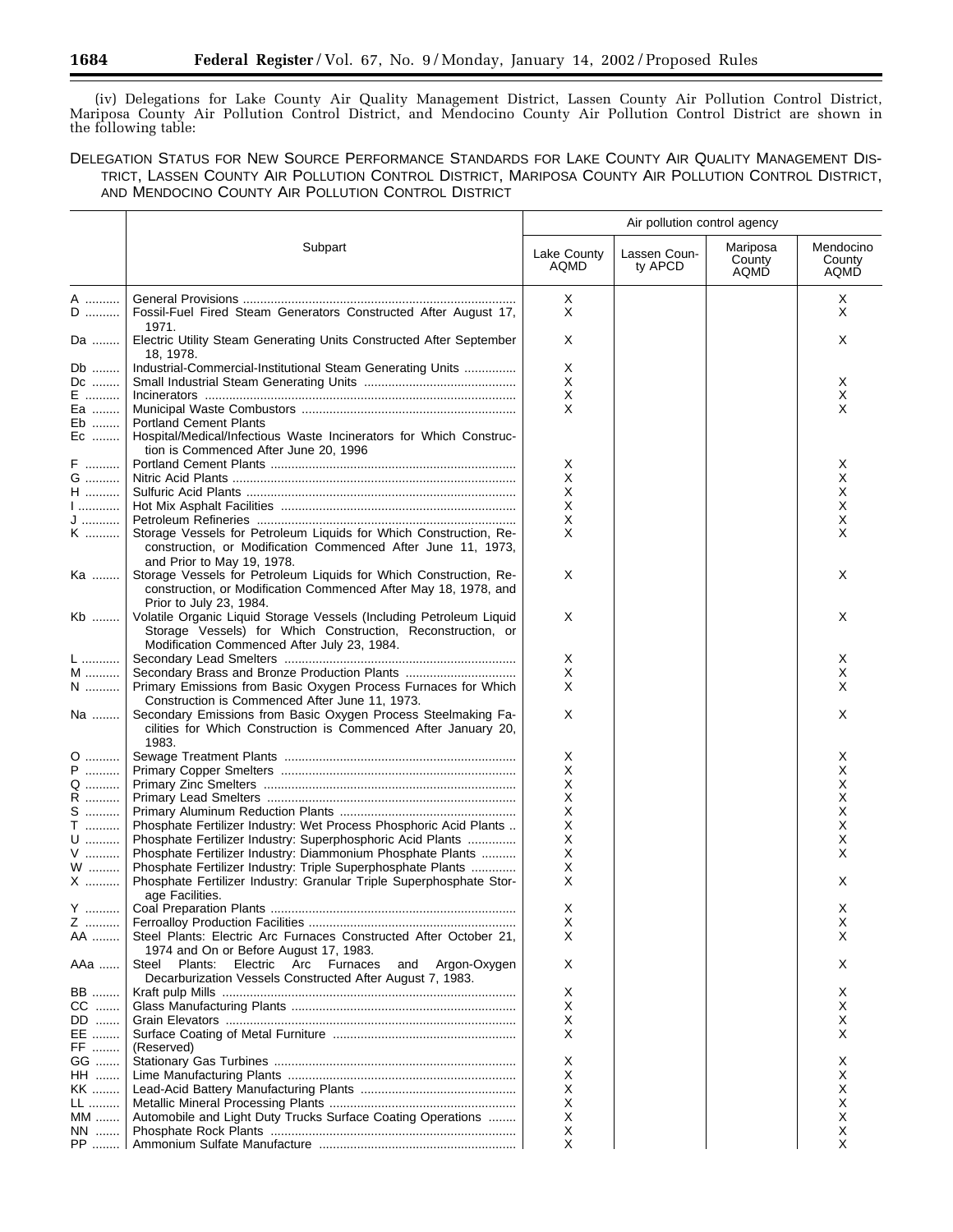|  |  |                                                               |  |  |  |  | DELEGATION STATUS FOR NEW SOURCE PERFORMANCE STANDARDS FOR LAKE COUNTY AIR QUALITY MANAGEMENT DIS-   |  |
|--|--|---------------------------------------------------------------|--|--|--|--|------------------------------------------------------------------------------------------------------|--|
|  |  |                                                               |  |  |  |  | TRICT, LASSEN COUNTY AIR POLLUTION CONTROL DISTRICT, MARIPOSA COUNTY AIR POLLUTION CONTROL DISTRICT, |  |
|  |  | AND MENDOCINO COUNTY AIR POLLUTION CONTROL DISTRICT—Continued |  |  |  |  |                                                                                                      |  |

|                        |                                                                                                                                                  |                     | Air pollution control agency |                            |                             |
|------------------------|--------------------------------------------------------------------------------------------------------------------------------------------------|---------------------|------------------------------|----------------------------|-----------------------------|
|                        | Subpart                                                                                                                                          | Lake County<br>AQMD | Lassen Coun-<br>ty APCD      | Mariposa<br>County<br>AQMĎ | Mendocino<br>County<br>AQMD |
| QQ                     |                                                                                                                                                  | X                   |                              |                            | X                           |
| RR                     | Pressure Sensitive Tape and Label Surface Coating Operations                                                                                     | X                   |                              |                            | X                           |
| SS                     |                                                                                                                                                  | X                   |                              |                            | X                           |
| $\overline{\text{TT}}$ |                                                                                                                                                  | X                   |                              |                            | X                           |
| UU                     |                                                                                                                                                  | X                   |                              |                            | X                           |
| $VV$                   | Equipment Leaks of VOC in the Synthetic Organic Chemicals Manu-<br>facturing Industry.                                                           | X                   |                              |                            | X                           |
| WW                     |                                                                                                                                                  | X                   |                              |                            | X                           |
| XX                     | <b>Bulk Gasoline Terminals</b>                                                                                                                   |                     |                              |                            |                             |
| AAA                    |                                                                                                                                                  | X                   |                              |                            | X                           |
| <b>BBB</b>             |                                                                                                                                                  | X                   |                              |                            | X                           |
| $CCC$                  | (Reserved)                                                                                                                                       |                     |                              |                            |                             |
| DDD                    | Volatile Organic Compounds (VOC) Emissions from the Polymer<br>Manufacturing Industry.                                                           | X                   |                              |                            | Χ                           |
| EEE                    | (Reserved)                                                                                                                                       |                     |                              |                            |                             |
| FFF                    | Flexible Vinyl and Urethane Coating and Printing                                                                                                 | X                   |                              |                            | X                           |
| GGG                    |                                                                                                                                                  | X                   |                              |                            | X                           |
| <b>HHH</b>             |                                                                                                                                                  | X                   |                              |                            | х                           |
| $III$                  | Volatile Organic Compound (VOC) Emissions From the Synthetic<br>Organic Chemical Manufacturing Industry (SOCMI) Air Oxidation<br>Unit Processes. | X                   |                              |                            | X                           |
| JJJ                    |                                                                                                                                                  | X                   |                              |                            | Χ                           |
| <b>KKK</b>             | Equipment Leaks of VOC From Onshore Natural Gas Processing<br>Plants.                                                                            | X                   |                              |                            | X                           |
| <b>LLL</b><br>$MMM$    | Onshore Natural Gas Processing: SO <sub>2</sub> Emissions<br>(Reserved)                                                                          | X                   |                              |                            | Χ                           |
| <b>NNN</b>             | Volatile Organic Compound (VOC) Emissions From Synthetic Or-<br>ganic Chemical Manufacturing Industry (SOCMI) Distillation Oper-<br>ations       | X                   |                              |                            | X                           |
| 000                    |                                                                                                                                                  | Χ                   |                              |                            | X.                          |
| <b>PPP</b>             | Wool Fiberglass Insulation Manufacturing Plants                                                                                                  | X                   |                              |                            | X                           |
| QQQ                    | VOC Emissions From Petroleum Refinery Wastewater Systems                                                                                         | X                   |                              |                            | X                           |
| <b>RRR</b>             | Volatile Organic Compound Emissions from Synthetic Organic                                                                                       | X                   |                              |                            |                             |
|                        | Chemical Manufacturing Industry (SOCMI) Reactor Processes.                                                                                       |                     |                              |                            |                             |
| SSS                    |                                                                                                                                                  | X                   |                              |                            | X                           |
| $TTT$                  | Industrial Surface Coating: Surface Coating of Plastic Parts for Busi-<br>ness Machines.                                                         | X                   |                              |                            | X                           |
| <b>UUU</b>             |                                                                                                                                                  | X                   |                              |                            | X                           |
| VVV                    | Polymeric Coating of Supporting Substrates Facilities                                                                                            | X                   |                              |                            | X                           |
| WWW                    |                                                                                                                                                  | X                   |                              |                            |                             |

(v) Delegations for Modoc County Air Pollution Control District, Mojave Desert Air Quality Management District, Monterey Bay Unified Air Pollution Control District, and North Coast Unified Air Pollution Control District are shown in the following table:

# DELEGATION STATUS FOR NEW SOURCE PERFORMANCE STANDARDS FOR MODOC COUNTY AIR POLLUTION CONTROL DIS-TRICT, MOJAVE DESERT AIR QUALITY MANAGEMENT DISTRICT, MONTEREY BAY UNIFIED AIR POLLUTION CONTROL DISTRICT, AND NORTH COAST UNIFIED AIR POLLUTION CONTROL DISTRICT

|    |                                                                                 | Air pollution control agency |                       |                              |                                       |  |  |
|----|---------------------------------------------------------------------------------|------------------------------|-----------------------|------------------------------|---------------------------------------|--|--|
|    | Subpart                                                                         | Modoc Coun-<br>ty APCD       | Mojave<br>Desert AQMD | Monterey Bay<br>Unified APCD | North Coast<br>Unified<br><b>AQMD</b> |  |  |
| A  |                                                                                 |                              |                       |                              |                                       |  |  |
| D  | Fossil-Fuel Fired Steam Generators Constructed After August 17,<br>1971.        | X                            |                       |                              |                                       |  |  |
| Da | Electric Utility Steam Generating Units Constructed After September<br>18.1978. | х                            |                       | X                            | х                                     |  |  |
|    | Db    Industrial-Commercial-Institutional Steam Generating Units                | X                            |                       |                              |                                       |  |  |
| Dc |                                                                                 |                              |                       |                              |                                       |  |  |
| E  | Incinerators                                                                    | X                            |                       | х                            |                                       |  |  |
|    | Ea    Municipal Waste Combustors                                                |                              |                       |                              |                                       |  |  |
|    | Eb    Portland Cement Plants                                                    |                              |                       |                              |                                       |  |  |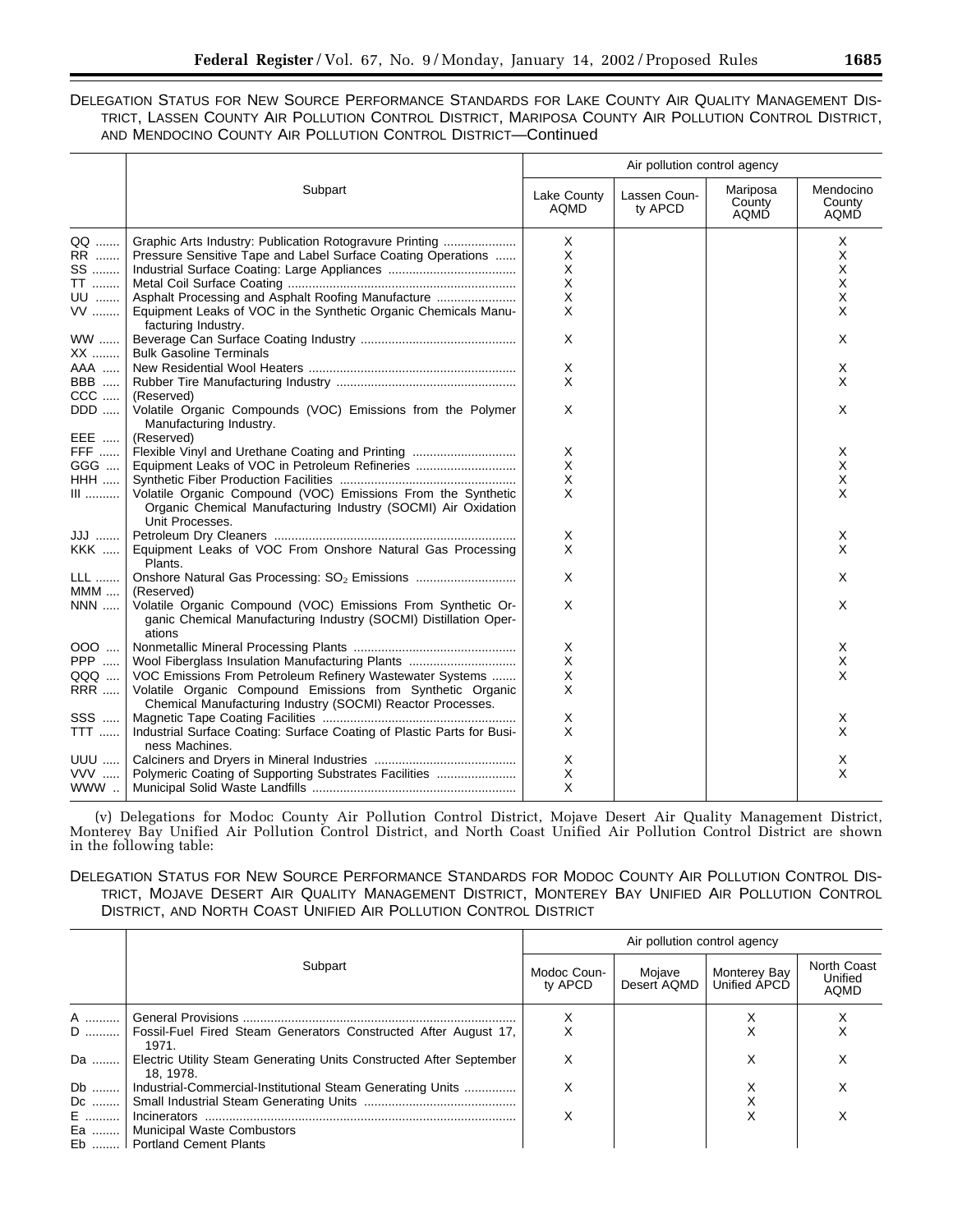÷.

DELEGATION STATUS FOR NEW SOURCE PERFORMANCE STANDARDS FOR MODOC COUNTY AIR POLLUTION CONTROL DIS-TRICT, MOJAVE DESERT AIR QUALITY MANAGEMENT DISTRICT, MONTEREY BAY UNIFIED AIR POLLUTION CONTROL DISTRICT, AND NORTH COAST UNIFIED AIR POLLUTION CONTROL DISTRICT—Continued

|               |                                                                                                                                                                 | Air pollution control agency |                       |                              |                                |
|---------------|-----------------------------------------------------------------------------------------------------------------------------------------------------------------|------------------------------|-----------------------|------------------------------|--------------------------------|
|               | Subpart                                                                                                                                                         | Modoc Coun-<br>ty APCD       | Mojave<br>Desert AQMD | Monterey Bay<br>Unified APCD | North Coast<br>Unified<br>AQMD |
| Ec            | Hospital/Medical/Infectious Waste Incinerators for Which Construc-<br>tion is Commenced After June 20, 1996                                                     |                              |                       |                              |                                |
| F             |                                                                                                                                                                 | Χ                            |                       | Х                            | х                              |
| G             |                                                                                                                                                                 | X                            |                       | Х                            | X                              |
| $H$           |                                                                                                                                                                 | X                            |                       | Х                            | х                              |
| 1             |                                                                                                                                                                 | X                            |                       | Х                            | X                              |
| J             | Storage Vessels for Petroleum Liquids for Which Construction, Re-                                                                                               | X<br>$\times$                |                       | Х                            | X<br>X                         |
| K             | construction, or Modification Commenced After June 11, 1973,<br>and Prior to May 19, 1978.                                                                      |                              |                       | X                            |                                |
| Ka            | Storage Vessels for Petroleum Liquids for Which Construction, Re-<br>construction, or Modification Commenced After May 18, 1978, and<br>Prior to July 23, 1984. | X                            |                       | X                            | X                              |
| Kb            | Volatile Organic Liquid Storage Vessels (Including Petroleum Liquid<br>Storage Vessels) for Which Construction, Reconstruction, or                              | X                            |                       | Х                            | X                              |
|               | Modification Commenced After July 23, 1984.                                                                                                                     |                              |                       |                              |                                |
| L             |                                                                                                                                                                 | Χ                            |                       | Х                            | х                              |
| M             |                                                                                                                                                                 | Х<br>X                       |                       | х                            | X                              |
| $\mathsf{N}$  | Primary Emissions from Basic Oxygen Process Furnaces for Which<br>Construction is Commenced After June 11, 1973.                                                | X                            |                       | X<br>Х                       | X<br>X                         |
| Na            | Secondary Emissions from Basic Oxygen Process Steelmaking Fa-<br>cilities for Which Construction is Commenced After January 20,<br>1983.                        |                              |                       |                              |                                |
| 0             |                                                                                                                                                                 | Χ                            |                       | х                            | X                              |
| ${\sf P}$     |                                                                                                                                                                 | X                            |                       | х                            | х                              |
| Q             |                                                                                                                                                                 | X                            |                       | X                            | Χ                              |
| R             |                                                                                                                                                                 | X                            |                       | х                            | Χ                              |
| $S$           |                                                                                                                                                                 | X                            |                       | х                            | Χ                              |
| T             | Phosphate Fertilizer Industry: Wet Process Phosphoric Acid Plants                                                                                               | X                            |                       | Х                            | Χ                              |
| $\mathsf{U}$  | Phosphate Fertilizer Industry: Superphosphoric Acid Plants                                                                                                      | X                            |                       | х                            | Χ                              |
| ${\sf V}$     | Phosphate Fertilizer Industry: Diammonium Phosphate Plants                                                                                                      | X                            |                       | Х                            | X                              |
| W<br>X        | Phosphate Fertilizer Industry: Triple Superphosphate Plants<br>Phosphate Fertilizer Industry: Granular Triple Superphosphate Stor-<br>age Facilities.           | Χ<br>X                       |                       | х<br>X                       | Χ<br>X                         |
| Y ………         |                                                                                                                                                                 | X                            |                       | Х                            | X                              |
| Z             |                                                                                                                                                                 | Х                            |                       | х                            | х                              |
| AA            | Steel Plants: Electric Arc Furnaces Constructed After October 21,<br>1974 and On or Before August 17, 1983.                                                     | X                            |                       | X                            | X                              |
| AAa           | Steel Plants: Electric Arc Furnaces and Argon-Oxygen<br>Decarburization Vessels Constructed After August 7, 1983.                                               | X                            |                       | X                            | X                              |
| BB            |                                                                                                                                                                 | X                            |                       | х                            | х                              |
| $CC$          |                                                                                                                                                                 | X                            |                       | Х                            | Χ                              |
| DD            |                                                                                                                                                                 | X                            |                       | Χ                            | X                              |
| EE<br>FF      | (Reserved)                                                                                                                                                      | х                            |                       | Χ                            |                                |
| GG<br>HH      |                                                                                                                                                                 | Х<br>X                       |                       | X<br>Х                       | х<br>X                         |
| KK            |                                                                                                                                                                 | X                            |                       | х                            | х                              |
| LL            |                                                                                                                                                                 | X                            |                       | Х                            | X                              |
| $MM$          | Automobile and Light Duty Trucks Surface Coating Operations                                                                                                     | X                            |                       | х                            | х                              |
| NN            |                                                                                                                                                                 | X                            |                       | Х                            | Χ                              |
| PP            |                                                                                                                                                                 | X                            |                       | Х                            | X                              |
| QQ            | Graphic Arts Industry: Publication Rotogravure Printing                                                                                                         | X                            |                       | Х                            | X                              |
| RR            | Pressure Sensitive Tape and Label Surface Coating Operations                                                                                                    | X                            |                       | Х                            | Χ                              |
| SS            |                                                                                                                                                                 | X                            |                       | Х                            | Χ                              |
| TT<br>UU      |                                                                                                                                                                 | X<br>X                       |                       | Χ<br>Χ                       | Χ<br>X                         |
| $\mathsf{VV}$ | Equipment Leaks of VOC in the Synthetic Organic Chemicals Manu-<br>facturing Industry.                                                                          | X                            |                       | X                            | X                              |
| $WW$          |                                                                                                                                                                 | Х                            |                       | Х                            | X                              |
| XX            | <b>Bulk Gasoline Terminals</b>                                                                                                                                  |                              |                       |                              |                                |
| AAA           |                                                                                                                                                                 | Х                            |                       | Х                            | X                              |
| BBB           |                                                                                                                                                                 | Х                            |                       | X                            | X                              |
| CCC           | (Reserved)                                                                                                                                                      |                              |                       |                              |                                |
| DDD           | Volatile Organic Compounds (VOC) Emissions from the Polymer<br>Manufacturing Industry.                                                                          | X                            |                       | X                            |                                |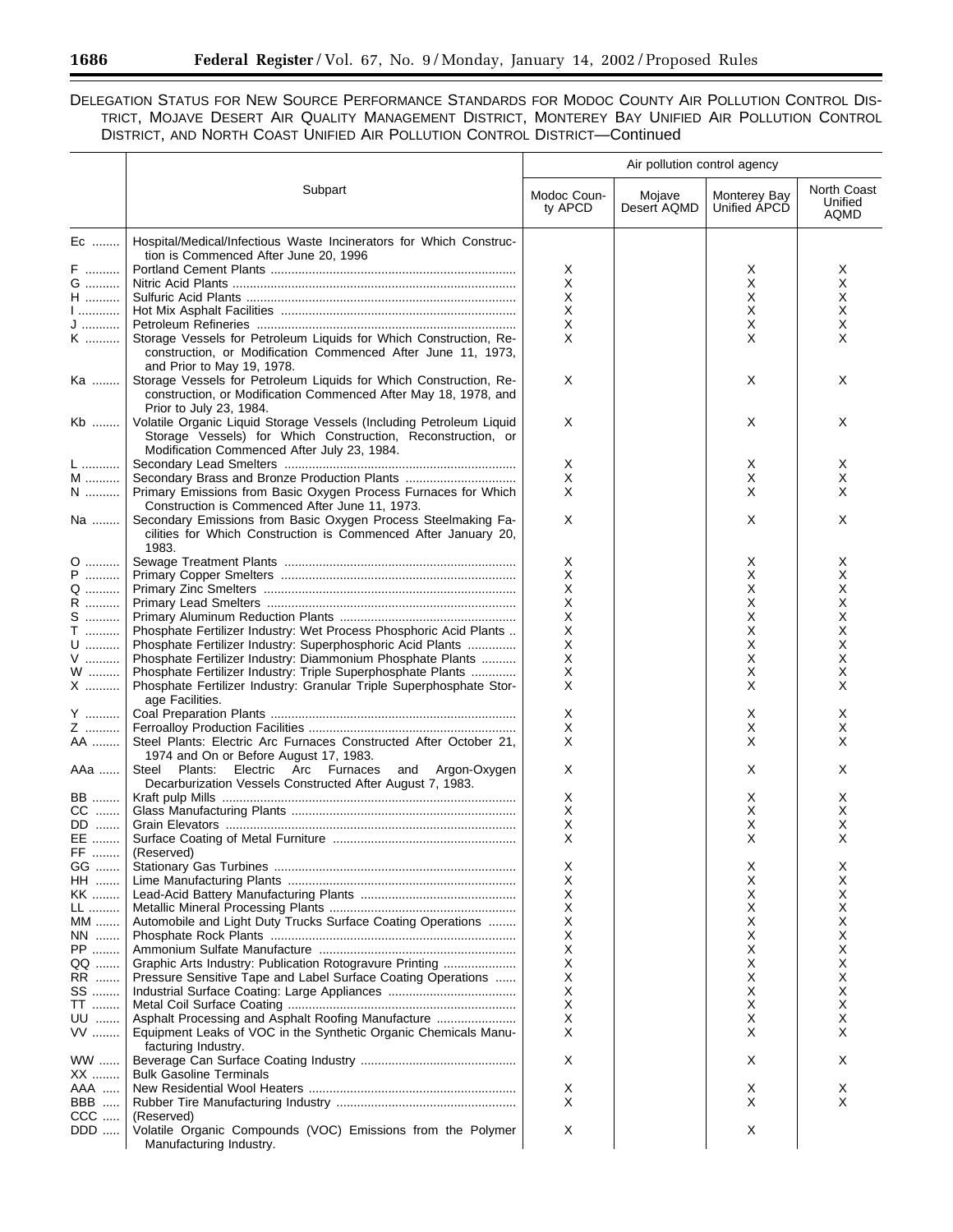|  | DELEGATION STATUS FOR NEW SOURCE PERFORMANCE STANDARDS FOR MODOC COUNTY AIR POLLUTION CONTROL DIS- |  |  |  |  |
|--|----------------------------------------------------------------------------------------------------|--|--|--|--|
|  | TRICT, MOJAVE DESERT AIR QUALITY MANAGEMENT DISTRICT, MONTEREY BAY UNIFIED AIR POLLUTION CONTROL   |  |  |  |  |
|  | DISTRICT, AND NORTH COAST UNIFIED AIR POLLUTION CONTROL DISTRICT—Continued                         |  |  |  |  |

|                                          |                                                                                                                                                                                                                                                                            | Air pollution control agency |                       |                              |                                |
|------------------------------------------|----------------------------------------------------------------------------------------------------------------------------------------------------------------------------------------------------------------------------------------------------------------------------|------------------------------|-----------------------|------------------------------|--------------------------------|
|                                          | Subpart                                                                                                                                                                                                                                                                    | Modoc Coun-<br>ty APCD       | Mojave<br>Desert AQMD | Monterey Bay<br>Unified APCD | North Coast<br>Unified<br>AQMD |
| EEE<br>FFF<br>GGG<br><b>HHH</b><br>$III$ | (Reserved)<br>Flexible Vinyl and Urethane Coating and Printing<br>Equipment Leaks of VOC in Petroleum Refineries<br>Volatile Organic Compound (VOC) Emissions From the Synthetic<br>Organic Chemical Manufacturing Industry (SOCMI) Air Oxidation<br><b>Unit Processes</b> | X<br>X<br>X                  |                       | Х<br>X<br>X                  | Χ<br>X<br>X                    |
| JJJ                                      |                                                                                                                                                                                                                                                                            | X                            |                       | Х                            | х                              |
| <b>KKK</b>                               | Equipment Leaks of VOC From Onshore Natural Gas Processing<br>Plants.                                                                                                                                                                                                      | X                            |                       | X                            | X                              |
| <b>LLL</b>  <br>$MMM$                    | (Reserved)                                                                                                                                                                                                                                                                 | X                            |                       | X                            | X                              |
| NNN                                      | Volatile Organic Compound (VOC) Emissions From Synthetic Or-<br>ganic Chemical Manufacturing Industry (SOCMI) Distillation Oper-<br>ations.                                                                                                                                | X                            |                       | X                            |                                |
|                                          |                                                                                                                                                                                                                                                                            | X                            |                       | Х                            | Χ                              |
| <b>PPP</b>                               | Wool Fiberglass Insulation Manufacturing Plants                                                                                                                                                                                                                            | $\times$                     |                       | X                            | X                              |
| QQQ<br>RRR                               | VOC Emissions From Petroleum Refinery Wastewater Systems<br>Volatile Organic Compound Emissions from Synthetic Organic<br>Chemical Manufacturing Industry (SOCMI) Reactor Processes                                                                                        | X                            |                       | X                            | X                              |
| SSS                                      |                                                                                                                                                                                                                                                                            | X                            |                       | Х                            | х                              |
| TTT                                      | Industrial Surface Coating: Surface Coating of Plastic Parts for Busi-<br>ness Machines.                                                                                                                                                                                   | $\times$                     |                       | X                            | X                              |
|                                          |                                                                                                                                                                                                                                                                            |                              |                       | Х                            |                                |
|                                          | VVV    Polymeric Coating of Supporting Substrates Facilities<br>WWW    Municipal Solid Waste Landfills                                                                                                                                                                     |                              |                       | X                            | X                              |

(vi) Delegations for Northern Sierra Air Quality Management District, Northern Sonoma County Air Pollution Control District, Placer County Air Pollution Control District, and Sacramento Metropolitan Air Quality Management District are shown in the following table:

# DELEGATION STATUS FOR NEW SOURCE PERFORMANCE STANDARDS FOR NORTHERN SIERRA AIR QUALITY MANAGEMENT DISTRICT, NORTHERN SONOMA COUNTY AIR POLLUTION CONTROL DISTRICT, PLACER COUNTY AIR POLLUTION CON-TROL DISTRICT, AND SACRAMENTO METROPOLITAN AIR QUALITY MANAGEMENT DISTRICT

|    |                                                                                                                                                                 | Air pollution control agency |                                   |                         |                                           |
|----|-----------------------------------------------------------------------------------------------------------------------------------------------------------------|------------------------------|-----------------------------------|-------------------------|-------------------------------------------|
|    | Subpart                                                                                                                                                         | Northern Si-<br>erra AQMD    | Northern<br>Sonoma<br>County APCD | Placer Coun-<br>ty APCD | Sacramento<br>Metropolitan<br><b>AQMD</b> |
| A  |                                                                                                                                                                 |                              | X                                 |                         | X                                         |
| D  | Fossil-Fuel Fired Steam Generators Constructed After August 17,<br>1971.                                                                                        |                              |                                   |                         | x                                         |
| Da | Electric Utility Steam Generating Units Constructed After September<br>18. 1978.                                                                                |                              |                                   |                         | х                                         |
| Db | Industrial-Commercial-Institutional Steam Generating Units                                                                                                      |                              |                                   |                         | х                                         |
| Dc |                                                                                                                                                                 |                              |                                   |                         |                                           |
| E  |                                                                                                                                                                 |                              |                                   |                         |                                           |
| Ea |                                                                                                                                                                 |                              |                                   |                         |                                           |
| Eb |                                                                                                                                                                 |                              |                                   |                         |                                           |
| Ec | Hospital/Medical/Infectious Waste Incinerators for Which Construc-<br>tion is Commenced After June 20, 1996.                                                    |                              |                                   |                         |                                           |
| F  |                                                                                                                                                                 |                              |                                   |                         |                                           |
| G  |                                                                                                                                                                 |                              |                                   |                         |                                           |
| H  |                                                                                                                                                                 |                              |                                   |                         |                                           |
| 1  |                                                                                                                                                                 |                              |                                   |                         |                                           |
| J  |                                                                                                                                                                 |                              |                                   |                         | х                                         |
| K  | Storage Vessels for Petroleum Liquids for Which Construction, Re-<br>construction, or Modification Commenced After June 11, 1973,<br>and Prior to May 19, 1978. |                              |                                   |                         | X                                         |
| Ka | Storage Vessels for Petroleum Liquids for Which Construction, Re-<br>construction, or Modification Commenced After May 18, 1978, and<br>Prior to July 23, 1984. |                              |                                   |                         | X                                         |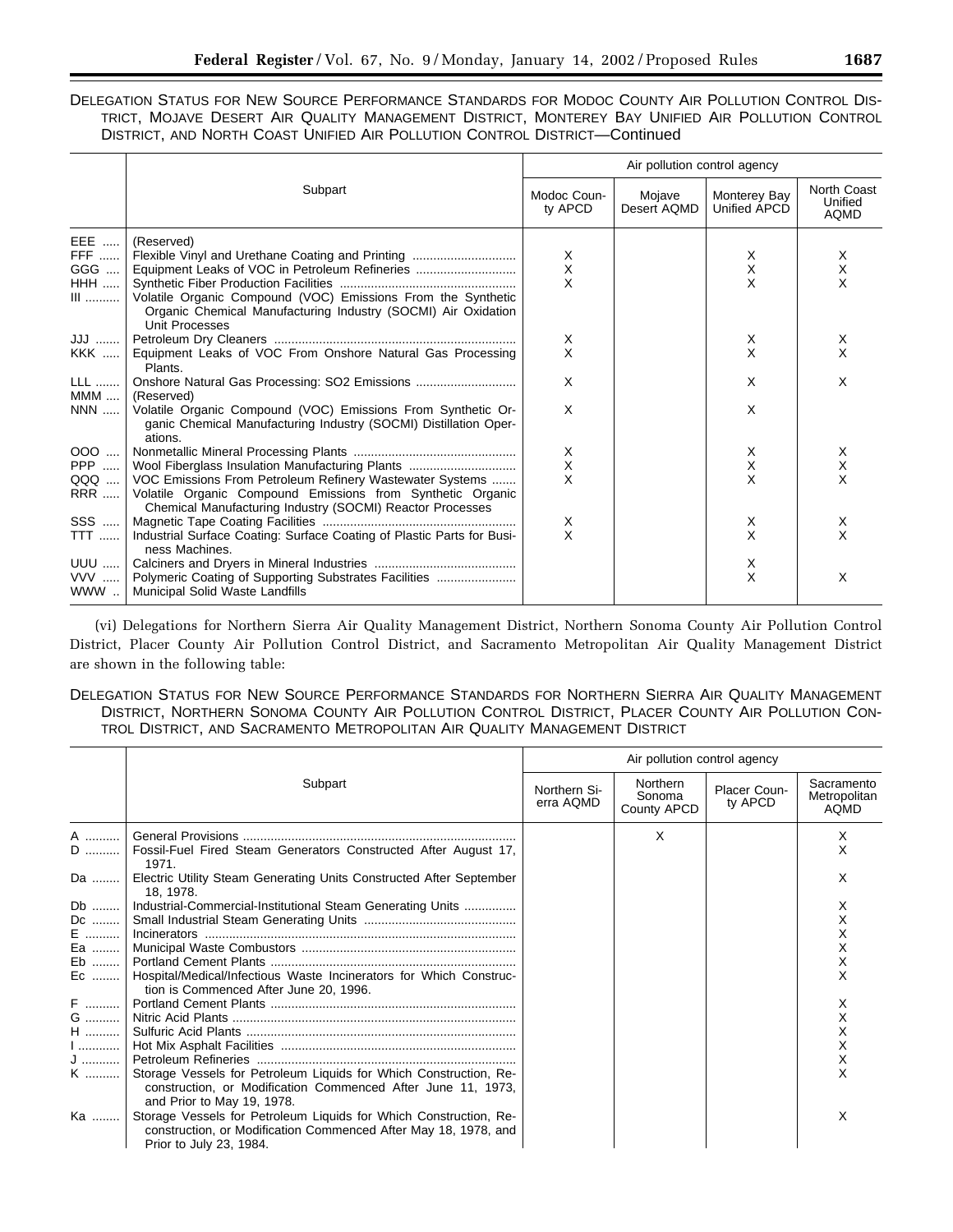# DELEGATION STATUS FOR NEW SOURCE PERFORMANCE STANDARDS FOR NORTHERN SIERRA AIR QUALITY MANAGEMENT DISTRICT, NORTHERN SONOMA COUNTY AIR POLLUTION CONTROL DISTRICT, PLACER COUNTY AIR POLLUTION CON-TROL DISTRICT, AND SACRAMENTO METROPOLITAN AIR QUALITY MANAGEMENT DISTRICT—Continued

|             |                                                                                                                                                                                      | Air pollution control agency |                                   |                         |                                    |
|-------------|--------------------------------------------------------------------------------------------------------------------------------------------------------------------------------------|------------------------------|-----------------------------------|-------------------------|------------------------------------|
|             | Subpart                                                                                                                                                                              | Northern Si-<br>erra AQMD    | Northern<br>Sonoma<br>County APCD | Placer Coun-<br>ty APCD | Sacramento<br>Metropolitan<br>AQMD |
| Kb          | Volatile Organic Liquid Storage Vessels (Including Petroleumn Liq-<br>uid Storage Vessels) for Which Construction, Reconstruction, or<br>Modification Commenced After July 23, 1984. |                              |                                   |                         | Χ                                  |
| L<br>M<br>N | Secondary Brass and Bronze Production Plants<br>Primary Emissions from Basic Oxygen Process Furnaces for Which<br>Construction is Commenced After June 11, 1973.                     |                              |                                   |                         | X<br>X<br>X                        |
| Na          | Secondary Emissions from Basic Oxygen Process Steelmaking Fa-<br>cilities for Which Construction is Commenced After January 20,<br>1983.                                             |                              |                                   |                         |                                    |
| 0<br>P<br>. |                                                                                                                                                                                      |                              |                                   |                         | X<br>X                             |
| Q<br>R      |                                                                                                                                                                                      |                              |                                   |                         | х<br>х                             |
| S           |                                                                                                                                                                                      |                              |                                   |                         | х                                  |
| $\mathsf T$ | Phosphate Fertilizer Industry: Wet Process Phosphoric Acid Plants                                                                                                                    |                              |                                   |                         | х                                  |
| U           | Phosphate Fertilizer Industry: Superphosphoric Acid Plants                                                                                                                           |                              |                                   |                         | х                                  |
| V<br>W      | Phosphate Fertilizer Industry: Diammonium Phosphate Plants<br>Phosphate Fertilizer Industry: Triple Superphosphate Plants                                                            |                              |                                   |                         | х<br>х                             |
| X           | Phosphate Fertilizer Industry: Granular Triple Superphosphate Stor-                                                                                                                  |                              |                                   |                         | х                                  |
|             | age Facilities.                                                                                                                                                                      |                              |                                   |                         |                                    |
| Y           |                                                                                                                                                                                      |                              |                                   |                         | X                                  |
| Z<br>AA     | Steel Plants: Electric Arc Furnaces Constructed After October 21,                                                                                                                    |                              |                                   |                         | X<br>X.                            |
|             | 1974 and On or Before August 17, 1983.                                                                                                                                               |                              |                                   |                         |                                    |
| AAa         | Steel<br>Electric Arc Furnaces<br>Plants:<br>and Argon-Oxygen<br>Decarburization Vessels Constructed After August 7, 1983.                                                           |                              |                                   |                         | X                                  |
| BB          |                                                                                                                                                                                      |                              |                                   |                         | X                                  |
| $CC$<br>DD  |                                                                                                                                                                                      |                              |                                   |                         | X<br>х                             |
| EE          |                                                                                                                                                                                      |                              |                                   |                         | х                                  |
| FF          | (Reserved)                                                                                                                                                                           |                              |                                   |                         |                                    |
| GG          |                                                                                                                                                                                      |                              |                                   |                         | х                                  |
| HH …….      |                                                                                                                                                                                      |                              |                                   |                         | х                                  |
| KK<br>LL    |                                                                                                                                                                                      |                              |                                   |                         | х<br>Х                             |
| MM          | Automobile and Light Duty Trucks Surface Coating Operations                                                                                                                          |                              |                                   |                         | Χ                                  |
| NN          |                                                                                                                                                                                      |                              |                                   |                         | Χ                                  |
| PP          |                                                                                                                                                                                      |                              |                                   |                         | X                                  |
| QQ<br>RR    | Graphic Arts Industry: Publication Rotogravure Printing                                                                                                                              |                              |                                   |                         | Х<br>X                             |
| SS          | Pressure Sensitive Tape and Label Surface Coating Operations                                                                                                                         |                              |                                   |                         | Х                                  |
| TT          |                                                                                                                                                                                      |                              |                                   |                         | X                                  |
| UU          | Asphalt Processing and Asphalt Roofing Manufacture                                                                                                                                   |                              |                                   |                         | х                                  |
| VV          | Equipment Leaks of VOC in the Synthetic Organic Chemicals Manu-                                                                                                                      |                              |                                   |                         | X                                  |
| WW          | facturing Industry.                                                                                                                                                                  |                              |                                   |                         | X.                                 |
| XX          | <b>Bulk Gasoline Terminals.</b>                                                                                                                                                      |                              |                                   |                         |                                    |
| AAA         |                                                                                                                                                                                      |                              |                                   |                         | X.                                 |
| BBB         |                                                                                                                                                                                      |                              |                                   |                         | X.                                 |
| CCC<br>DDD  | (Reserved)<br>Volatile Organic Compounds (VOC) Emissions from the Polymer                                                                                                            |                              |                                   |                         | X                                  |
| EEE         | Manufacturing Industry.<br>(Reserved)                                                                                                                                                |                              |                                   |                         |                                    |
| FFF         |                                                                                                                                                                                      |                              |                                   |                         | X                                  |
| GGG         | Equipment Leaks of VOC in Petroleum Refineries                                                                                                                                       |                              |                                   |                         | X                                  |
| <b>HHH</b>  |                                                                                                                                                                                      |                              |                                   |                         | X                                  |
| III         | Volatile Organic Compound (VOC) Emissions From the Synthetic<br>Organic Chemical Manufacturing Industry (SOCMI) Air Oxidation<br>Unit Processes.                                     |                              |                                   |                         | X                                  |
| JJJ         |                                                                                                                                                                                      |                              |                                   |                         | X                                  |
| KKK         | Equipment Leaks of VOC From Onshore Natural Gas Processing                                                                                                                           |                              |                                   |                         | X                                  |
| LLL         | Plants.<br>Onshore Natural Gas Processing: SO <sub>2</sub> Emissions                                                                                                                 |                              |                                   |                         | X                                  |
| $MMM$       | (Reserved)                                                                                                                                                                           |                              |                                   |                         |                                    |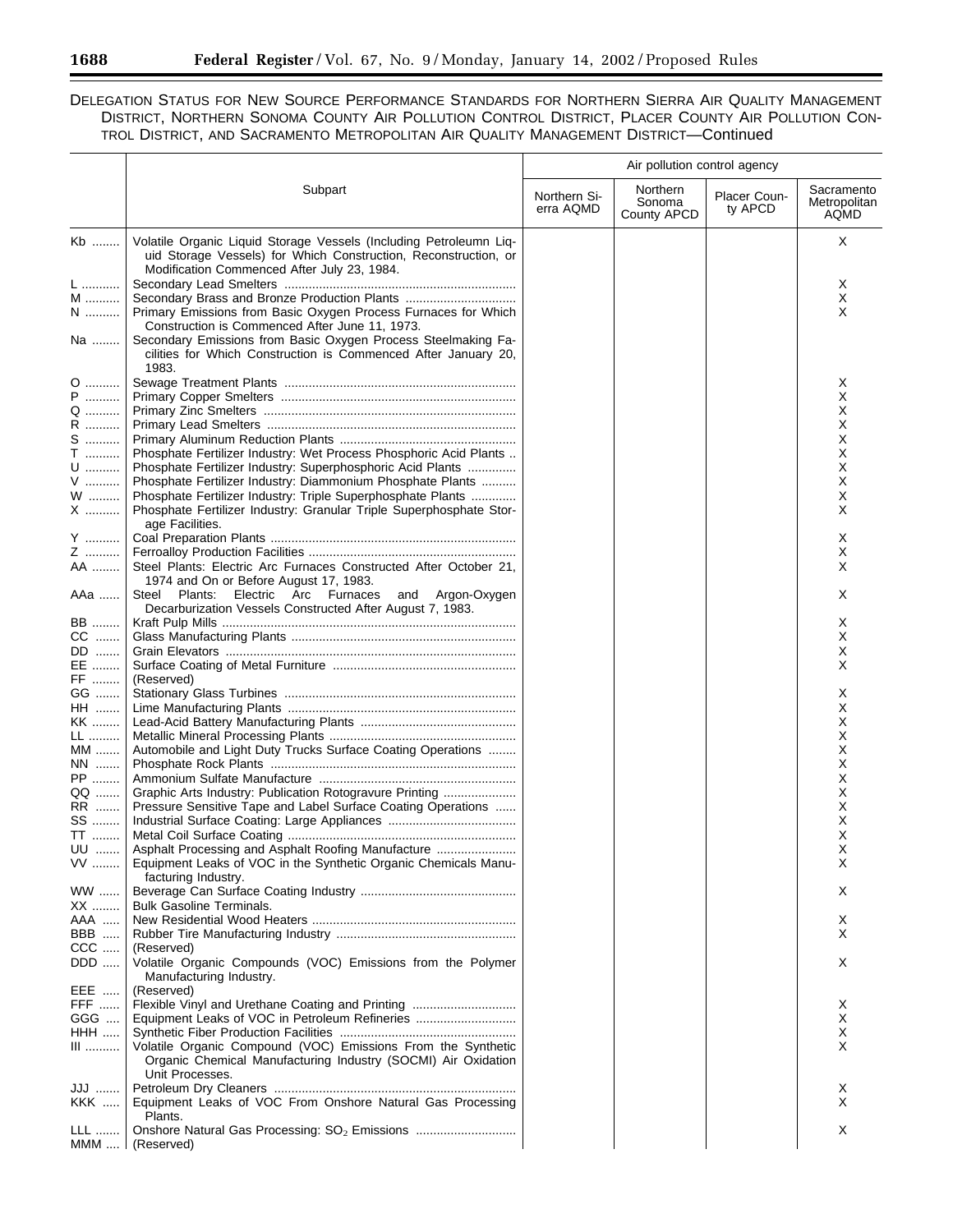# DELEGATION STATUS FOR NEW SOURCE PERFORMANCE STANDARDS FOR NORTHERN SIERRA AIR QUALITY MANAGEMENT DISTRICT, NORTHERN SONOMA COUNTY AIR POLLUTION CONTROL DISTRICT, PLACER COUNTY AIR POLLUTION CON-TROL DISTRICT, AND SACRAMENTO METROPOLITAN AIR QUALITY MANAGEMENT DISTRICT—Continued

|             |                                                                                                                                             | Air pollution control agency |                                   |                         |                                           |  |
|-------------|---------------------------------------------------------------------------------------------------------------------------------------------|------------------------------|-----------------------------------|-------------------------|-------------------------------------------|--|
|             | Subpart                                                                                                                                     | Northern Si-<br>erra AQMD    | Northern<br>Sonoma<br>County APCD | Placer Coun-<br>ty APCD | Sacramento<br>Metropolitan<br><b>AQMD</b> |  |
| NNN         | Volatile Organic Compound (VOC) Emissions From Synthetic Or-<br>ganic Chemical Manufacturing Industry (SOCMI) Distillation Oper-<br>ations. |                              |                                   |                         | x                                         |  |
| $000$       |                                                                                                                                             |                              |                                   |                         |                                           |  |
| PPP $\dots$ | Wood Fiberglass Insulation Manufacturing Plants                                                                                             |                              |                                   |                         |                                           |  |
| QQQ         | VOC Emissions From Petroleum Refinery Wastewater Systems                                                                                    |                              |                                   |                         |                                           |  |
| <b>RRR</b>  | Volatile Organic Compound Emissions from Synthetic Organic<br>Chemical Manufacturing Industry (SOCMI) Reactor Processes.                    |                              |                                   |                         |                                           |  |
| SSS         |                                                                                                                                             |                              |                                   |                         | х                                         |  |
| <b>TTT</b>  | Industrial Surface Coating: Surface Coating of Plastic Parts for Busi-<br>ness Machines.                                                    |                              |                                   |                         |                                           |  |
| UUU         |                                                                                                                                             |                              |                                   |                         | х                                         |  |
|             | VVV    Polymeric Coating of Supporting Substrates Facilities                                                                                |                              |                                   |                         |                                           |  |
| WWW         |                                                                                                                                             |                              |                                   |                         |                                           |  |

(vii) Delegations for San Diego County Air Pollution Control District, San Joaquin Valley Unified Air Pollution Control District, San Luis Obispo County Air Pollution Control District, and Santa Barbara County Air Pollution Control District are shown in the following table:

# DELEGATION STATUS FOR NEW SOURCE PERFORMANCE STANDARDS FOR SAN DIEGO COUNTY AIR POLLUTION CONTROL DISTRICT, SAN JOAQUIN VALLEY UNIFIED AIR POLLUTION CONTROL DISTRICT, SAN LUIS OBISPO COUNTY AIR POLLU-TION CONTROL DISTRICT, AND SANTA BARBARA COUNTY AIR POLLUTION CONTROL DISTRICT

|              |                                                                                                                                                                                   | Air pollution control agency |                            |                                     |                                          |  |
|--------------|-----------------------------------------------------------------------------------------------------------------------------------------------------------------------------------|------------------------------|----------------------------|-------------------------------------|------------------------------------------|--|
|              | Subpart                                                                                                                                                                           | San Diego<br>County APCD     | San Joaquin<br>Valley APCD | San Luis<br>Obispo Coun-<br>ty APCD | Santa Bar-<br>bara County<br><b>APCD</b> |  |
| A            |                                                                                                                                                                                   | $\times$                     | X                          | X                                   | X                                        |  |
| $\mathsf D$  | Fossil-Fuel Fired Steam Generators Constructed After August 17,<br>1971.                                                                                                          |                              | X                          | X                                   | X                                        |  |
| Da           | Electric Utility Steam Generating Units Constructed After September<br>18, 1978.                                                                                                  |                              | X                          | X                                   | X                                        |  |
| Db           | Industrial-Commercial-Institutional Steam Generating Units                                                                                                                        |                              | X                          | X                                   | X                                        |  |
| Dc           |                                                                                                                                                                                   | X                            | X                          |                                     | X                                        |  |
| E            |                                                                                                                                                                                   |                              | X                          | X                                   | X                                        |  |
| Ea           |                                                                                                                                                                                   |                              | X                          | X                                   | $\times$                                 |  |
| Eb           |                                                                                                                                                                                   |                              |                            | X                                   |                                          |  |
| Ec           | Hospital/Medical/Infectious Waste Incinerators for Which Construc-<br>tion is Commenced After June 20, 1996.                                                                      |                              |                            |                                     |                                          |  |
| F            |                                                                                                                                                                                   |                              | X                          | X                                   | X                                        |  |
| G            |                                                                                                                                                                                   |                              | X                          | X                                   | X                                        |  |
| $\sf H$      |                                                                                                                                                                                   |                              | X.                         | X                                   | X                                        |  |
| 1            |                                                                                                                                                                                   | X                            | X                          | X                                   | X                                        |  |
| J            |                                                                                                                                                                                   |                              | X                          | X                                   | X                                        |  |
| K            | Storage Vessels for Petroleum Liquids for Which Construction, Re-<br>construction, or Modification Commenced After June 11, 1973,<br>and Prior to May 19, 1978.                   |                              | X                          | X                                   | X                                        |  |
| Ka           | Storage Vessels for Petroleum Liquids for Which Construction, Re-<br>construction, or Modification Commenced After May 18, 1978, and<br>Prior to July 23, 1984.                   |                              | X                          | X                                   | X                                        |  |
| Kb           | Volatile Organic Liquid Storage Vessels (Including Petroleum Liquid<br>Storage Vessels) for Which Construction, Reconstruction, or<br>Modification Commenced After July 23, 1984. | X                            | X                          | X                                   | X                                        |  |
| L            |                                                                                                                                                                                   |                              | X                          | X                                   | X                                        |  |
| M            | Secondary Brass and Bronze Production Plants                                                                                                                                      |                              | х                          | X                                   | х                                        |  |
| $\mathsf{N}$ | Primary Emissions from Basic Oxygen Process Furnaces for Which<br>Construction is Commenced After June 11, 1973.                                                                  |                              | X                          | X                                   | X                                        |  |
| Na           | Secondary Emissions from Basic Oxygen Process Steelmaking Fa-<br>cilities for Which Construction is Commenced After January 20,<br>1983.                                          |                              | X                          | X                                   | X                                        |  |
| 0            |                                                                                                                                                                                   | X                            | X                          | Χ                                   | X                                        |  |
| P            |                                                                                                                                                                                   |                              | X                          | Χ                                   | X                                        |  |
|              |                                                                                                                                                                                   |                              | X                          | X                                   | X                                        |  |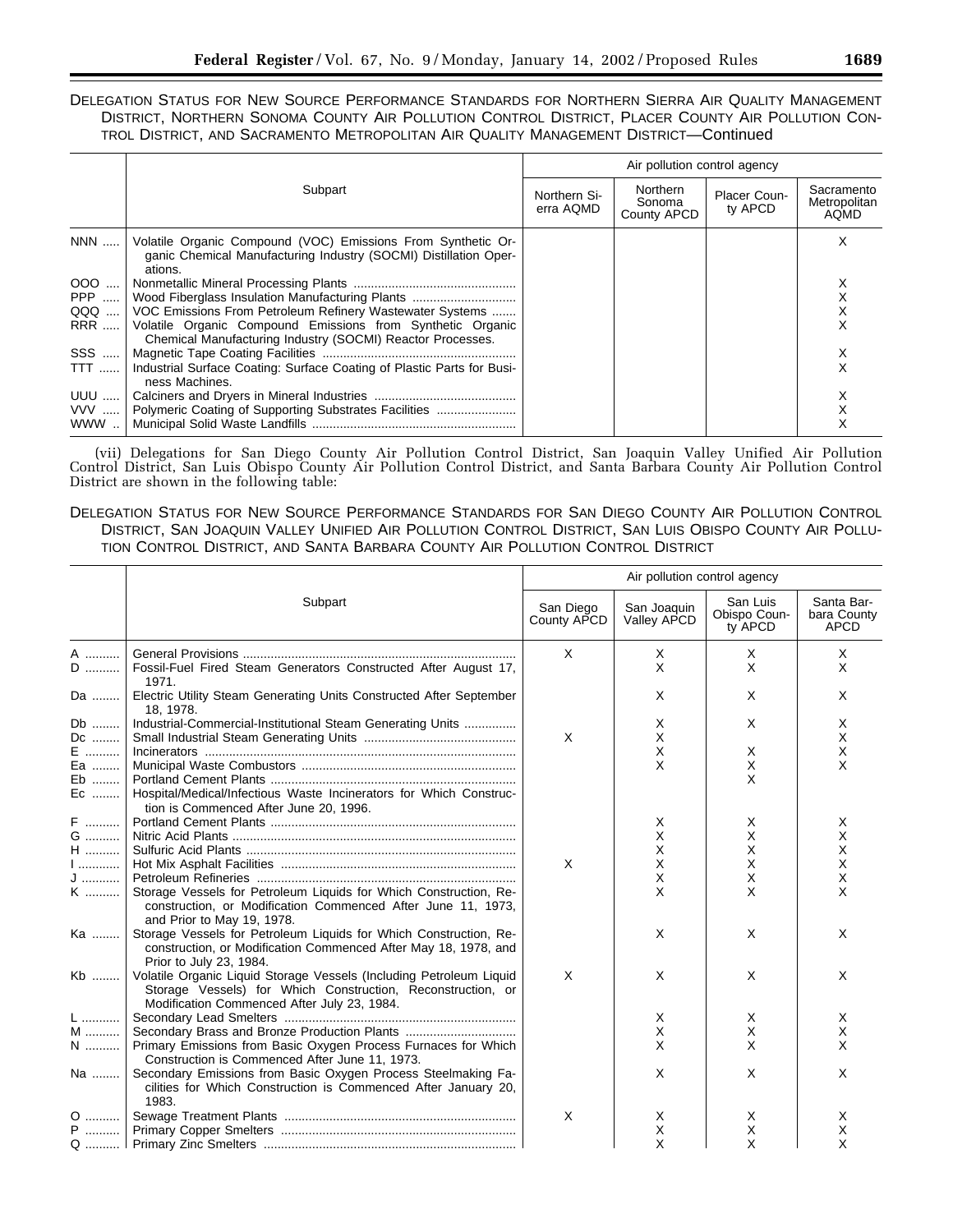# DELEGATION STATUS FOR NEW SOURCE PERFORMANCE STANDARDS FOR SAN DIEGO COUNTY AIR POLLUTION CONTROL DISTRICT, SAN JOAQUIN VALLEY UNIFIED AIR POLLUTION CONTROL DISTRICT, SAN LUIS OBISPO COUNTY AIR POLLU-TION CONTROL DISTRICT, AND SANTA BARBARA COUNTY AIR POLLUTION CONTROL DISTRICT—Continued

|                                                         |                                                                                                                                                                                                                                                                                                                                     | Air pollution control agency |                                 |                                     |                                          |
|---------------------------------------------------------|-------------------------------------------------------------------------------------------------------------------------------------------------------------------------------------------------------------------------------------------------------------------------------------------------------------------------------------|------------------------------|---------------------------------|-------------------------------------|------------------------------------------|
|                                                         | Subpart                                                                                                                                                                                                                                                                                                                             | San Diego<br>County APCD     | San Joaquin<br>Valley APCD      | San Luis<br>Obispo Coun-<br>ty APCD | Santa Bar-<br>bara County<br><b>APCD</b> |
| R<br>S<br>$\mathsf T$<br>$\mathsf{U}$<br>${\sf V}$<br>W | Phosphate Fertilizer Industry: Wet Process Phosphoric Acid Plants<br>Phosphate Fertilizer Industry: Superphosphoric Acid Plants<br>Phosphate Fertilizer Industry: Diammonium Phosphate Plants<br>Phosphate Fertilizer Industry: Triple Superphosphate Plants<br>Phosphate Fertilizer Industry: Granular Triple Superphosphate Stor- |                              | X<br>X<br>Х<br>X<br>X<br>Х<br>X | Χ<br>X<br>Χ<br>х<br>X<br>х<br>X     | X<br>X<br>X<br>X<br>X<br>X<br>X          |
| X<br>Y<br>Z                                             | age Facilities.                                                                                                                                                                                                                                                                                                                     |                              | х<br>Х                          | Χ<br>Χ                              | X<br>X                                   |
| AA<br>AAa                                               | Steel Plants: Electric Arc Furnaces Constructed After October 21,<br>1974 and On or Before August 17, 1983.<br>Steel Plants: Electric Arc Furnaces<br>and Argon-Oxygen<br>Decarburization Vessels Constructed After August 7, 1983.                                                                                                 |                              | X<br>х                          | X<br>Χ                              | X<br>X                                   |
| <b>BB</b><br>CC<br>DD<br>EE                             |                                                                                                                                                                                                                                                                                                                                     |                              | Х<br>Х<br>х<br>Х                | X<br>X<br>х<br>Х                    | X<br>X<br>X<br>X                         |
| FF<br>GG<br><b>HH</b><br>KK                             | (Reserved)                                                                                                                                                                                                                                                                                                                          |                              | х<br>X<br>X                     | X<br>X<br>X                         | X<br>X<br>X                              |
| LL<br>MM<br>$NN$<br>${\sf PP}$                          | Automobile and Light Duty Trucks Surface Coating Operations                                                                                                                                                                                                                                                                         |                              | X<br>Х<br>х<br>X                | X<br>X<br>х<br>х                    | х<br>х<br>х<br>х                         |
| $\sf QQ$<br>RR<br>SS                                    | Graphic Arts Industry: Publication Rotogravure Printing<br>Pressure Sensitive Tape and Label Surface Coating Operations                                                                                                                                                                                                             |                              | Χ<br>х<br>х                     | х<br>х<br>х                         | X<br>х<br>х                              |
| TT<br>UU<br>$\mathsf{VV}$                               | Asphalt Processing and Asphalt Roofing Manufacture<br>Equipment Leaks of VOC in the Synthetic Organic Chemicals Manu-<br>facturing Industry.                                                                                                                                                                                        |                              | X<br>X<br>Х                     | X<br>X<br>Х                         | X<br>X<br>X                              |
| <b>WW</b><br>XX<br>AAA                                  | <b>Bulk Gasoline Terminals</b>                                                                                                                                                                                                                                                                                                      |                              | X<br>х                          | X<br>X                              | X<br>X                                   |
| BBB<br>$CCC$<br>DDD                                     | (Reserved)<br>Volatile Organic Compounds (VOC) Emissions from the Polymer<br>Manufacturing Industry.                                                                                                                                                                                                                                |                              | X<br>X                          | X<br>X                              | X<br>X                                   |
| EEE<br>FFF<br>GGG<br><b>HHH</b>                         | (Reserved)<br>Flexible Vinyl and Urethane Coating and Printing                                                                                                                                                                                                                                                                      |                              | х<br>х<br>X                     | х<br>х<br>Х                         | X<br>Х<br>х                              |
| $\hfill\blacksquare$                                    | Volatile Organic Compound (VOC) Emissions From the Synthetic<br>Organic Chemical Manufacturing Industry (SOCMI) Air Oxidation<br>Unit Processes.                                                                                                                                                                                    |                              | Χ                               | x                                   |                                          |
| JJJ<br><b>KKK</b><br><b>LLL</b>                         | Equipment Leaks of VOC From Onshore Natural Gas Processing<br>Plants.                                                                                                                                                                                                                                                               |                              | Х<br>X<br>X                     | X<br>X<br>Χ                         | X<br>X<br>X                              |
| $MMM$<br>NNN                                            | (Reserved).<br>Volatile Organic Compound (VOC) Emissions From Synthetic Or-<br>ganic Chemical Manufacturing Industry (SOCMI) Distillation Oper-                                                                                                                                                                                     |                              | X                               | Χ                                   | X                                        |
| $000$<br>PPP<br>QQQ<br><b>RRR</b>                       | ations.<br>Wool Fiberglass Insulation Manufacturing Plants<br>VOC Emissions From Petroleum Refinery Wastewater Systems<br>Volatile Organic Compound Emissions from Synthetic Organic<br>Chemical Manufacturing Industry (SOCMI) Reactor Processes.                                                                                  | X                            | Х<br>Х<br>X<br>Х                | Х<br>х<br>X<br>X                    | X<br>X<br>X<br>X                         |
| SSS<br><b>TTT</b>                                       | Industrial Surface Coating: Surface Coating of Plastic Parts for Busi-<br>ness Machines.                                                                                                                                                                                                                                            |                              | Х<br>X                          | Х<br>X                              | X<br>X                                   |
| <b>UUU</b><br><b>VVV</b><br>www                         | Polymeric Coating of Supporting Substrates Facilities                                                                                                                                                                                                                                                                               | Χ<br>X                       | X<br>X<br>Χ                     | Χ<br>Х<br>X                         | X<br>X<br>X                              |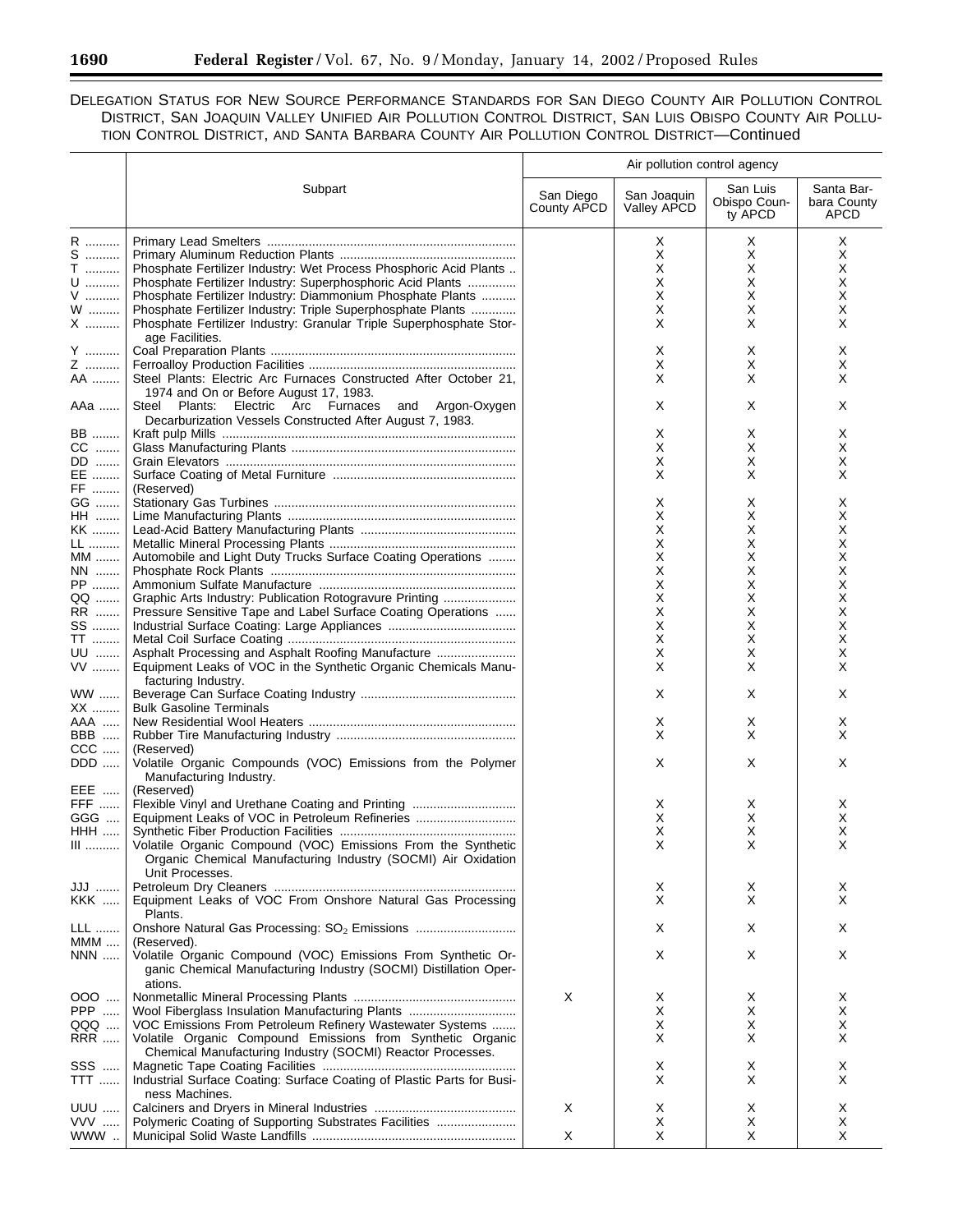(viii) Delegations for Shasta County Air Quality Management District, Siskiyou County Air Pollution Control District, South Coast Air Quality Management District, and Tehama County Air Pollution Control District are shown in the following table:

DELEGATION STATUS FOR NEW SOURCE PERFORMANCE STANDARDS FOR SHASTA COUNTY AIR QUALITY MANAGEMENT DISTRICT, SISKIYOU COUNTY AIR POLLUTION CONTROL DISTRICT, SOUTH COAST AIR QUALITY MANAGEMENT DIS-TRICT, AND TEHAMA COUNTY AIR POLLUTION CONTROL DISTRICT

|              |                                                                                                                                          |                         | Air pollution control agency |                     |                       |
|--------------|------------------------------------------------------------------------------------------------------------------------------------------|-------------------------|------------------------------|---------------------|-----------------------|
|              | Subpart                                                                                                                                  | Shasta Coun-<br>ty AQMD | Siskiyou<br>County APCD      | South Coast<br>AQMD | Tehama<br>County APCD |
| A            |                                                                                                                                          | X                       | X                            | Х                   |                       |
| D            | Fossil-Fuel Fired Steam Generators Constructed After August 17,                                                                          |                         |                              | Χ                   |                       |
| Da           | 1971.<br>Electric Utility Steam Generating Units Constructed After September<br>18, 1978.                                                |                         |                              | Х                   |                       |
| Db           | Industrial-Commercial-Institutional Steam Generating Units                                                                               |                         |                              | Х                   |                       |
| Dc           |                                                                                                                                          |                         |                              | Х                   |                       |
| E ………        |                                                                                                                                          |                         |                              | Х                   |                       |
| Ea<br>Eb     | <b>Portland Cement Plants</b>                                                                                                            |                         |                              | X                   |                       |
| Ec           | Hospital/Medical/Infectious Waste Incinerators for Which Construc-<br>tion is Commenced After June 20, 1996.                             |                         |                              |                     |                       |
| F            |                                                                                                                                          |                         |                              | х                   |                       |
| G            |                                                                                                                                          |                         |                              | X                   |                       |
| $\sf H$      |                                                                                                                                          |                         |                              | Х                   |                       |
| $1$          |                                                                                                                                          |                         |                              | Х                   |                       |
| J<br>K       | Storage Vessels for Petroleum Liquids for Which Construction, Re-                                                                        |                         |                              | Х<br>X              |                       |
|              | construction, or Modification Commenced After June 11, 1973,<br>and Prior to May 19, 1978.                                               |                         |                              |                     |                       |
| Ka           | Storage Vessels for Petroleum Liquids for Which Construction, Re-                                                                        |                         |                              | Χ                   |                       |
|              | construction, or Modification Commenced After May 18, 1978, and                                                                          |                         |                              |                     |                       |
|              | Prior to July 23, 1984.                                                                                                                  |                         |                              |                     |                       |
| Kb           | Volatile Organic Liquid Storage Vessels (Including Petroleum Liquid                                                                      |                         |                              | Χ                   |                       |
|              | Storage Vessels) for Which Construction, Reconstruction, or<br>Modification Commenced After July 23, 1984.                               |                         |                              |                     |                       |
| L            |                                                                                                                                          |                         |                              | х                   |                       |
| M            |                                                                                                                                          |                         |                              | Х                   |                       |
| $N$          | Primary Emissions from Basic Oxygen Process Furnaces for Which                                                                           |                         |                              | X                   |                       |
|              | Construction is Commenced After June 11, 1973.                                                                                           |                         |                              |                     |                       |
| Na           | Secondary Emissions from Basic Oxygen Process Steelmaking Fa-<br>cilities for Which Construction is Commenced After January 20,<br>1983. |                         |                              | X                   |                       |
| 0            |                                                                                                                                          |                         |                              | х                   |                       |
| P            |                                                                                                                                          |                         |                              | Х                   |                       |
| Q            |                                                                                                                                          |                         |                              | х                   |                       |
| R<br>$S$     |                                                                                                                                          |                         |                              | х                   |                       |
| $\mathsf T$  | Phosphate Fertilizer Industry: Wet Process Phosphoric Acid Plants                                                                        |                         |                              | х<br>х              |                       |
| U            | Phosphate Fertilizer Industry: Superphosphoric Acid Plants                                                                               |                         |                              | х                   |                       |
| ${\sf V}$    | Phosphate Fertilizer Industry: Diammonium Phosphate Plants                                                                               |                         |                              | х                   |                       |
| W            | Phosphate Fertilizer Industry: Triple Superphosphate Plants                                                                              |                         |                              | х                   |                       |
| ${\sf X}$    | Phosphate Fertilizer Industry: Granular Triple Superphosphate Stor-<br>age Facilities.                                                   |                         |                              | X                   |                       |
| Y            |                                                                                                                                          |                         |                              | Х                   |                       |
| AA …….       | Steel Plants: Electric Arc Furnaces Constructed After October 21,                                                                        |                         |                              | х<br>Х              |                       |
|              | 1974 and On or Before August 17, 1983.                                                                                                   |                         |                              |                     |                       |
| AAa          | Electric Arc Furnaces<br>and Argon-Oxygen<br>Steel<br>Plants:<br>Decarburization Vessels Constructed After August 7, 1983.               |                         |                              | X                   |                       |
| BB           |                                                                                                                                          |                         |                              | Х                   |                       |
| CC           |                                                                                                                                          |                         |                              | х                   |                       |
| DD<br>EE     |                                                                                                                                          |                         |                              | х<br>X              |                       |
| FF           | (Reserved)                                                                                                                               |                         |                              |                     |                       |
| GG           |                                                                                                                                          |                         |                              | X                   |                       |
| HH …….       |                                                                                                                                          |                         |                              | х                   |                       |
| KK           |                                                                                                                                          |                         |                              | X                   |                       |
| LL           |                                                                                                                                          |                         |                              | х                   |                       |
| MM           | Automobile and Light Duty Trucks Surface Coating Operations                                                                              |                         |                              | х                   |                       |
| NN           |                                                                                                                                          |                         |                              | х                   |                       |
| PP ………<br>QQ | Graphic Arts Industry: Publication Rotogravure Printing                                                                                  |                         |                              | Х<br>X              |                       |
|              |                                                                                                                                          |                         |                              |                     |                       |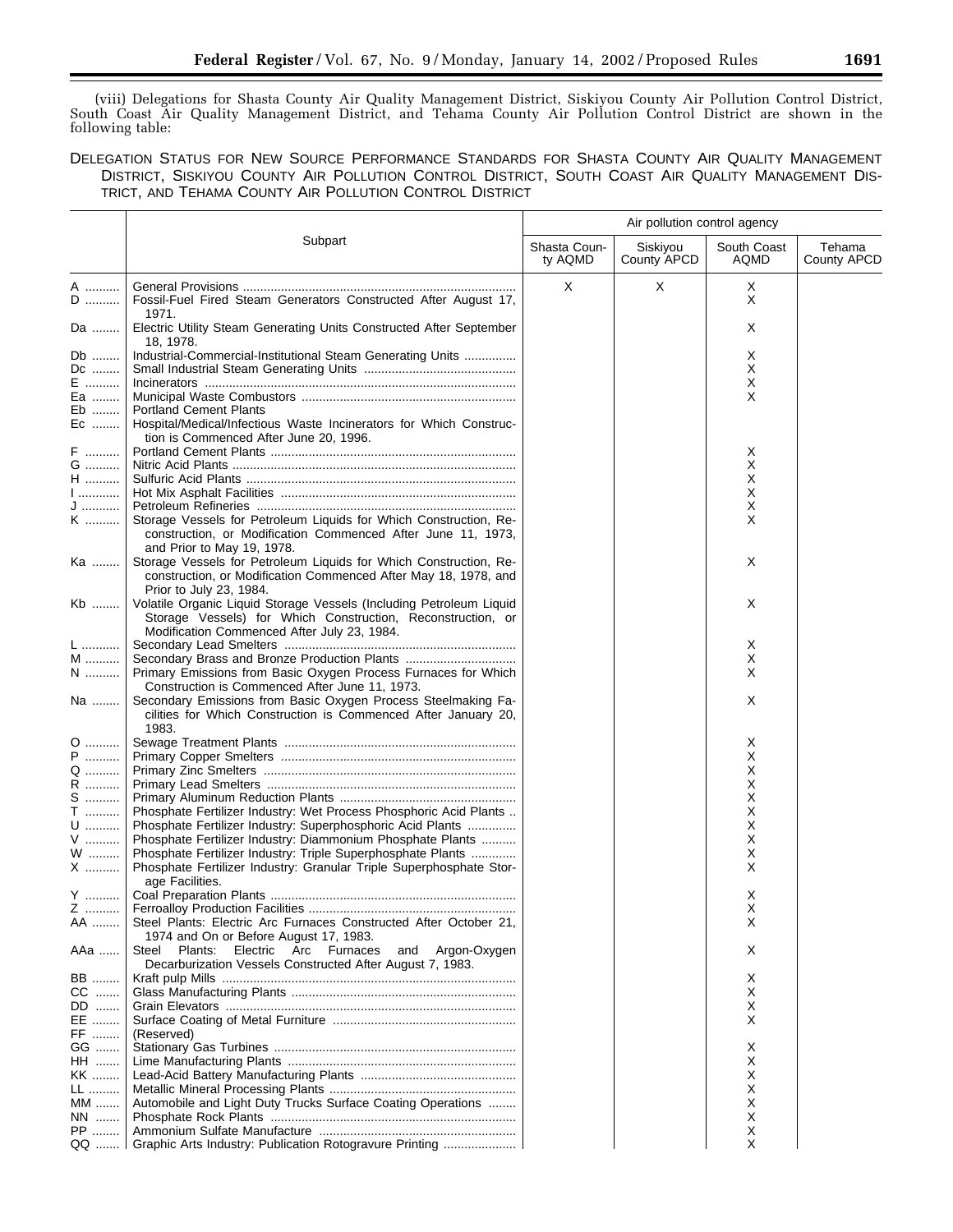# DELEGATION STATUS FOR NEW SOURCE PERFORMANCE STANDARDS FOR SHASTA COUNTY AIR QUALITY MANAGEMENT DISTRICT, SISKIYOU COUNTY AIR POLLUTION CONTROL DISTRICT, SOUTH COAST AIR QUALITY MANAGEMENT DIS-TRICT, AND TEHAMA COUNTY AIR POLLUTION CONTROL DISTRICT—Continued

|                                          |                                                                                                                                                                                                                                        | Air pollution control agency |                         |                            |                       |  |
|------------------------------------------|----------------------------------------------------------------------------------------------------------------------------------------------------------------------------------------------------------------------------------------|------------------------------|-------------------------|----------------------------|-----------------------|--|
|                                          | Subpart                                                                                                                                                                                                                                | Shasta Coun-<br>ty AQMD      | Siskiyou<br>County APCD | South Coast<br><b>AQMD</b> | Tehama<br>County APCD |  |
| RR<br>SS<br><b>TT</b><br>UU<br>$VV$      | Pressure Sensitive Tape and Label Surface Coating Operations<br>Asphalt Processing and Asphalt Roofing Manufacture<br>Equipment Leaks of VOC in the Synthetic Organic Chemicals Manu-                                                  |                              |                         | Χ<br>X<br>X<br>X<br>X      |                       |  |
| <b>WW</b><br>XX                          | facturing Industry.<br><b>Bulk Gasoline Terminals</b>                                                                                                                                                                                  |                              |                         | X                          |                       |  |
| AAA<br><b>BBB</b><br>$CCC$               | (Reserved)                                                                                                                                                                                                                             |                              |                         | X<br>X                     |                       |  |
| DDD<br>EEE                               | Volatile Organic Compounds (VOC) Emissions from the Polymer<br>Manufacturing Industry.<br>(Reserved)                                                                                                                                   |                              |                         | X                          |                       |  |
| <b>FFF</b><br>GGG<br><b>HHH</b><br>$III$ | Flexible Vinyl and Urethane Coating and Printing<br>Volatile Organic Compound (VOC) Emissions From the Synthetic                                                                                                                       |                              |                         | Χ<br>X<br>X<br>X           |                       |  |
| JJJ   <br><b>KKK</b>                     | Organic Chemical Manufacturing Industry (SOCMI) Air Oxidation<br>Unit Processes.<br>Equipment Leaks of VOC From Onshore Natural Gas Processing                                                                                         |                              |                         | Χ<br>X                     |                       |  |
| <b>LLL</b><br>$MMM$                      | Plants.<br>(Reserved)                                                                                                                                                                                                                  |                              |                         | X                          |                       |  |
| <b>NNN</b>                               | Volatile Organic Compound (VOC) Emissions From Synthetic Or-<br>ganic Chemical Manufacturing Industry (SOCMI) Distillation Oper-<br>ations.                                                                                            |                              |                         | X                          |                       |  |
| 000<br>PPP<br>QQQ<br><b>RRR</b>          | Wool Fiberglass Insulation Manufacturing Plants<br>VOC Emissions From Petroleum Refinery Wastewater Systems<br>Volatile Organic Compound Emissions from Synthetic Organic<br>Chemical Manufacturing Industry (SOCMI) Reactor Processes |                              |                         | Χ<br>X<br>X                |                       |  |
| SSS<br>TTT                               | Industrial Surface Coating: Surface Coating of Plastic Parts for Busi-<br>ness Machines.                                                                                                                                               |                              |                         | Χ<br>X                     |                       |  |
| <b>UUU</b><br>VVV<br>WWW                 | Polymeric Coating of Supporting Substrates Facilities<br>Municipal Solid Waste Landfills                                                                                                                                               |                              |                         | Χ<br>X                     |                       |  |

(ix) Delegations for Tuolumne County Air Pollution Control District, Ventura County Air Pollution Control District, and Yolo-Solano Air Quality Management District are shown in the following table:

## DELEGATION STATUS FOR NEW SOURCE PERFORMANCE STANDARDS FOR TUOLUMNE COUNTY AIR POLLUTION CONTROL DISTRICT, VENTURA COUNTY AIR POLLUTION CONTROL DISTRICT, AND YOLO-SOLANO AIR QUALITY MANAGEMENT **DISTRICT**

|                                        |                                                                                                                                                                                                                                                                                                               | Air pollution control agency |                        |                            |  |
|----------------------------------------|---------------------------------------------------------------------------------------------------------------------------------------------------------------------------------------------------------------------------------------------------------------------------------------------------------------|------------------------------|------------------------|----------------------------|--|
|                                        | Subpart                                                                                                                                                                                                                                                                                                       | Tuolumne<br>County APCD      | Ventura<br>County APCD | Yolo-Solano<br><b>AOMD</b> |  |
| A<br>Da   <br>Db<br>Dc<br>E<br>Eb<br>F | D    Fossil-Fuel Fired Steam Generators Constructed After August 17, 1971<br>Electric Utility Steam Generating Units Constructed After September 18, 1978<br><b>Portland Cement Plants</b><br>Ec    Hospital/Medical/Infectious Waste Incinerators for Which Construction is Commenced<br>After June 20, 1996 |                              |                        |                            |  |
| G<br>H                                 |                                                                                                                                                                                                                                                                                                               |                              |                        |                            |  |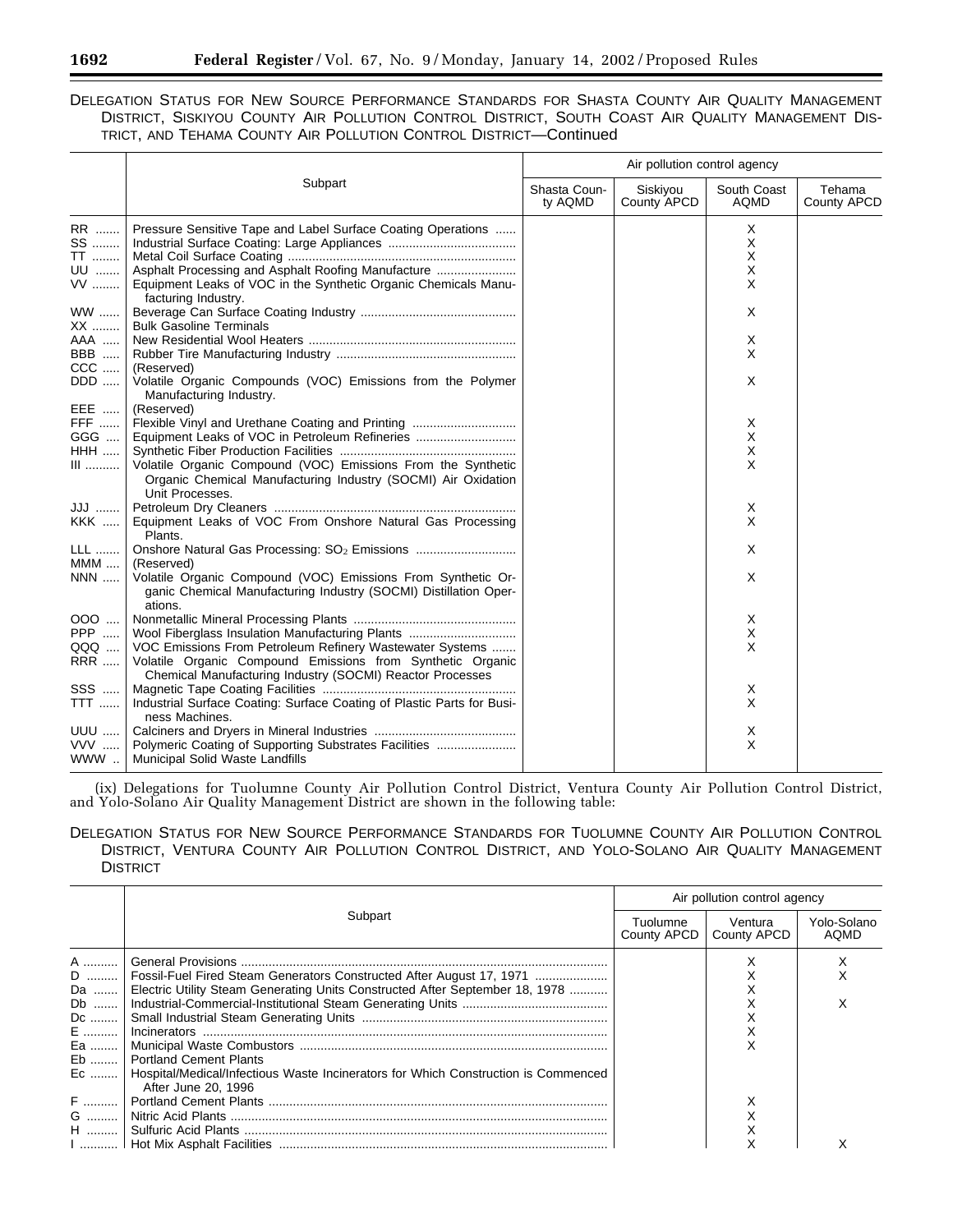# DELEGATION STATUS FOR NEW SOURCE PERFORMANCE STANDARDS FOR TUOLUMNE COUNTY AIR POLLUTION CONTROL DISTRICT, VENTURA COUNTY AIR POLLUTION CONTROL DISTRICT, AND YOLO-SOLANO AIR QUALITY MANAGEMENT DISTRICT—Continued

|               |                                                                                                                                                                                     |                         | Air pollution control agency |                     |
|---------------|-------------------------------------------------------------------------------------------------------------------------------------------------------------------------------------|-------------------------|------------------------------|---------------------|
|               | Subpart                                                                                                                                                                             | Tuolumne<br>County APCD | Ventura<br>County APCD       | Yolo-Solano<br>AQMD |
|               |                                                                                                                                                                                     |                         |                              |                     |
| J<br>K        | Storage Vessels for Petroleum Liquids for Which Construction, Reconstruction, or                                                                                                    |                         | Х<br>X                       | Χ<br>X              |
| Ka            | Modification Commenced After June 11, 1973, and Prior to May 19, 1978.<br>Storage Vessels for Petroleum Liquids for Which Construction, Reconstruction, or                          |                         | Х                            |                     |
|               | Modification Commenced After May 18, 1978, and Prior to July 23, 1984.                                                                                                              |                         |                              |                     |
| Kb            | Volatile Organic Liquid Storage Vessels (Including Petroleum Liquid Storage Ves-<br>sels) for Which Construction, Reconstruction, or Modification Commenced After<br>July 23, 1984. |                         | Χ                            |                     |
| L             |                                                                                                                                                                                     |                         | Х                            |                     |
| M             |                                                                                                                                                                                     |                         | х                            |                     |
| $N$           | Primary Emissions from Basic Oxygen Process Furnaces for Which Construction is<br>Commenced After June 11, 1973.                                                                    |                         | Х                            |                     |
| Na            | Secondary Emissions from Basic Oxygen Process Steelmaking Facilities for Which<br>Construction is Commenced After January 20, 1983.                                                 |                         | X                            |                     |
| 0             |                                                                                                                                                                                     |                         | х                            |                     |
| P             |                                                                                                                                                                                     |                         | х                            |                     |
| Q             |                                                                                                                                                                                     |                         | х                            |                     |
| R             |                                                                                                                                                                                     |                         | х                            |                     |
| S             |                                                                                                                                                                                     |                         | х                            |                     |
| $\mathsf T$   | Phosphate Fertilizer Industry: Wet Process Phosphoric Acid Plants                                                                                                                   |                         | х                            |                     |
| $\mathsf{U}$  |                                                                                                                                                                                     |                         | х                            |                     |
| ${\sf V}$     |                                                                                                                                                                                     |                         | Х                            |                     |
| W             |                                                                                                                                                                                     |                         | х                            |                     |
| X             | Phosphate Fertilizer Industry: Granular Triple Superphosphate Storage Facilities                                                                                                    |                         | Х                            |                     |
| Y             |                                                                                                                                                                                     |                         | х                            |                     |
| Z             |                                                                                                                                                                                     |                         | х                            |                     |
| AA            | Steel Plants: Electric Arc Furnaces Constructed After October 21, 1974 and On or<br>Before August 17, 1983.                                                                         |                         | Х                            | X                   |
| AAa           | Steel Plants: Electric Arc Furnaces and Argon-Oxygen Decarburization Vessels Con-<br>structed After August 7, 1983.                                                                 |                         | Х                            |                     |
| BB            |                                                                                                                                                                                     |                         | х                            |                     |
| CC            |                                                                                                                                                                                     |                         | х                            |                     |
| DD            |                                                                                                                                                                                     |                         | х                            |                     |
| EE            |                                                                                                                                                                                     |                         | Х                            |                     |
| $\mathsf{FF}$ | (Reserved)                                                                                                                                                                          |                         |                              |                     |
| GG            |                                                                                                                                                                                     |                         | х                            |                     |
| HH            |                                                                                                                                                                                     |                         | х                            |                     |
| KK            |                                                                                                                                                                                     |                         | Х                            |                     |
| LL            |                                                                                                                                                                                     |                         | Х                            |                     |
| MM            |                                                                                                                                                                                     |                         | Х                            |                     |
| NN            |                                                                                                                                                                                     |                         | Х                            |                     |
| PP            |                                                                                                                                                                                     |                         | х                            |                     |
| QQ            |                                                                                                                                                                                     |                         | х                            |                     |
| RR            |                                                                                                                                                                                     |                         | Х                            |                     |
| SS            |                                                                                                                                                                                     |                         | х                            |                     |
| TT            |                                                                                                                                                                                     |                         | Х                            |                     |
| UU            |                                                                                                                                                                                     |                         | Х                            |                     |
| VV            | Equipment Leaks of VOC in the Synthetic Organic Chemicals Manufacturing Industry                                                                                                    |                         | X                            |                     |
| WW            |                                                                                                                                                                                     |                         | Х                            |                     |
| XX            | <b>Bulk Gasoline Terminals</b>                                                                                                                                                      |                         |                              |                     |
| AAA           |                                                                                                                                                                                     |                         | х                            |                     |
| BBB           |                                                                                                                                                                                     |                         | X                            |                     |
| $CCC$<br>DDD  | (Reserved)<br>Volatile Organic Compounds (VOC) Emissions from the Polymer Manufacturing In-<br>dustry.                                                                              |                         | Х                            |                     |
| EEE           | (Reserved)                                                                                                                                                                          |                         |                              |                     |
| FFF           |                                                                                                                                                                                     |                         |                              |                     |
| GGG           |                                                                                                                                                                                     |                         | х<br>X                       |                     |
| HHH           |                                                                                                                                                                                     |                         | X                            |                     |
| $III$         | Volatile Organic Compound (VOC) Emissions From the Synthetic Organic Chemical                                                                                                       |                         | Х                            |                     |
|               | Manufacturing Industry (SOCMI) Air Oxidation Unit Processes.                                                                                                                        |                         |                              |                     |
| JJJ           |                                                                                                                                                                                     |                         | х                            |                     |
| KKK           | Equipment Leaks of VOC From Onshore Natural Gas Processing Plants                                                                                                                   |                         | X                            |                     |
| LLL           |                                                                                                                                                                                     |                         | Х                            |                     |
| MMM           | (Reserved)                                                                                                                                                                          |                         |                              |                     |
| <b>NNN</b>    | Volatile Organic Compound (VOC) Emissions From Synthetic Organic Chemical                                                                                                           |                         | Х                            |                     |
|               | Manufacturing Industry (SOCMI) Distillation Operations.                                                                                                                             |                         |                              |                     |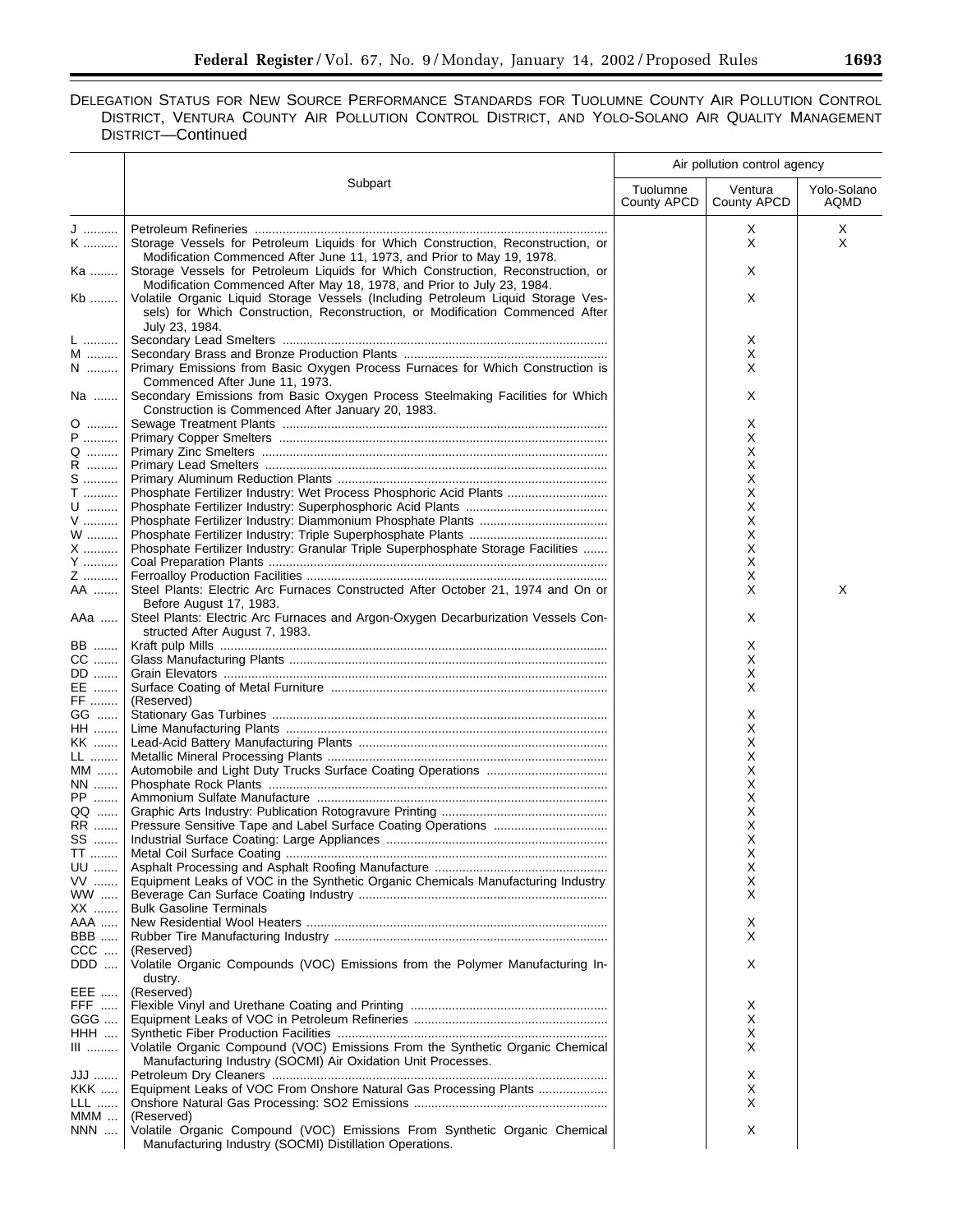## DELEGATION STATUS FOR NEW SOURCE PERFORMANCE STANDARDS FOR TUOLUMNE COUNTY AIR POLLUTION CONTROL DISTRICT, VENTURA COUNTY AIR POLLUTION CONTROL DISTRICT, AND YOLO-SOLANO AIR QUALITY MANAGEMENT DISTRICT—Continued

|                                   | Subpart                                                                                                                                                                                                                 | Air pollution control agency |                        |                     |  |
|-----------------------------------|-------------------------------------------------------------------------------------------------------------------------------------------------------------------------------------------------------------------------|------------------------------|------------------------|---------------------|--|
|                                   |                                                                                                                                                                                                                         | Tuolumne<br>County APCD      | Ventura<br>County APCD | Yolo-Solano<br>AOMD |  |
| $000$<br>QQQ<br>SSS<br>TTT<br>UUU | RRR    Volatile Organic Compound Emissions from Synthetic Organic Chemical Manufac-<br>turing Industry (SOCMI) Reactor Processes.<br>Industrial Surface Coating: Surface Coating of Plastic Parts for Business Machines |                              |                        |                     |  |
| WWW                               |                                                                                                                                                                                                                         |                              |                        |                     |  |

(3) Hawaii. The following table identifies delegations as of June 15, 2001:

# DELEGATION STATUS FOR NEW SOURCE PERFORMANCE STANDARDS FOR HAWAII

|                           | Subpart                                                                                                                                                                          | Hawaii |
|---------------------------|----------------------------------------------------------------------------------------------------------------------------------------------------------------------------------|--------|
| A                         |                                                                                                                                                                                  | X      |
| D                         |                                                                                                                                                                                  | Χ      |
| Da                        |                                                                                                                                                                                  | Χ      |
| Db                        |                                                                                                                                                                                  | X      |
| Dc                        |                                                                                                                                                                                  | Χ      |
| E                         |                                                                                                                                                                                  | X      |
| Ea                        |                                                                                                                                                                                  | X      |
| Eb                        |                                                                                                                                                                                  | X      |
| Ec                        | Hospital/Medical/Infectious Waste Incinerators for Which Construction is Commenced After June 20, 1996                                                                           |        |
| F                         |                                                                                                                                                                                  | X      |
| G                         | <b>Nitric Acid Plants</b>                                                                                                                                                        |        |
| H                         | <b>Sulfuric Acid Plants</b>                                                                                                                                                      |        |
| $\mathsf{L}_{\mathsf{u}}$ |                                                                                                                                                                                  | X      |
| J                         |                                                                                                                                                                                  | X      |
| K                         | Storage Vessels for Petroleum Liquids for Which Construction, Reconstruction, or Modification Commenced After<br>June 11, 1973, and Prior to May 19, 1978                        |        |
| Ka                        | Storage Vessels for Petroleum Liquids for Which Construction, Reconstruction, or Modification Commenced After<br>May 18, 1978, and Prior to July 23, 1984.                       | X      |
| Kb                        | Volatile Organic Liquid Storage Vessels (Including Petroleum Liquid Storage Vessels) for Which Construction, Re-<br>construction, or Modification Commenced After July 23, 1984. | X      |
| L                         | Secondary Lead Smelters                                                                                                                                                          |        |
| M                         | Secondary Brass and Bronze Production Plants                                                                                                                                     |        |
| N                         | Primary Emissions from Basic Oxygen Process Furnaces for Which Construction is Commenced After June 11, 1973                                                                     |        |
| Na                        | Secondary Emissions from Basic Oxygen Process Steelmaking Facilities for Which Construction is Commenced                                                                         |        |
|                           | After January 20, 1983                                                                                                                                                           |        |
| 0                         |                                                                                                                                                                                  | X      |
| P                         | <b>Primary Copper Smelters</b>                                                                                                                                                   |        |
| Q                         | <b>Primary Zinc Smelters</b>                                                                                                                                                     |        |
| R                         | <b>Primary Lead Smelters</b>                                                                                                                                                     |        |
| S                         | <b>Primary Aluminum Reduction Plants</b>                                                                                                                                         |        |
| <b>T</b>                  | Phosphate Fertilizer Industry: Wet Process Phosphoric Acid Plants                                                                                                                |        |
| $U$                       | Phosphate Fertilizer Industry: Superphosphoric Acid Plants                                                                                                                       |        |
| V                         | Phosphate Fertilizer Industry: Diammonium Phosphate Plants                                                                                                                       |        |
| W                         | Phosphate Fertilizer Industry: Triple Superphosphate Plants                                                                                                                      |        |
| X                         | Phosphate Fertilizer Industry: Granular Triple Superphosphate Storage Facilities                                                                                                 |        |
| Y                         |                                                                                                                                                                                  | X      |
| Z                         | <b>Ferroalloy Production Facilities</b>                                                                                                                                          |        |
| AA ………                    | Steel Plants: Electric Arc Furnaces Constructed After October 21, 1974 and On or Before August 17, 1983                                                                          | Χ      |
| AAa                       | Steel Plants: Electric Arc Furnaces and Argon-Oxygen Decarburization Vessels Constructed After August 7, 1983                                                                    | X      |
| <b>BB</b>                 | Kraft pulp Mills                                                                                                                                                                 |        |
| CC                        | <b>Glass Manufacturing Plants</b>                                                                                                                                                |        |
| DD                        | <b>Grain Elevators</b>                                                                                                                                                           |        |
| EE                        | Surface Coating of Metal Furniture                                                                                                                                               |        |
| FF ………                    | (Reserved)                                                                                                                                                                       |        |
| GG                        |                                                                                                                                                                                  | X      |
| HH                        | Lime Manufacturing Plants                                                                                                                                                        |        |
| KK                        | Lead-Acid Battery Manufacturing Plants                                                                                                                                           |        |
|                           | LL    Metallic Mineral Processing Plants                                                                                                                                         |        |
|                           | MM    Automobile and Light Duty Trucks Surface Coating Operations                                                                                                                |        |

-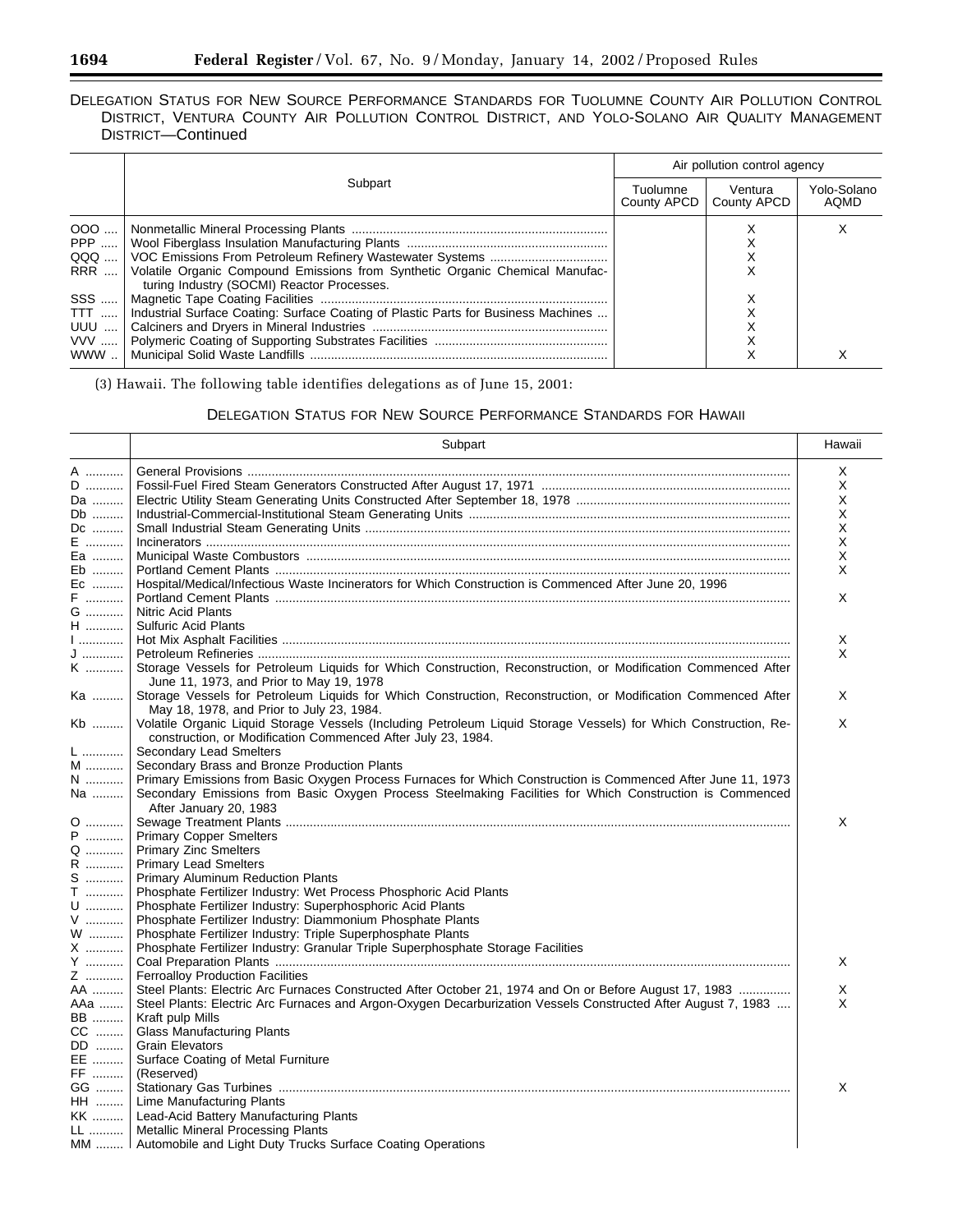÷.

# DELEGATION STATUS FOR NEW SOURCE PERFORMANCE STANDARDS FOR HAWAII—Continued

|                                            | Subpart                                                                                                                                                                                                                                    | Hawaii |
|--------------------------------------------|--------------------------------------------------------------------------------------------------------------------------------------------------------------------------------------------------------------------------------------------|--------|
| NN   <br>PP<br>QQ                          | Phosphate Rock Plants<br>Ammonium Sulfate Manufacture<br>Graphic Arts Industry: Publication Rotogravure Printing                                                                                                                           |        |
| RR   <br>SS<br>TT<br>UU<br>VV<br><b>WW</b> | Pressure Sensitive Tape and Label Surface Coating Operations<br>Industrial Surface Coating: Large Appliances<br>Metal Coil Surface Coating<br>Asphalt Processing and Asphalt Roofing Manufacture                                           | X<br>X |
| XX<br>AAA                                  | New Residential Wool Heaters<br>BBB    Rubber Tire Manufacturing Industry<br>CCC    (Reserved)<br>DDD    Volatile Organic Compounds (VOC) Emissions from the Polymer Manufacturing Industry                                                | X      |
| FFF                                        | EEE    (Reserved)<br>Flexible Vinyl and Urethane Coating and Printing<br>HHH  Synthetic Fiber Production Facilities<br>III    Volatile Organic Compound (VOC) Emissions From the Synthetic Organic Chemical Manufacturing Industry (SOCMI) | X      |
| LLL                                        | Air Oxidation Unit Processes<br>KKK    Equipment Leaks of VOC From Onshore Natural Gas Processing Plants<br>Onshore Natural Gas Processing: SO <sub>2</sub> Emissions                                                                      | X      |
| $MMM$                                      | (Reserved)<br>NNN  Volatile Organic Compound (VOC) Emissions From Synthetic Organic Chemical Manufacturing Industry (SOCMI)<br>Distillation Operations.                                                                                    | X      |
| $000$                                      |                                                                                                                                                                                                                                            | X      |
| PPP $\dots$<br>QQQ<br><b>RRR</b>           | Wool Fiberglass Insulation Manufacturing Plants<br>Volatile Organic Compound Emissions from Synthetic Organic Chemical Manufacturing Industry (SOCMI) Reactor<br>Processes                                                                 | X      |
|                                            | SSS    Magnetic Tape Coating Facilities<br>TTT    Industrial Surface Coating: Surface Coating of Plastic Parts for Business Machines<br>WWW    Municipal Solid Waste Landfills                                                             | Χ<br>X |

(4) Nevada. The following table identifies delegations as of June 15, 2001:

# DELEGATION STATUS FOR NEW SOURCE PERFORMANCE STANDARDS FOR NEVADA

|               | Subpart<br>Nevada DEP                                                                                                                                                               |   | Air pollution control agency |                  |  |
|---------------|-------------------------------------------------------------------------------------------------------------------------------------------------------------------------------------|---|------------------------------|------------------|--|
|               |                                                                                                                                                                                     |   | <b>Clark County</b>          | Washoe<br>County |  |
| A             |                                                                                                                                                                                     | X | X                            | X                |  |
| D             | Fossil-Fuel Fired Steam Generators Constructed After August 17, 1971                                                                                                                | X | X                            | X                |  |
| Da            | Electric Utility Steam Generating Units Constructed After September 18, 1978                                                                                                        | X |                              |                  |  |
| Db            | Industrial-Commercial-Institutional Steam Generating Units                                                                                                                          |   |                              |                  |  |
| Dc            | <b>Small Industrial Steam Generating Units</b>                                                                                                                                      |   |                              |                  |  |
| E             |                                                                                                                                                                                     | X | X                            | X                |  |
| Ea            | Municipal Waste Combustors                                                                                                                                                          |   |                              |                  |  |
| Eb            | <b>Portland Cement Plants</b>                                                                                                                                                       |   |                              |                  |  |
| Ec            | Hospital/Medical/Infectious Waste Incinerators for Which Construction is Commenced<br>After June 20, 1996                                                                           |   |                              |                  |  |
| F             |                                                                                                                                                                                     | X | X                            | х                |  |
| ${\mathsf G}$ |                                                                                                                                                                                     | X |                              | х                |  |
| H             |                                                                                                                                                                                     | X |                              | X                |  |
| $1$           |                                                                                                                                                                                     | X | X                            | Χ                |  |
| J             |                                                                                                                                                                                     | X |                              | X                |  |
| K             | Storage Vessels for Petroleum Liquids for Which Construction, Reconstruction, or<br>Modification Commenced After June 11, 1973, and Prior to May 19, 1978.                          | X | X                            | x                |  |
| Ka            | Storage Vessels for Petroleum Liquids for Which Construction, Reconstruction, or<br>Modification Commenced After May 18, 1978, and Prior to July 23, 1984.                          | X | X                            | X                |  |
| Kb            | Volatile Organic Liquid Storage Vessels (Including Petroleum Liquid Storage Ves-<br>sels) for Which Construction, Reconstruction, or Modification Commenced After<br>July 23, 1984. | X |                              |                  |  |
| L  1          |                                                                                                                                                                                     | X | X                            | X                |  |
| M             |                                                                                                                                                                                     | Χ |                              | х                |  |
| N             | Primary Emissions from Basic Oxygen Process Furnaces for Which Construction is                                                                                                      | X |                              | X                |  |
|               | Commenced After June 11, 1973.                                                                                                                                                      |   |                              |                  |  |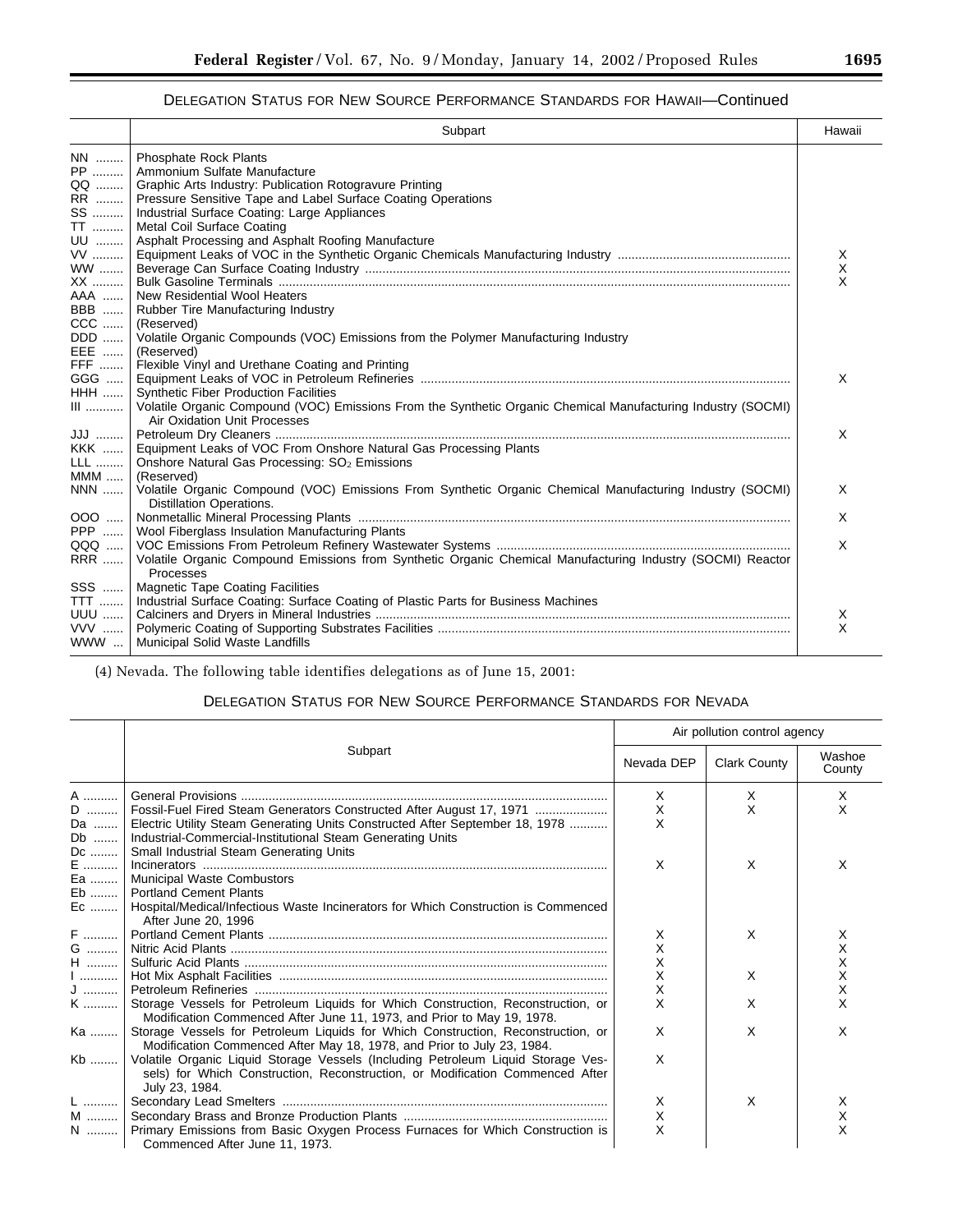#### Subpart Air pollution control agency Nevada DEP Clark County Washoe **County** Na ....... Secondary Emissions from Basic Oxygen Process Steelmaking Facilities for Which Construction is Commenced After January 20, 1983. X O ......... Sewage Treatment Plants .............................................................................................. XXX P .......... Primary Copper Smelters ............................................................................................... X X X Q ......... Primary Zinc Smelters .................................................................................................... X X X R ......... Primary Lead Smelters ................................................................................................... X X X S .......... Primary Aluminum Reduction Plants .............................................................................. X X T .......... Phosphate Fertilizer Industry: Wet Process Phosphoric Acid Plants ............................. X X U ......... Phosphate Fertilizer Industry: Superphosphoric Acid Plants ......................................... X X V .......... Phosphate Fertilizer Industry: Diammonium Phosphate Plants ..................................... X X W ......... Phosphate Fertilizer Industry: Triple Superphosphate Plants ........................................ X X X .......... Phosphate Fertilizer Industry: Granular Triple Superphosphate Storage Facilities ....... X X Y .......... Coal Preparation Plants .................................................................................................. X X X Z .......... Ferroalloy Production Facilities ....................................................................................... X X AA ....... Steel Plants: Electric Arc Furnaces Constructed After October 21, 1974 and On or Before August 17, 1983.  $\mathsf{X}$  x x AAa ..... Steel Plants: Electric Arc Furnaces and Argon-Oxygen Decarburization Vessels Constructed After August 7, 1983. X BB ....... Kraft pulp Mills ................................................................................................................ X X CC ....... Glass Manufacturing Plants ............................................................................................ X X DD ....... Grain Elevators ............................................................................................................... X X X EE ....... Surface Coating of Metal Furniture ................................................................................ X X X FF ........ (Reserved)<br>GG ...... Stationary GG ...... Stationary Gas Turbines .................................................................................................X X X HH ....... Lime Manufacturing Plants ............................................................................................. XXX KK ....... Lead-Acid Battery Manufacturing Plants ........................................................................ X X X LL ........ Metallic Mineral Processing Plants ................................................................................. X X X MM ...... Automobile and Light Duty Trucks Surface Coating Operations ................................... X X X NN ....... Phosphate Rock Plants ..................................................................................................X X X PP ....... Ammonium Sulfate Manufacture .................................................................................... X X QQ ...... Graphic Arts Industry: Publication Rotogravure Printing ................................................ X X X RR ....... Pressure Sensitive Tape and Label Surface Coating Operations ................................. X X SS ....... Industrial Surface Coating: Large Appliances ................................................................ X X X TT ........ Metal Coil Surface Coating ............................................................................................. X X X UU ....... Asphalt Processing and Asphalt Roofing Manufacture .................................................. X X X VV ....... Equipment Leaks of VOC in the Synthetic Organic Chemicals Manufacturing Industry X X X WW ..... Beverage Can Surface Coating Industry ........................................................................ X X XX ....... Bulk Gasoline Terminals ................................................................................................. X X AAA ..... New Residential Wool Heaters<br>BBB ..... Rubber Tire Manufacturing Indu Rubber Tire Manufacturing Industry CCC .... (Reserved)<br>DDD .... Volatile Ord Volatile Organic Compounds (VOC) Emissions from the Polymer Manufacturing Industry EEE ..... (Reserved) FFF ..... Flexible Vinyl and Urethane Coating and Printing ......................................................... X X GGG .... Equipment Leaks of VOC in Petroleum Refineries ........................................................ X X HHH .... Synthetic Fiber Production Facilities .............................................................................. X X Volatile Organic Compound (VOC) Emissions From the Synthetic Organic Chemical Manufacturing Industry (SOCMI) Air Oxidation Unit Processes JJJ ....... Petroleum Dry Cleaners ................................................................................................. X X X KKK ..... Equipment Leaks of VOC From Onshore Natural Gas Processing Plants .................... X LLL ...... Onshore Natural Gas Processing: SO2 Emissions ........................................................ X (Reserved) NNN .... Volatile Organic Compound (VOC) Emissions From Synthetic Organic Chemical Manufacturing Industry (SOCMI) Distillation Operations OOO .... Nonmetallic Mineral Processing Plants .......................................................................... X X PPP ..... Wool Fiberglass Insulation Manufacturing Plants .......................................................... X X QQQ .... VOC Emissions From Petroleum Refinery Wastewater Systems<br>RRR .... Volatile Organic Compound Emissions from Synthetic Organic Volatile Organic Compound Emissions from Synthetic Organic Chemical Manufacturing Industry (SOCMI) Reactor Processes SSS ..... | Magnetic Tape Coating Facilities TTT ..... | Industrial Surface Coating: Surface Coating of Plastic Parts for Business Machines<br>UUU .... | Calciners and Dryers in Mineral Industries UUU .... Calciners and Dryers in Mineral Industries<br>VVV ..... Polymeric Coating of Supporting Substrate VVV ..... | Polymeric Coating of Supporting Substrates Facilities<br>WWW ... | Municipal Solid Waste Landfills **Municipal Solid Waste Landfills**

## DELEGATION STATUS FOR NEW SOURCE PERFORMANCE STANDARDS FOR NEVADA—Continued

(5) Guam. The following table identifies delegations as of June 15, 2001: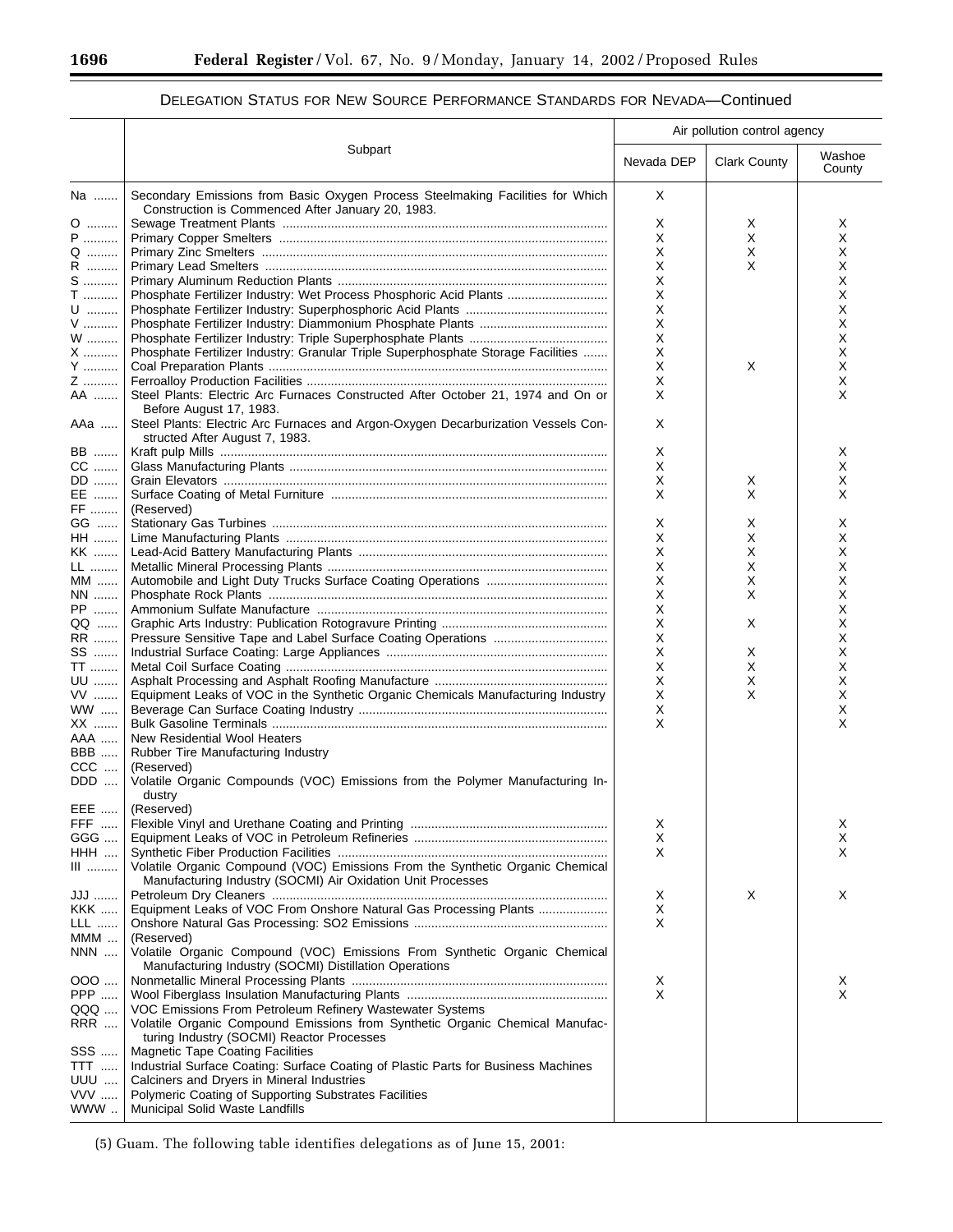### DELEGATION STATUS FOR NEW SOURCE PERFORMANCE STANDARDS FOR GUAM

|      | Subpart                                                                                                          | Guam |
|------|------------------------------------------------------------------------------------------------------------------|------|
| A  l |                                                                                                                  |      |
|      |                                                                                                                  |      |
|      | Da    Electric Utility Steam Generating Units Constructed After September 18, 1978.                              |      |
|      | Db    Industrial-Commercial-Institutional Steam Generating Units.                                                |      |
|      | Dc    Small Industrial Steam Generating Units.                                                                   |      |
|      | E    Incinerators.                                                                                               |      |
|      | Ea    Municipal Waste Combustors.                                                                                |      |
|      | Eb    Portland Cement Plants.                                                                                    |      |
|      | Ec    Hospital/Medical/Infectious Waste Incinerators for Which Construction is Commenced After June 20, 1996.    |      |
|      | F    Portland Cement Plants.                                                                                     |      |
|      | G    Nitric Acid Plants.                                                                                         |      |
|      | H  Sulfuric Acid Plants.                                                                                         |      |
|      |                                                                                                                  |      |
|      |                                                                                                                  |      |
|      | K  Storage Vessels for Petroleum Liquids for Which Construction, Reconstruction, or Modification Commenced After |      |
|      | June 11, 1973, and Prior to May 19, 1978.                                                                        |      |

### **PART 61 —[AMENDED]**

1. The authority citation for part 61 continues to read as follows:

**Authority:** 42 U.S.C. 7401 *et seq.*

## **Subpart A—General Provisions**

2. Section 61.04 is amended: a. In paragraph (a) by revising the address for ''Region IX''.

- b. By revising paragraph (b)(D).
- c. By revising paragraph (b)(F).
- d. By revising paragraph (b)(M).
- e. By revising paragraph (b)(DD).
- f. By adding paragraph (b)(AAA).
- g. By adding paragraph (b)(DDD).
- h. By adding paragraph (b)(EEE).
- i. By adding paragraph (c)(9).

The revisions and additions read as follows:

#### **§ 61.04 Address.**

(a) \* \* \*

Region IX (American Samoa, Arizona, California, Guam, Hawaii, Nevada), Director, Air Division, U.S. Environmental Protection Agency, 75 Hawthorne Street, San Francisco, CA 94105.

- \* \* \* \* \*
	- (b) \* \* \*
	- (D) Arizona:
- Arizona Department of Environmental Quality, Office of Air Quality, P.O. Box 600, Phoenix, AZ 85001–0600
- Maricopa County Air Pollution Control, 2406 S. 24th Street, Suite E–214, Phoenix, AZ 85034
- Pima County Department of Environmental Quality, 130 West Congress Street, 3rd Floor, Tucson, AZ 85701–1317
- Pinal County Air Quality Control District, Building F, 31 North Pinal Street, Florence, AZ 85232

**Note:** For tables listing the delegation status of agencies in Region IX, see paragraph (c)(9) of this section.

\* \* \* \* \* (F) California:

- Amador County Air Pollution Control District, 500 Argonaut Lane, Jackson, CA 95642
- Antelope Valley Air Pollution Control District, 43301 Division Street, Suite 206, P.O. Box 4409, Lancaster, CA 93539–4409
- Bay Area Air Quality Management District, 939 Ellis Street, San Francisco, CA 94l09
- Butte County Air Pollution Control District, 2525 Dominic Drive, Suite J, Chico, CA 95928–7184
- Calaveras County Air Pollution Control District, 891 Mountain Ranch Rd., San Andreas, CA 95249
- Colusa County Air Pollution Control District, 100 Sunrise Blvd., Suite F, Colusa, CA 95932–3246
- El Dorado County Air Pollution Control District, 2850 Fairlane Court, Bldg. C, Placerville, CA 95667–4100
- Feather River Air Quality Management District, 938 14th Street, Marysville, CA 95901–4149
- Glenn County Air Pollution Control District, 720 N. Colusa Street, P.O. Box 351, Willows, CA 95988–0351
- Great Basin Unified Air Pollution Control District, 157 Short Street, Suite 6, Bishop, CA 93514–3537
- Imperial County Air Pollution Control District, 150 South Ninth Street, El Centro,
- CA 92243–2801 Kern County Air Pollution Control District (Southeast Desert), 2700 M. Street, Suite
- 302, Bakersfield, CA 93301–2370 Lake County Air Quality Management
- District, 885 Lakeport Blvd., Lakeport, CA 95453–5405
- Lassen County Air Pollution Control District, 175 Russell Avenue, Susanville, CA 96130–4215
- Mariposa County Air Pollution Control District, P.O. Box 5, Mariposa, CA 95338
- Mendocino County Air Pollution Control District, 306 E. Gobbi Street, Ukiah, CA 95482–5511
- Modoc County Air Pollution Control District, 202 W. 4th Street, Alturas, CA 96101–3915
- Mojave Desert Air Quality Management District, 14306 Part Avenue, Victorville, CA 92392–2310
- Monterey Bay Unified Air Pollution Control District, 24580 Silver Cloud Ct., Monterey, CA 93940–6536

| North Coast Unified Air Pollution Control |
|-------------------------------------------|
| District, 2300 Myrtle Avenue, Eureka, CA  |
| 95501-3327                                |

- Northern Sierra Air Quality Management District, 200 Litton Drive, P.O. Box 2509,
- Grass Valley, CA 95945–2509 Northern Sonoma County Air Pollution Control District, 150 Matheson Street, Healdsburg, CA 95448–4908
- Placer County Air Pollution Control District, DeWitt Center, 11464 ''B'' Avenue,
- Auburn, CA 95603–2603 Sacramento Metropolitan Air Quality Management District, 777 12th Street,
- Third Floor, Sacramento, CA 95814–1908 San Diego County Air Pollution Control District, 9150 Chesapeake Drive, San Diego, CA 92123–1096
- San Joaquin Valley Unified Air Pollution Control District, 1999 Tuolumne Street, 1990 E. Gettysburg, Fresno, CA 93726
- San Luis Obispo County Air Pollution Control District, 3433 Roberto Court, San Luis Obispo, CA 93401–7126
- Santa Barbara County Air Pollution Control District, 26 Castilian, Drive, B–23, Goleta, CA 93117–3027
- Shasta County Air Quality Management District, 1855 Placer Street, Suite 101, Redding, CA 96001–1759
- Siskiyou County Air Pollution Control District, 525 So. Foothill Drive, Yreka, CA 96097–3036
- South Coast Air Quality Management District, 21865 E. Copley Drive, Diamond Bar, CA 91765–4182
- Tehama County Air Pollution Control District, P.O. Box 38 (1750 Walnut Street), Red Bluff, CA 96080–0038
- Tuolumne County Air Pollution Control District, 2 South Green Street, Sonora, CA 95370–4618
- Ventura County Air Pollution Control District, 669 County Square Drive, Ventura, CA 93003–5417
- Yolo-Solano Air Quality Management District, 1947 Galileo Ct., Suite 103, Davis, CA 95616–4882

**Note:** For tables listing the delegation status of agencies in Region IX, see paragraph (c)(9) of this section.

\* \* \* \* \* (M) Hawaii: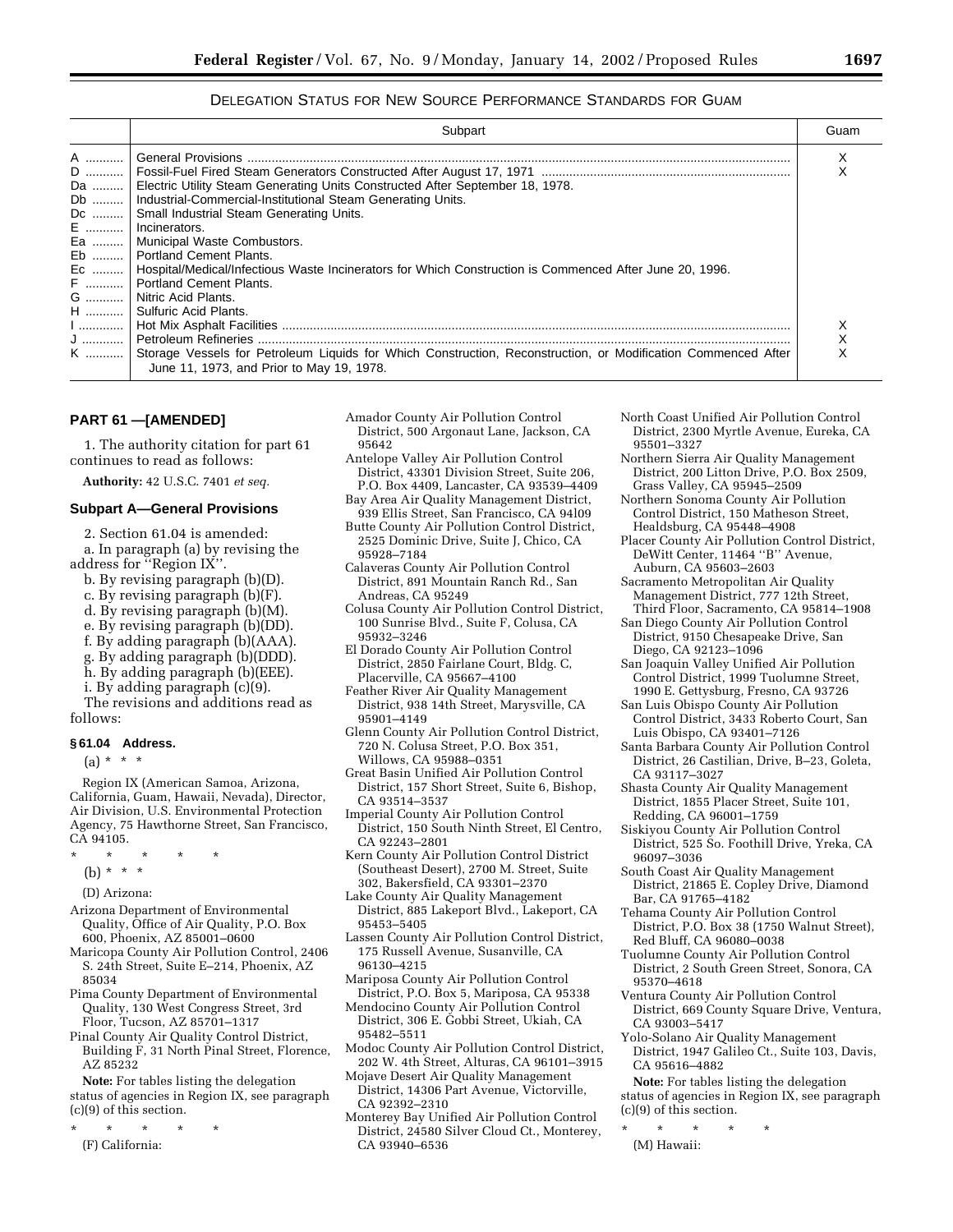Hawaii State Agency, Clean Air Branch, 919 Ala Moana Blvd., 3rd Floor, Post Office Box 3378, Honolulu HI, 96814

**Note:** For tables listing the delegation status of agencies in Region IX, see paragraph (c)(9) of this section.

\* \* \* \* \*

(DD) Nevada:

- Nevada State Agency, Air Pollution Control, Bureau of Air Quality/Division of Environmental Protection, 333 West Nye Lane, Carson City, NV 89710
- Clark County Department of Air Quality Management, 500 S. Grand Central Parkway, First floor, Las Vegas, NV 89155– 1776
- Washoe County Air Pollution Control, Washoe County District Air Quality Management, P.O. Box 11130, 1001 E. Ninth Street, Reno, NV 89520

**Note:** For tables listing the delegation status of agencies in Region IX, see paragraph (c)(9) of this section.

\* \* \* \* \* (AAA) Territory of Guam: Guam Environmental Protection Agency, Post Office Box 2999, Agana, Guam 96910.

**Note:** For tables listing the delegation status of agencies in Region IX, see paragraph (c)(9) of this section.

\* \* \* \* \*

(DDD) American Samoa Environmental Protection Agency, Pago Pago, American Samoa 96799.

**Note:** For tables listing the delegation status of agencies in Region IX, see paragraph (d) of this section.

(EEE) Commonwealth of the Northern Mariana Islands, Division of Environmental Quality, P.O. Box 1304, Saipan, MP 96950.

**Note:** For tables listing the delegation status of agencies in Region IX, see paragraph (d) of this section.

- \* \* \* \* \*
	- $(c) * * * *$

(9) The following tables list the specific Part 61 standards that have been delegated unchanged to the air pollution control agencies in Region IX. The (X) symbol is used to indicate each standard that has been delegated. The following provisions of this subpart are not delegated: §§ 61.04(b), 61.04(c), 61.05(c), 61.11, 61.12(d), 61.13(h)(1)(ii), 61.14(d), 61.14(g)(1)(ii), and 61.16.

(i) Arizona. The following table identifies delegations as of June 15, 2001:

|             |                                                                                                                                       | Air pollution control agency |                    |             |                     |
|-------------|---------------------------------------------------------------------------------------------------------------------------------------|------------------------------|--------------------|-------------|---------------------|
|             | Subpart                                                                                                                               | Arizona DEO                  | Maricopa<br>County | Pima County | <b>Pinal County</b> |
| A           |                                                                                                                                       | $\times$                     | X                  | $\times$    | X                   |
| <b>B</b>    | Radon Emissions From Underground Uranium.                                                                                             |                              |                    |             |                     |
| $C$         |                                                                                                                                       | X                            | X                  | X           | X                   |
| D           |                                                                                                                                       | X                            | X                  | X           | X                   |
| E           |                                                                                                                                       | $\times$                     | X                  | X           | X                   |
| F           |                                                                                                                                       | $\times$                     | X                  | X           | X                   |
| G           | (Reserved).                                                                                                                           |                              |                    |             |                     |
| H           | Emissions of Radionuclides Other Than Radon From Department of<br>Energy Facilities.                                                  |                              |                    |             |                     |
|             | Radionuclide Emissions From Federal Facilities Other Than Nuclear<br>Regulatory Commission Licensees and Not Covered by Subpart<br>Н. |                              |                    |             |                     |
| J           | Equipment Leaks (Fugitive Emission Sources) of Benzene                                                                                | $\times$                     | X                  | $\times$    | X                   |
| K           | Radionuclide Emissions From Elemental Phosphorus Plants                                                                               |                              |                    |             |                     |
| $L$         | Benzene Emissions from Coke By-Product Recovery Plants                                                                                | X                            | X                  | X           | X                   |
| M           |                                                                                                                                       | $\times$                     | $\times$           | X           | X                   |
| N           | Inorganic Arsenic Emissions From Glass Manufacturing Plants                                                                           | $\times$                     | X                  |             | X                   |
| 0           | Inorganic Arsenic Emissions From Primary Copper Smelters                                                                              | X                            | X                  |             | X                   |
| P           | Inorganic Arsenic Emissions From Arsenic Trioxide and Metallic Ar-<br>senic Production Facilities.                                    | $\times$                     | $\times$           |             |                     |
|             | Radon Emissions From Department of Energy Facilities.                                                                                 |                              |                    |             |                     |
| Q   <br>R   | Radon Emissions From Phosphogypsum Stacks.                                                                                            |                              |                    |             |                     |
| S           | (Reserved).                                                                                                                           |                              |                    |             |                     |
| $\mathsf T$ | Radon Emissions From the Disposal of Uranium Mill Tailings.                                                                           |                              |                    |             |                     |
| U           | (Reserved).                                                                                                                           |                              |                    |             |                     |
| V           |                                                                                                                                       | X                            | X                  | X           | X                   |
| W           | Radon Emissions From Operating Mill Tailings                                                                                          |                              |                    |             |                     |
| X  1        | (Reserved).                                                                                                                           |                              |                    |             |                     |
| Y           | Benzene Emissions From Benzene Storage Vessels                                                                                        | X                            | X                  | X           | X                   |
| Z-AA        | (Reserved).                                                                                                                           |                              |                    |             |                     |
| <b>BB</b>   | Benzene Emissions From Benzene Transfer Operations                                                                                    | X                            | X                  | X           | X                   |
| $CC-EE$     | (Reserved).                                                                                                                           |                              |                    |             |                     |
| FF          |                                                                                                                                       | X                            | X                  | X           | х                   |

(ii) California. The following tables identify delegations for each of the local air pollution control agencies of California. (A) Delegations for Amador County Air Pollution Control District, Antelope Valley Air Pollution Control District, Bay Area Air Quality Management District, and Butte County Air Pollution Control District are shown in the following table: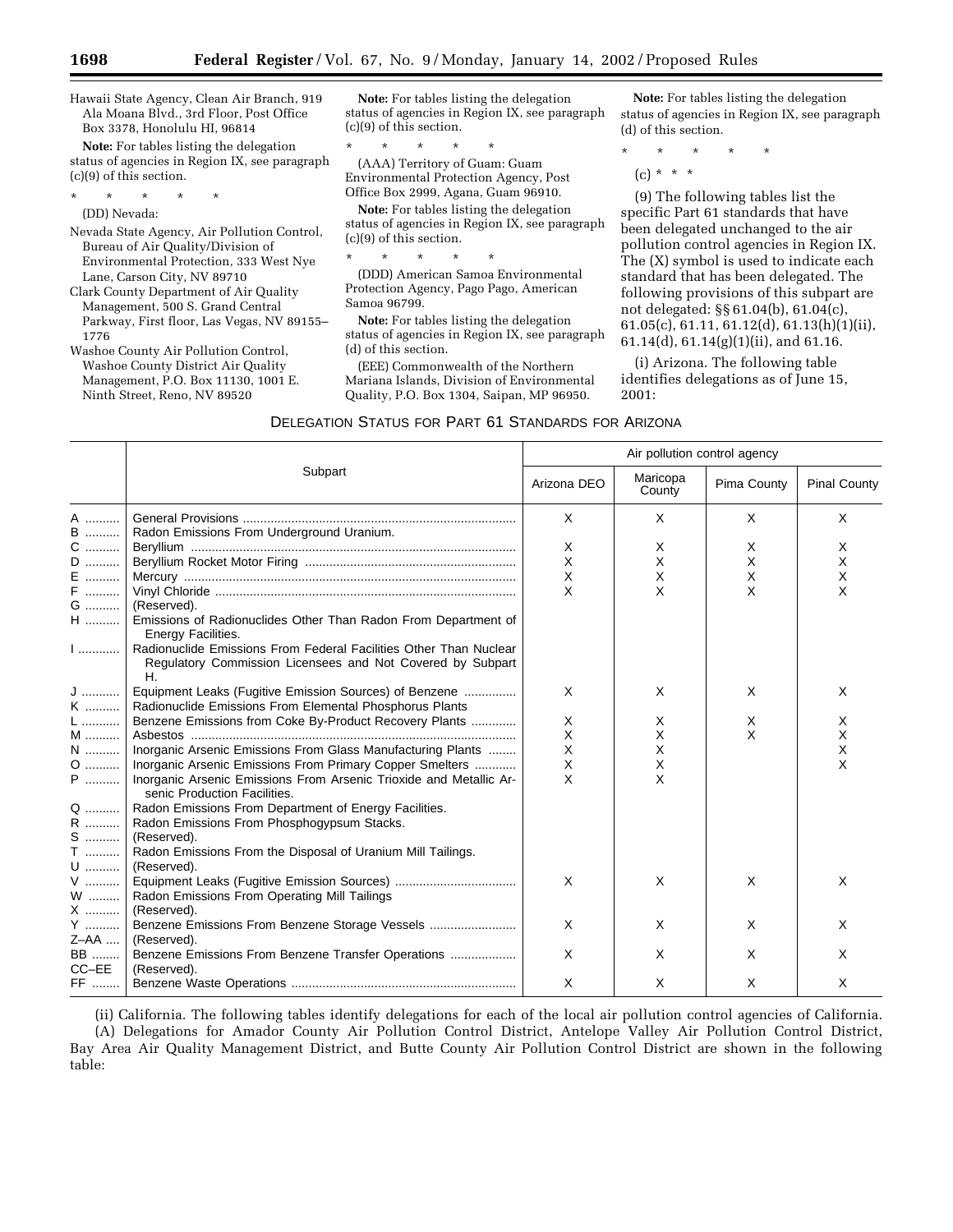# DELEGATION STATUS FOR PART 61 STANDARDS FOR AMADOR COUNTY APCD, ANTELOPE VALLEY APCD, BAY AREA AQMD, AND BUTTE COUNTY AQMD

|                                                                                                                                                                                                                                                                         |                                                                                                                                                                                                                                                                                                                                                                                                                                                                                                                                                                                                                                                                                                                                                                                                                                                                                                                                                                                                                                   | Air pollution control agency |                           |                  |                                    |
|-------------------------------------------------------------------------------------------------------------------------------------------------------------------------------------------------------------------------------------------------------------------------|-----------------------------------------------------------------------------------------------------------------------------------------------------------------------------------------------------------------------------------------------------------------------------------------------------------------------------------------------------------------------------------------------------------------------------------------------------------------------------------------------------------------------------------------------------------------------------------------------------------------------------------------------------------------------------------------------------------------------------------------------------------------------------------------------------------------------------------------------------------------------------------------------------------------------------------------------------------------------------------------------------------------------------------|------------------------------|---------------------------|------------------|------------------------------------|
|                                                                                                                                                                                                                                                                         | Subpart                                                                                                                                                                                                                                                                                                                                                                                                                                                                                                                                                                                                                                                                                                                                                                                                                                                                                                                                                                                                                           | Amador<br>County APCD        | Antelope Val-<br>ley APCD | Bay Area<br>AQMD | <b>Butte County</b><br><b>AQMD</b> |
| A<br>B<br>C<br>$\begin{bmatrix} 0 &  &  &  \\ E &  &  &  \\ F &  &  &  \end{bmatrix}$<br>G   <br>$\mathsf{H}$<br>J  J<br>K<br>$\mathsf{L}$<br>M<br>N<br>$\begin{array}{c} \mathsf{Q} \text{ } \\ \mathsf{R} \text{ } \end{array}$<br>$S$<br>$\mathsf T$<br>$\mathsf{U}$ | <b>General Provisions.</b><br>Radon Emissions From Underground Uranium.<br>Beryllium.<br>Beryllium Rocket Motor Firing.<br>Mercury.<br>Vinyl Chloride.<br>(Reserved).<br>Emissions of Radionuclides Other Than Radon From Department of<br>Energy Facilities.<br>I  Radionuclide Emissions From Federal Facilities Other Than Nuclear<br>Regulatory Commission Licensees and Not Covered by Subpart<br>Η.<br>Equipment Leaks (Fugitive Emission Sources) of Benzene.<br>Radionuclide Emissions From Elemental Phosphorus Plants.<br>Benzene Emissions from Coke By-Product Recovery Plants<br>Inorganic Arsenic Emissions From Glass Manufacturing Plants.<br>Inorganic Arsenic Emissions From Primary Copper Smelters.<br>Inorganic Arsenic Emissions From Arsenic Trioxide and Metallic Ar-<br>senic Production Facilities.<br>Radon Emissions From Department of Energy Facilities.<br>Radon Emissions From Phosphogypsum Stacks.<br>(Reserved).<br>Radon Emissions From the Disposal of Uranium Mill Tailings.<br>(Reserved). |                              |                           | X<br>X           |                                    |
| ${\sf V}$<br>W<br>X   <br>Y                                                                                                                                                                                                                                             | Equipment Leaks (Fugitive Emission Sources).<br>Radon Emissions From Operating Mill Tailings.<br>(Reserved).                                                                                                                                                                                                                                                                                                                                                                                                                                                                                                                                                                                                                                                                                                                                                                                                                                                                                                                      |                              |                           | X                |                                    |
| $Z - AA$<br>BB   <br>$CC-EE$                                                                                                                                                                                                                                            | (Reserved).<br>Benzene Emissions From Benzene Transfer Operations.<br>(Reserved).                                                                                                                                                                                                                                                                                                                                                                                                                                                                                                                                                                                                                                                                                                                                                                                                                                                                                                                                                 |                              |                           | X                |                                    |
| FF                                                                                                                                                                                                                                                                      |                                                                                                                                                                                                                                                                                                                                                                                                                                                                                                                                                                                                                                                                                                                                                                                                                                                                                                                                                                                                                                   |                              |                           | X                |                                    |

### (B) [Reserved]

(C) Delegations for Glenn County Air Pollution Control District, Great Basin Unified Air Pollution Control District, Imperial County Air Pollution Control District, and Kern County Air Pollution Control District are shown in the following table:

# DELEGATION STATUS FOR NEW SOURCE PERFORMANCE STANDARDS FOR GLENN COUNTY APCD, GREAT BASIN UNIFIED APCD, IMPERIAL COUNTY APCD, AND KERN COUNTY APCD

|                              |                                                                                                                                                                                                                                                                                                                                                          | Air pollution control agency |                             |                         |                            |  |
|------------------------------|----------------------------------------------------------------------------------------------------------------------------------------------------------------------------------------------------------------------------------------------------------------------------------------------------------------------------------------------------------|------------------------------|-----------------------------|-------------------------|----------------------------|--|
|                              | Subpart                                                                                                                                                                                                                                                                                                                                                  | Glenn County<br>APCD         | Great Basin<br>Unified APCD | Imperial<br>County APCD | Kern County<br><b>APCD</b> |  |
| A<br><b>B</b><br>C<br>E<br>F | Radon Emissions From Underground Uranium<br>G    (Reserved).<br>H  Emissions of Radionuclides Other Than Radon From Department of                                                                                                                                                                                                                        |                              |                             |                         | X                          |  |
| 1<br>L<br>M                  | Energy Facilities.<br>Radionuclide Emissions From Federal Facilities Other Than Nuclear<br>Regulatory Commission Licensees and Not Covered by Subpart H<br>J  Equipment Leaks (Fugitive Emission Sources) of Benzene<br>K    Radionuclide Emissions From Elemental Phosphorus Plants.<br>Benzene Emissions From Coke By-Product Recovery Plants.         |                              |                             |                         |                            |  |
| P                            | N    Inorganic Arsenic Emissions From Glass Manufacturing Plants<br>O    Inorganic Arsenic Emissions From Primary Copper Smelters<br>Inorganic Arsenic Emissions From Arsenic Trioxide and Metallic Ar-<br>senic Production Facilities.<br>Q    Radon Emissions From Department of Energy Facilities.<br>R    Radon Emissions From Phosphogypsum Stacks. |                              |                             |                         |                            |  |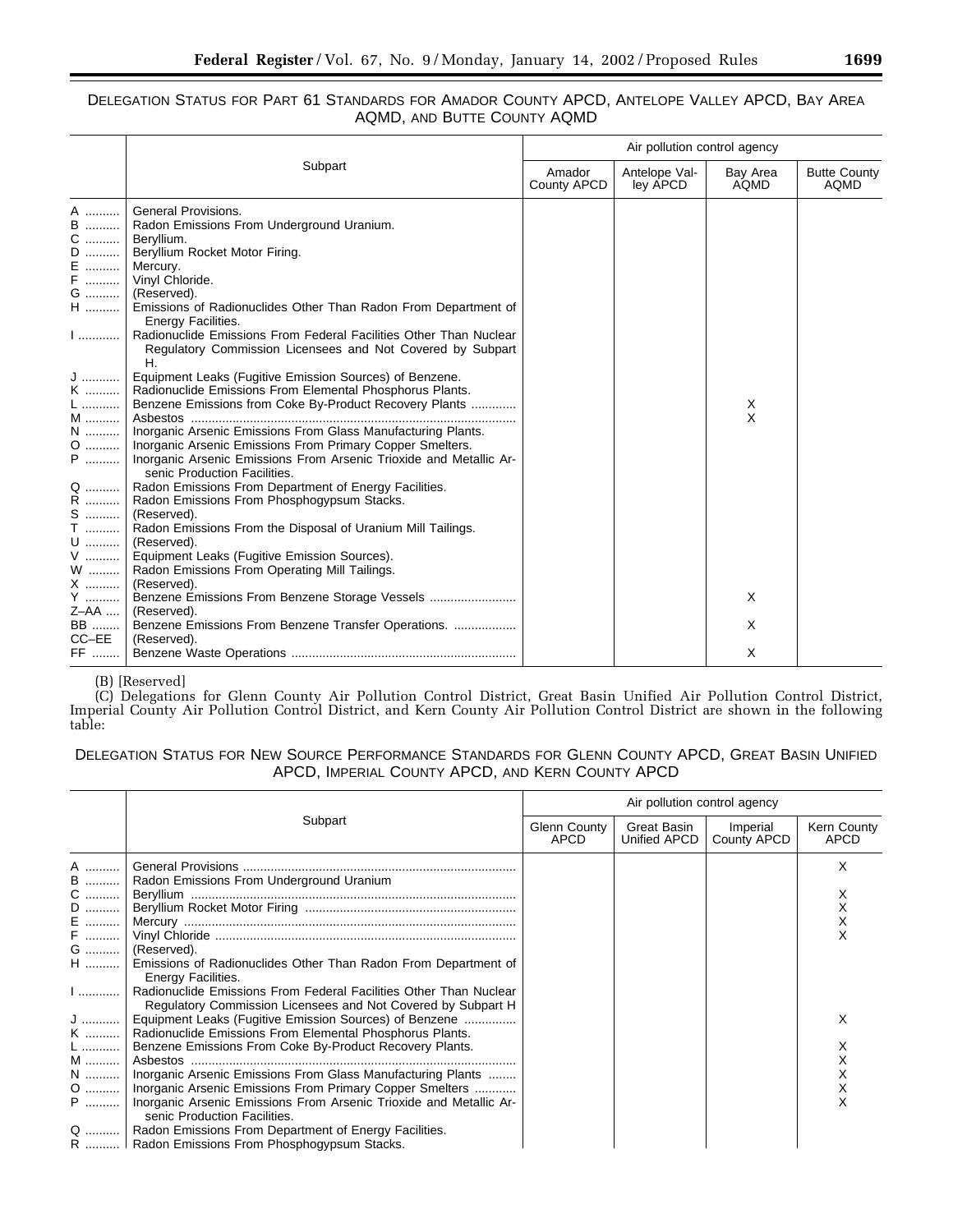DELEGATION STATUS FOR NEW SOURCE PERFORMANCE STANDARDS FOR GLENN COUNTY APCD, GREAT BASIN UNIFIED APCD, IMPERIAL COUNTY APCD, AND KERN COUNTY APCD—Continued

|           | Subpart                                                     | Air pollution control agency |                             |                         |                     |  |
|-----------|-------------------------------------------------------------|------------------------------|-----------------------------|-------------------------|---------------------|--|
|           |                                                             | Glenn County<br>APCD         | Great Basin<br>Unified APCD | Imperial<br>County APCD | Kern County<br>APCD |  |
| S         | (Reserved)                                                  |                              |                             |                         |                     |  |
| T  1      | Radon Emissions From the Disposal of Uranium Mill Tailings. |                              |                             |                         |                     |  |
| U         | (Reserved).                                                 |                              |                             |                         |                     |  |
|           |                                                             |                              |                             |                         |                     |  |
| W         | Radon Emissions From Operating Mill Tailings.               |                              |                             |                         |                     |  |
|           | $X$   (Reserved).                                           |                              |                             |                         |                     |  |
|           | Y    Benzene Emissions From Benzene Storage Vessels         |                              |                             |                         |                     |  |
| Z-AA      | (Reserved).                                                 |                              |                             |                         |                     |  |
| <b>BB</b> | Benzene Emissions From Benzene Transfer Operations          |                              |                             |                         | х                   |  |
| CC-EE     | (Reserved).                                                 |                              |                             |                         |                     |  |
| FF        |                                                             |                              |                             |                         |                     |  |

(D) [Reserved]

(E) Delegations for Modoc County Air Pollution Control District, Mojave Desert Air Quality Management District, Monterey Bay Unified Air Pollution Control District, and North Coast Unified Air Pollution Control District are shown in the following table:

# DELEGATION STATUS FOR PART 61 STANDARDS FOR MODOC COUNTY AIR POLLUTION CONTROL DISTRICT, MOJAVE DESERT AIR QUALITY MANAGEMENT DISTRICT, MONTEREY BAY UNIFIED AIR POLLUTION CONTROL DISTRICT, AND NORTH COAST UNIFIED AIR POLLUTION CONTROL DISTRICT

|              |                                                                                                    |                        | Air pollution control agency |                              |                                       |
|--------------|----------------------------------------------------------------------------------------------------|------------------------|------------------------------|------------------------------|---------------------------------------|
|              | Subpart                                                                                            | Modoc Coun-<br>ty APCD | Mojave<br>Desert AQMD        | Monterey Bay<br>Unified ÁPCD | North Coast<br>Unified<br><b>AQMD</b> |
| A            |                                                                                                    | $\times$               |                              | $\times$                     | X                                     |
| <b>B</b>     | Radon Emissions From Underground Uranium.                                                          |                        |                              |                              |                                       |
| C            |                                                                                                    | X                      |                              | X                            | X                                     |
| D            |                                                                                                    | X                      |                              | X                            | X                                     |
| E<br>.       |                                                                                                    | $\pmb{\times}$         |                              | X                            | X                                     |
| F            |                                                                                                    | X                      | X                            | X                            |                                       |
| G            | (Reserved)                                                                                         |                        |                              |                              |                                       |
| $\mathsf{H}$ | Emissions of Radionuclides Other Than Radon From Department of                                     |                        |                              |                              |                                       |
|              | <b>Energy Facilities</b>                                                                           |                        |                              |                              |                                       |
| $\ $         | Radionuclide Emissions From Federal Facilities Other Than Nuclear                                  |                        |                              |                              |                                       |
|              | Rugulatory Commission Licensees and Not Covered by Subpart H                                       |                        |                              |                              |                                       |
| J  I         | Equipment Leaks (Fugitive Emission Sources) of Benzene                                             | X                      |                              | X                            | X                                     |
| K            | Radionuclide Emissions From Elemental Phosphorus Plants.                                           |                        |                              |                              |                                       |
| $\mathsf{L}$ | Benzene Emissions From Coke By-Product Recovery Plants                                             |                        |                              | Х                            | X                                     |
| M            |                                                                                                    | $\times$               |                              | X                            | X                                     |
| $N$          | Inorganic Arsenic Emissions From Glass Manufacturing Plants                                        |                        |                              | X                            |                                       |
| 0            | Inorganic Arsenic Emissions From Primary Copper Smelters                                           | Χ                      |                              | х                            |                                       |
| $\mathsf{P}$ | Inorganic Arsenic Emissions From Arsenic Trioxide and Metallic Ar-<br>senic Production Facilities. | X                      |                              | X                            |                                       |
|              | Q    Radon Emissions From Department of Energy Facilities.                                         |                        |                              |                              |                                       |
| R            | Radon Emissions From Phosphogypsum Stacks.                                                         |                        |                              |                              |                                       |
| $S$          | (Reserved).                                                                                        |                        |                              |                              |                                       |
| $\mathsf T$  | Radon Emissions From the Disposal of Uranium Mill Tailings.                                        |                        |                              |                              |                                       |
| U            | (Reserved).                                                                                        |                        |                              |                              |                                       |
| ${\sf V}$    |                                                                                                    | X                      |                              | X                            | X                                     |
| W            | Radon Emissions From Operating Mill Tailings.                                                      |                        |                              |                              |                                       |
| X            | (Reserved).                                                                                        |                        |                              |                              |                                       |
| Y            | Benzene Emissions From Benzene Storage Vessels                                                     |                        |                              | X                            | X                                     |
| Z-AA         | (Reserved).                                                                                        |                        |                              |                              |                                       |
| <b>BB</b>    | Benzene Emissions From Benzene Transfer Operations.                                                |                        |                              | X                            |                                       |
| $CC-EE$      | (Reserved).                                                                                        |                        |                              |                              |                                       |
| FF           |                                                                                                    |                        |                              | X                            |                                       |

(F) Delegations for Northern Sierra Air Quality Management District, Northern Sonoma County Air Pollution Control District, Placer County Air Pollution Control District, and Sacramento Metropolitan Air Quality Management District are shown in the following table: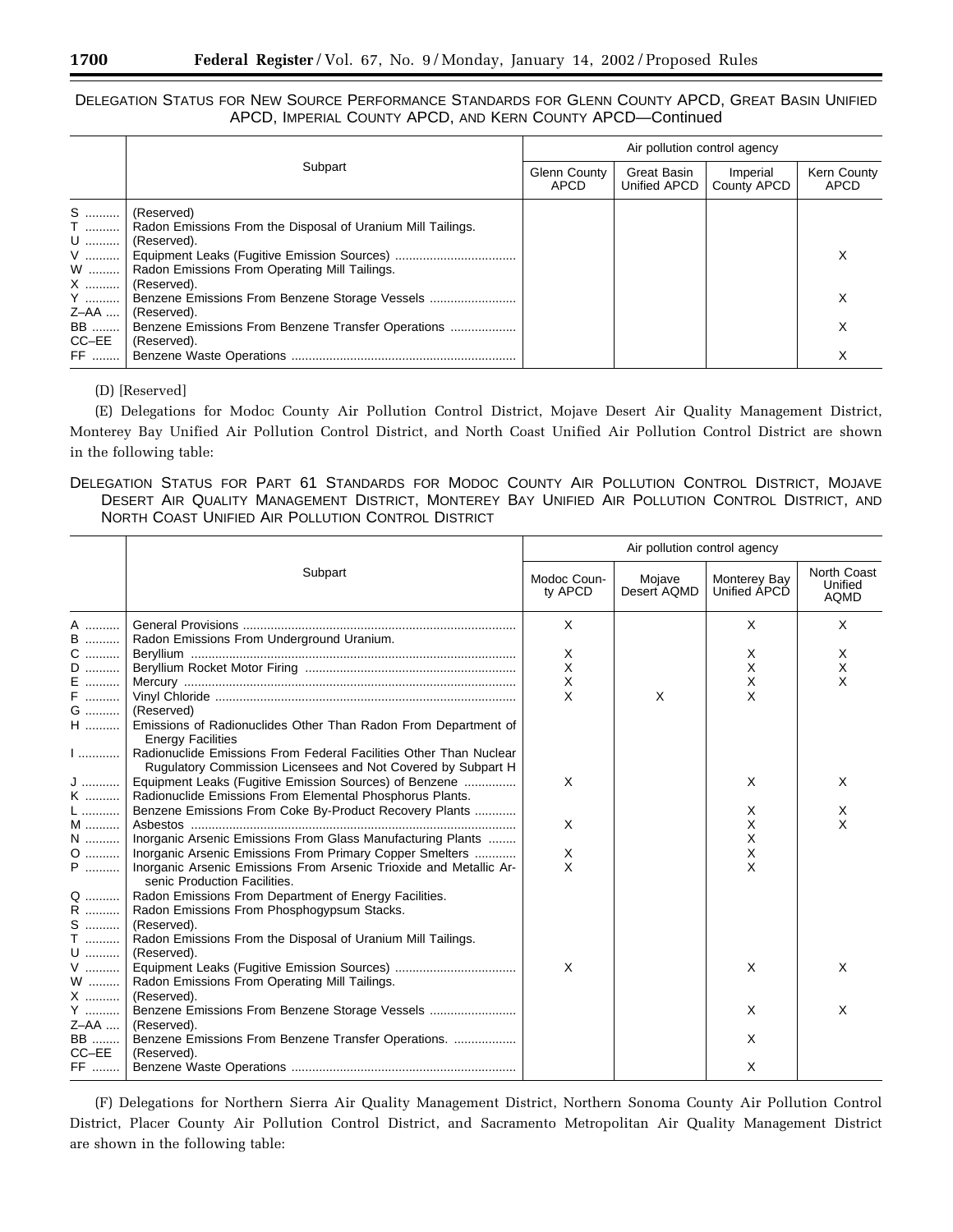# DELEGATION STATUS FOR PART 61 STANDARDS FOR NORTHERN SIERRA AIR QUALITY MANAGEMENT DISTRICT, NORTH-ERN SONOMA COUNTY AIR POLLUTION CONTROL DISTRICT, PLACER COUNTY AIR POLLUTION CONTROL DISTRICT, AND SACRAMENTO METROPOLITAN AIR QUALITY MANAGEMENT DISTRICT

|                                                                                                                                                                                                                 |                                                                                                                                                                                                                                                                                                                                                                                                                                                                                                                                                                                                                                                          | Air pollution control agency |                                   |                         |                          |
|-----------------------------------------------------------------------------------------------------------------------------------------------------------------------------------------------------------------|----------------------------------------------------------------------------------------------------------------------------------------------------------------------------------------------------------------------------------------------------------------------------------------------------------------------------------------------------------------------------------------------------------------------------------------------------------------------------------------------------------------------------------------------------------------------------------------------------------------------------------------------------------|------------------------------|-----------------------------------|-------------------------|--------------------------|
|                                                                                                                                                                                                                 | Subpart                                                                                                                                                                                                                                                                                                                                                                                                                                                                                                                                                                                                                                                  | Northern Si-<br>erra AQMD    | Northern<br>Sonoma<br>County APCD | Placer Coun-<br>ty APCD | Sacramento<br>Metro AQMD |
| B<br>.<br>$C$<br>D<br>${\sf E}$<br>${\sf F}$<br>G<br>$\sf H$<br>   ا<br>${\sf K}$<br>${\mathsf L}$<br>M<br>N                                                                                                    | A    General Provisions.<br>Radon Emissions From Underground Uranium.<br>Beryllium.<br>Beryllium Rocket Motor Firing.<br>Mercury.<br>Vinyl Chloride.<br>(Reserved).<br>Emissions of Radionuclides Other Than Radon From Department of<br>Energy Facilities.<br>Radionuclide Emissions From Federal Facilities Other Than Nuclear<br>Regulatory Commission Licensees and Not Covered by Subpart<br>Η.<br>Equipment Leaks (Fugitive Emission Sources) of Benzene.<br>Radionuclide Emissions From Elemental Phosphorus Plants.<br>Benzene Emissions from Coke By-Product Recovery Plants.<br>Inorganic Arsenic Emissions From Glass Manufacturing Plants.   |                              |                                   |                         |                          |
| $0$<br>${\sf P}$<br>$\begin{array}{c} \mathsf{Q} \dots \dots \dots \dots \\ \mathsf{R} \dots \dots \dots \dots \end{array}$<br>S<br>$\mathsf T$<br>U<br>${\sf V}$<br>W<br>X<br>Y<br>Z-AA<br>BB<br>$CC-EE$<br>FF | Inorganic Arsenic Emissions From Primary Copper Smelters.<br>Inorganic Arsenic Emissions From Arsenic Trioxide and Metallic Ar-<br>senic Production Facilities.<br>Radon Emissions From Department of Energy Facilities.<br>Radon Emissions From Phosphogypsum Stacks.<br>(Reserved).<br>Radon Emissions From the Disposal of Uranium Mill Tailings.<br>(Reserved).<br>Equipment Leaks (Fugitive Emission Sources).<br>Radon Emissions From Operating Mill Tailings.<br>(Reserved).<br>Benzene Emissions From Benzene Storage Vessels.<br>(Reserved).<br>Benzene Emissions From Benzene Transfer Operations.<br>(Reserved).<br>Benzene Waste Operations. |                              |                                   |                         |                          |

(G) Delegations for San Diego County Air Pollution Control District, San Joaquin Valley Unified Air Pollution Control District, San Luis Obispo County Air Pollution Control District, and Santa Barbara County Air Pollution Control District are shown in the following table:

DELEGATION STATUS FOR NEW SOURCE PERFORMANCE STANDARDS FOR SAN DIEGO COUNTY AIR POLLUTION CONTROL DISTRICT, SAN JOAQUIN VALLEY UNIFIED AIR POLLUTION CONTROL DISTRICT, SAN LUIS OBISPO COUNTY AIR POLLU-TION CONTROL DISTRICT, AND SANTA BARBARA COUNTY AIR POLLUTION CONTROL DISTRICT

|      |                                                                                                                                   | Air pollution control agency |                            |                                     |                                   |
|------|-----------------------------------------------------------------------------------------------------------------------------------|------------------------------|----------------------------|-------------------------------------|-----------------------------------|
|      | Subpart                                                                                                                           | San Diego<br>County APCD     | San Joaquin<br>Valley APCD | San Luis<br>Obispo Coun-<br>ty APCD | Santa Bar-<br>bara County<br>APCD |
| A    |                                                                                                                                   | x                            | Χ                          |                                     |                                   |
| B    | Radon Emissions From Underground Uranium.                                                                                         |                              |                            |                                     |                                   |
| C    |                                                                                                                                   |                              | х                          |                                     |                                   |
|      |                                                                                                                                   |                              | Χ                          |                                     |                                   |
| E    |                                                                                                                                   | X                            | Χ                          |                                     |                                   |
| F    |                                                                                                                                   |                              | X                          |                                     |                                   |
|      | G    (Reserved).                                                                                                                  |                              |                            |                                     |                                   |
|      | H    Emissions of Radionuclides Other Than Radon From Department of<br>Energy Facilities.                                         |                              |                            |                                     |                                   |
| $\ $ | Radionuclide Emissions From Federal Facilities Other Than Nuclear<br>Regulatory Commission Licensees and Not Covered by Subpart H |                              |                            |                                     |                                   |
|      | J  Equipment Leaks (Fugitive Emission Sources) of Benzene                                                                         |                              | X                          |                                     |                                   |
|      | K    Radionuclide Emissions From Elemental Phosphorus Plants.                                                                     |                              |                            |                                     |                                   |
| L    | Benzene Emissions from Coke By-Product Recovery Plants.                                                                           |                              |                            |                                     |                                   |
| M    | Asbestos                                                                                                                          |                              | Χ                          |                                     |                                   |
|      | N    Inorganic Arsenic Emissions From Glass Manufacturing Plants                                                                  |                              | Χ                          |                                     |                                   |
|      | O    Inorganic Arsenic Emissions From Primary Copper Smelters                                                                     |                              |                            |                                     |                                   |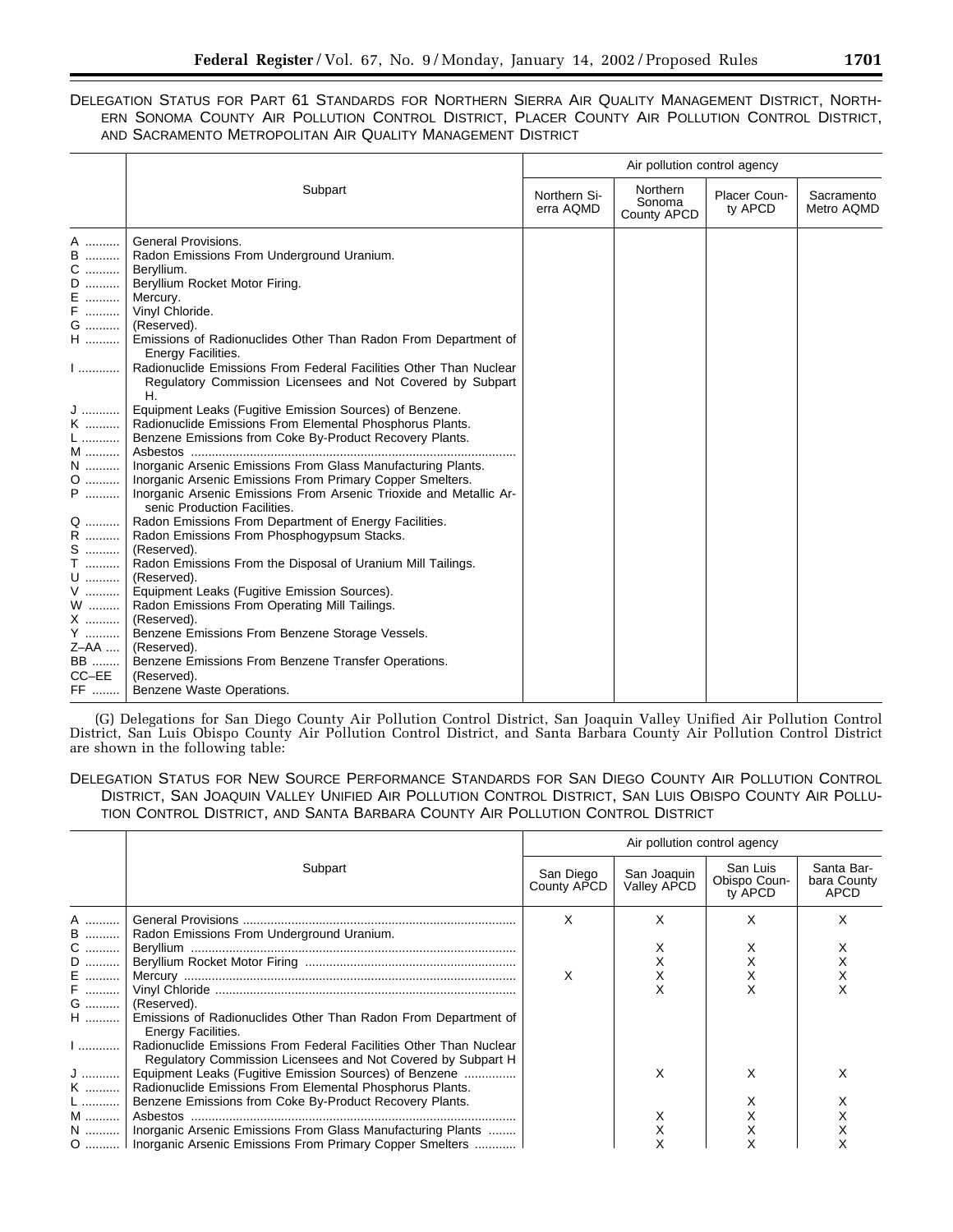DELEGATION STATUS FOR NEW SOURCE PERFORMANCE STANDARDS FOR SAN DIEGO COUNTY AIR POLLUTION CONTROL DISTRICT, SAN JOAQUIN VALLEY UNIFIED AIR POLLUTION CONTROL DISTRICT, SAN LUIS OBISPO COUNTY AIR POLLU-TION CONTROL DISTRICT, AND SANTA BARBARA COUNTY AIR POLLUTION CONTROL DISTRICT—Continued

|       |                                                                                                    | Air pollution control agency |                            |                                     |                                          |
|-------|----------------------------------------------------------------------------------------------------|------------------------------|----------------------------|-------------------------------------|------------------------------------------|
|       | Subpart                                                                                            | San Diego<br>County APCD     | San Joaquin<br>Valley APCD | San Luis<br>Obispo Coun-<br>ty APCD | Santa Bar-<br>bara County<br><b>APCD</b> |
| P     | Inorganic Arsenic Emissions From Arsenic Trioxide and Metallic Ar-<br>senic Production Facilities. |                              | X                          | X                                   | X                                        |
| Q     | Radon Emissions From Department of Energy Facilities.                                              |                              |                            |                                     |                                          |
|       | R    Radon Emissions From Phosphogypsum Stacks.                                                    |                              |                            |                                     |                                          |
|       | S    (Reserved).                                                                                   |                              |                            |                                     |                                          |
|       | T    Radon Emissions From the Disposal of Uranium Mill Tailings.                                   |                              |                            |                                     |                                          |
| U     | (Reserved).                                                                                        |                              |                            |                                     |                                          |
|       |                                                                                                    |                              | X                          | X                                   | х                                        |
|       | W    Radon Emissions From Operating Mill Tailings.                                                 |                              |                            |                                     |                                          |
| X     | (Reserved).                                                                                        |                              |                            |                                     |                                          |
| Y     |                                                                                                    |                              |                            | X                                   | х                                        |
| Z-AA  | (Reserved).                                                                                        |                              |                            |                                     |                                          |
| BB    | Benzene Emissions From Benzene Transfer Operations                                                 |                              |                            | X                                   | X                                        |
| CC–EE | (Reserved).                                                                                        |                              |                            |                                     |                                          |
|       |                                                                                                    |                              | X                          | X                                   | X                                        |

(H) Delegations for Shasta County Air Quality Management District, Siskiyou County Air Pollution Control District, South Coast Air Quality Management District, and Tehama County Air Pollution Control District are shown in the following table:

DELEGATION STATUS FOR NEW SOURCE PERFORMANCE STANDARDS FOR SHASTA COUNTY AIR QUALITY MANAGEMENT DISTRICT, SISKIYOU COUNTY AIR POLLUTION CONTROL DISTRICT, SOUTH COAST AIR QUALITY MANAGEMENT DIS-TRICT, AND TEHAMA COUNTY AIR POLLUTION CONTROL DISTRICT

|                                                                                                |                                                                                                                                                                                                                                                                                                                                                                                                                                                                             | Air pollution control agency |                         |                                 |                       |
|------------------------------------------------------------------------------------------------|-----------------------------------------------------------------------------------------------------------------------------------------------------------------------------------------------------------------------------------------------------------------------------------------------------------------------------------------------------------------------------------------------------------------------------------------------------------------------------|------------------------------|-------------------------|---------------------------------|-----------------------|
|                                                                                                | Subpart                                                                                                                                                                                                                                                                                                                                                                                                                                                                     | Shasta Coun-<br>ty AQMD      | Siskiyou<br>County APCD | South Coast<br>AQMD             | Tehama<br>County APCD |
| A<br><b>B</b><br>C   <br>D<br>E<br>F   <br>G   <br>H  I<br>1<br>ا  ا<br>K   <br>$\mathsf{L}$ ] | Radon Emissions From Underground Uranium.<br>(Reserved).<br>Emissions of Radionuclides Other Than Radon From Department of<br><b>Energy Facilities</b><br>Radionuclide Emissions From Federal Facilities Other Than Nuclear<br>Regulatory Commission Licensees and Not Covered by Subpart H<br>Equipment Leaks (Fugitive Emission Sources) of Benzene<br>Radionuclide Emissions From Elemental Phosphorus Plants.<br>Benzene Emissions from Coke By-Product Recovery Plants |                              |                         | X<br>Χ<br>X<br>X<br>X<br>X<br>х |                       |
| N   <br>$0$  <br>P   <br>R   <br>$T$  <br>V                                                    | Inorganic Arsenic Emissions From Glass Manufacturing Plants<br>Inorganic Arsenic Emissions From Primary Copper Smelters<br>Inorganic Arsenic Emissions From Arsenic Trioxide and Metallic Ar-<br>senic Production Facilities.<br>Q    Radon Emissions From Department of Energy Facilities.<br>Radon Emissions From Phosphogypsum Stacks.<br>S    (Reserved).<br>Radon Emissions From the Disposal of Uranium Mill Tailings.<br>$U$ (Reserved).                             |                              |                         | X<br>X<br>Χ<br>X<br>X           |                       |
| W   <br>Y                                                                                      | Radon Emissions From Operating Mill Tailings.<br>$X$ (Reserved).<br>$Z$ –AA    (Reserved).                                                                                                                                                                                                                                                                                                                                                                                  |                              |                         | X                               |                       |
| BB   <br>$CC-EE$<br>FF                                                                         | Benzene Emissions From Benzene Transfer Operations<br>(Reserved).                                                                                                                                                                                                                                                                                                                                                                                                           |                              |                         | X<br>X                          |                       |

(I) Delegations for Tuolumne County Air Pollution Control District, Ventura County Air Pollution Control District, and Yolo-Solano Air Quality Management District are shown in the following table: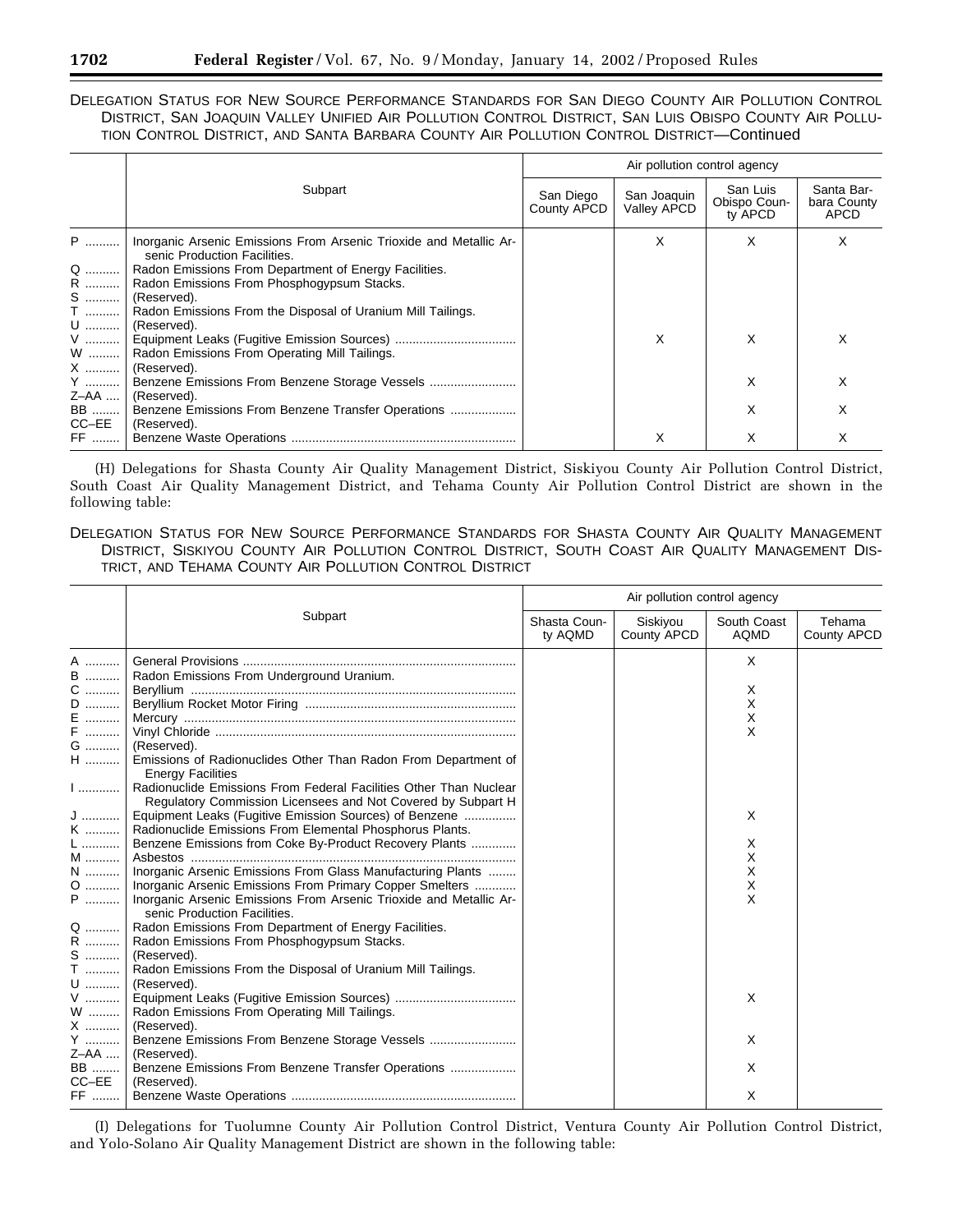# DELEGATION STATUS FOR NEW SOURCE PERFORMANCE STANDARDS FOR TUOLUMNE COUNTY AIR POLLUTION CONTROL DISTRICT, VENTURA COUNTY AIR POLLUTION CONTROL DISTRICT, AND YOLO-SOLANO AIR QUALITY MANAGEMENT **DISTRICT**

|                                                                                                  | Subpart                                                                                                                                                                                                                | Air pollution control agency |                        |                            |
|--------------------------------------------------------------------------------------------------|------------------------------------------------------------------------------------------------------------------------------------------------------------------------------------------------------------------------|------------------------------|------------------------|----------------------------|
|                                                                                                  |                                                                                                                                                                                                                        | Tuolumne<br>County APCD      | Ventura<br>County APCD | Yolo-Solano<br><b>AQMD</b> |
| A                                                                                                |                                                                                                                                                                                                                        |                              | X                      |                            |
|                                                                                                  | Radon Emissions From Underground Uranium.                                                                                                                                                                              |                              | X                      |                            |
|                                                                                                  |                                                                                                                                                                                                                        |                              | X<br>Х                 |                            |
| G                                                                                                | (Reserved).                                                                                                                                                                                                            |                              | X                      |                            |
| H                                                                                                | Emissions of Radionuclides Other Than Radon From Department of Energy Facilities<br>Radionuclide Emissions From Federal Facilities Other Than Nuclear Regulatory<br>Commission Licensees and Not Covered by Subpart H. |                              |                        |                            |
| $\begin{array}{c} \mathsf{J} \text{ } \\ \mathsf{K} \text{ } \\ \mathsf{L} \text{ } \end{array}$ | Radionuclide Emissions From Elemental Phosphorus Plants.                                                                                                                                                               |                              | X                      |                            |
| M                                                                                                |                                                                                                                                                                                                                        |                              | X<br>X                 |                            |
| N   <br>$0$                                                                                      |                                                                                                                                                                                                                        |                              | X<br>х                 |                            |
| $\mathsf{P}$ $^\mathsf{T}$                                                                       | Inorganic Arsenic Emissions From Arsenic Trioxide and Metallic Arsenic Production<br>Facilities.                                                                                                                       |                              | X                      |                            |
|                                                                                                  | Q    Radon Emissions From Department of Energy Facilities.<br>R    Radon Emissions From Phosphogypsum Stacks.<br>$S$   (Reserved).                                                                                     |                              |                        |                            |
|                                                                                                  | T    Radon Emissions From the Disposal of Uranium Mill Tailings.                                                                                                                                                       |                              |                        |                            |
|                                                                                                  | W    Radon Emissions From Operating Mill Tailings.                                                                                                                                                                     |                              | X                      |                            |
|                                                                                                  | $X$   (Reserved).<br>$Z-AA$   (Reserved).                                                                                                                                                                              |                              | X                      |                            |
|                                                                                                  | $CC-EE$ (Reserved).                                                                                                                                                                                                    |                              | X                      |                            |
| FF                                                                                               |                                                                                                                                                                                                                        |                              | X                      |                            |

(iii) Hawaii. The following table identifies delegations as of June 15, 2001:

# DELEGATION STATUS FOR NEW SOURCE PERFORMANCE STANDARDS FOR HAWAII

|   | Subpart                                                                                                                                                                                               | Hawaii |
|---|-------------------------------------------------------------------------------------------------------------------------------------------------------------------------------------------------------|--------|
| A |                                                                                                                                                                                                       | X      |
|   | B  Radon Emissions From Underground Uranium.<br>C  Beryllium.                                                                                                                                         |        |
|   |                                                                                                                                                                                                       |        |
|   |                                                                                                                                                                                                       |        |
|   |                                                                                                                                                                                                       | X      |
|   | F  Vinyl Chloride.<br>G  (Reserved).                                                                                                                                                                  |        |
|   |                                                                                                                                                                                                       |        |
|   | H    Emissions of Radionuclides Other Than Radon From Department of Energy Facilities.                                                                                                                |        |
|   | Radionuclide Emissions From Federal Facilities Other Than Nuclear Regulatory Commission Licensees and Not Cov-<br>ered by Subpart H.                                                                  |        |
|   |                                                                                                                                                                                                       | X      |
|   |                                                                                                                                                                                                       |        |
|   |                                                                                                                                                                                                       |        |
|   |                                                                                                                                                                                                       |        |
|   | N    Inorganic Arsenic Emissions From Glass Manufacturing Plants.<br>O    Inorganic Arsenic Emissions From Primary Copper Smelters.<br>P    Inorganic Arsenic Emissions From Arsenic Trioxide and Met |        |
|   |                                                                                                                                                                                                       |        |
|   |                                                                                                                                                                                                       |        |
|   |                                                                                                                                                                                                       |        |
|   |                                                                                                                                                                                                       |        |
|   |                                                                                                                                                                                                       |        |
|   | Radon Emissions From the Disposal of Uranium Mill Tailings.                                                                                                                                           |        |
|   | U    (Reserved).                                                                                                                                                                                      |        |
|   |                                                                                                                                                                                                       | X      |
|   | W    Radon Emissions From Operating Mill Tailings.                                                                                                                                                    |        |
|   | X    (Reserved).                                                                                                                                                                                      |        |
|   | Y    Benzene Emissions From Benzene Storage Vessels.                                                                                                                                                  |        |
|   | $Z$ –AA  (Reserved).                                                                                                                                                                                  |        |
|   |                                                                                                                                                                                                       | X      |

۰